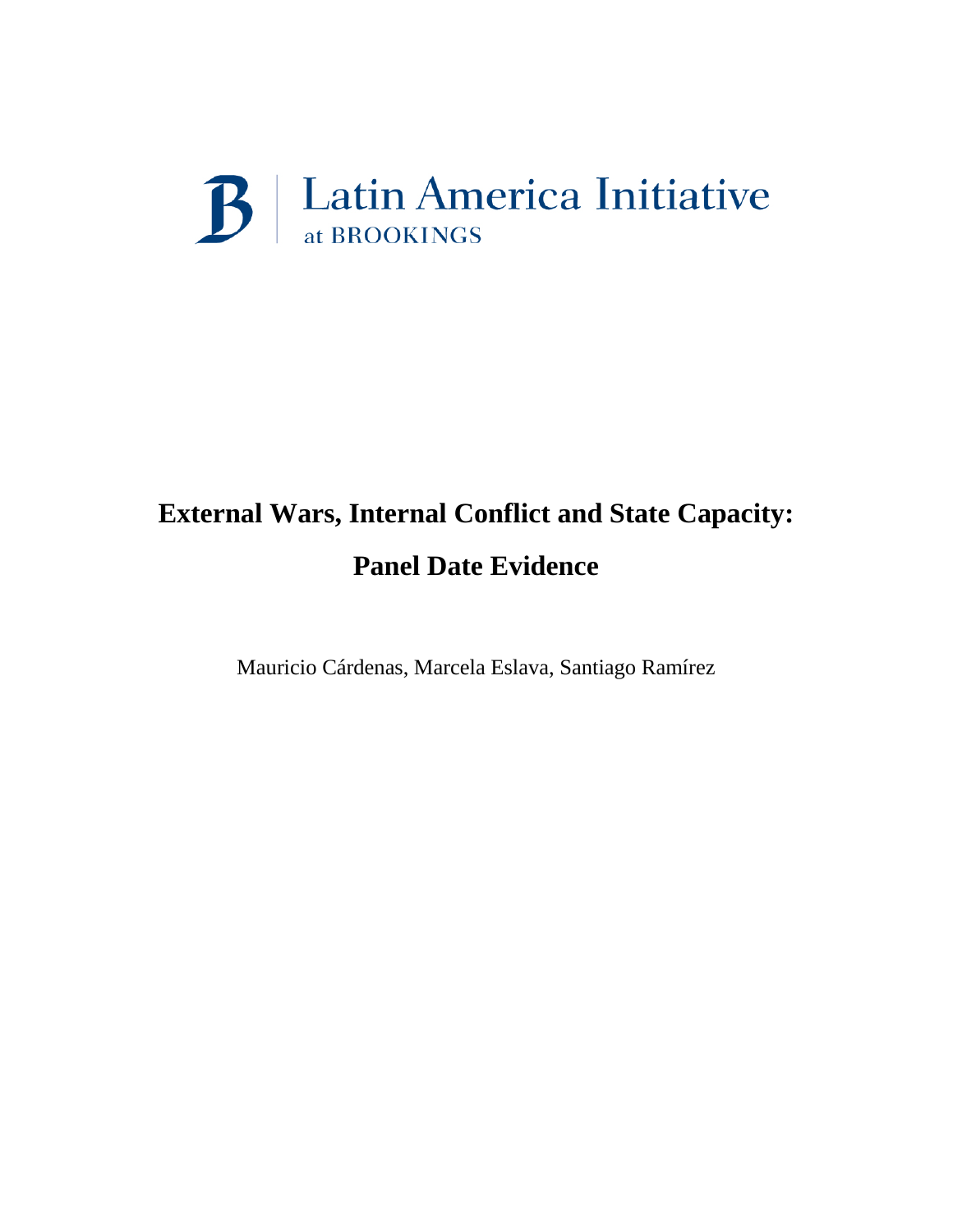# **EXTERNAL WARS, INTERNAL CONFLICT AND STATE CAPACITY: PANEL DATA EVIDENCE<sup>1</sup>**

Mauricio Cárdenas<sup>2</sup> Marcela Eslava<sup>3</sup> Santiago Ramírez<sup>4</sup>

#### **ABSTRACT**

Relying on cross-country data, empirical studies have pointed at external wars as engines for the development of a state's capacity, and at internal conflicts as having the opposite effect. Concerns about possible reverse causality driving these results emerge, as the cross-sectional approach ignores the role of initial conditions and the persistence of state capacity. This paper re-examines the impact of external and internal conflict on state capacity using panel data to overcome these limitations. Two different data panels are analyzed, one covering countries, another covering Colombian municipalities. Beyond methodological differences with respect to previous work, we also add to the existing literature by looking at the impact of different attributes of conflicts: intensity, and types of conflict-related events. Large variability across municipalities allows us to zoom on multiple dimensions of conflict. We find that internal conflicts deteriorate state capacity both at the country and municipal level, and that more intense conflicts have a stronger negative impact. Moreover, episodes where civilians feel targeted affect the state's capacity to collect taxes, while those with more general reach affect the state's capacity to provide public goods. External conflicts, however, do not seem to affect on state capacity once initial conditions and endogeneity issues are taken into account.

<sup>&</sup>lt;sup>1</sup> We thank participants at the 2010 AEA meetings and the 2010 LACEA Annual Meeting for very helpful comments. Andrés Corredor assisted with the municipal database and José Tessada provided crucial country data.

<sup>&</sup>lt;sup>2</sup> Senior Fellow, Brookings Institution. Email[: mcardenas@brookings.edu](mailto:mcardenas@brookings.edu)

<sup>&</sup>lt;sup>3</sup> Associate Professor of Economics, Universidad de los Andes. Email: [meslava@uniandes.edu.co](mailto:meslava@uniandes.edu.co)

<sup>4</sup> Graduate student, Universidad de Los Andes. Email: [sa-ramir@uniandes.edu.co](mailto:sa-ramir@uniandes.edu.co)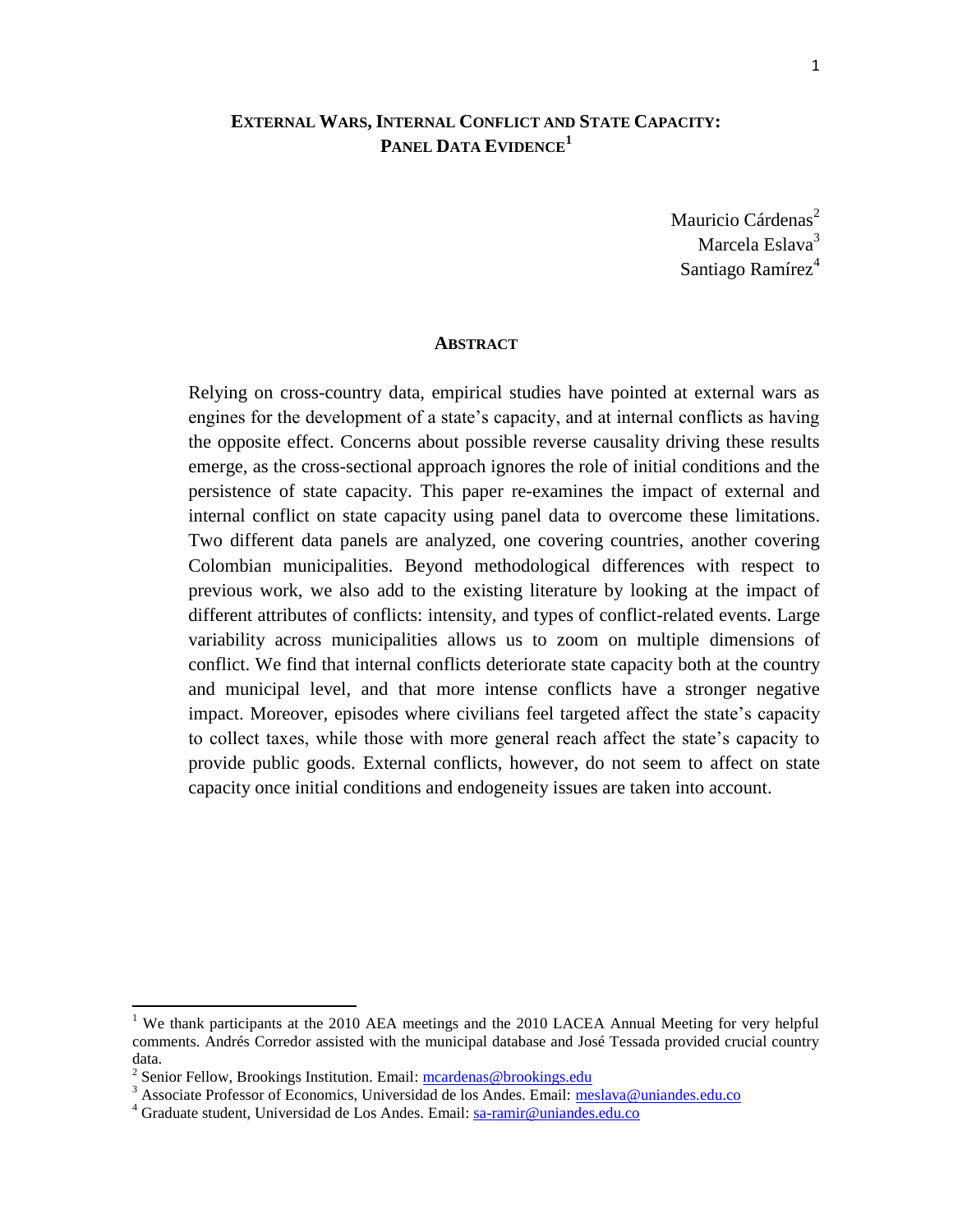#### **1. INTRODUCTION**

Despite its pedigree in various social sciences, state capacity is a relatively unknown concept in the economics literature in part because it is complex to define and measure. There are many interpretations in the political science and sociology literatures. In these contexts, state capacity is associated to military capacity, representing the state's ability to overcome rebellious actions with force, or to bureaucratic and administrative capacity, representing the ability of the state to conduct its business effectively and efficiently.

A recent interest for state capacity has emerged in economics. In the recent economics literature, a distinction is often made between "legal" and "fiscal" state capacity. Legal capacity refers to issues such as the availability of "contracting institutions" (i.e., institutions supporting private contracts) and "property rights institutions" (i.e., institutions constraining government expropriation), to use the terminology in Acemoglu and Johnson (2005). Fiscal state capacity deals with questions such as the ability to raise revenue from the society --typically measured by the GDP share of total taxes—and has been the focus of a number of contributions, including the forthcoming book by Besley and Persson (2011).

On the specific question of the relationship between conflict and state capacity, according to the "bellicist" approach to state building it is wars that make states. Military confrontations require increases in the level of taxation (the so-called ratchet effect) and demand greater state capacity. Fearing external domination, a consensus emerges around the idea of strengthening the state by increasing taxation. In this sense, wars are a rare moment of national unity, which is essential to build states. The work of Tilly (1990), among many others, reaches this conclusion based on the experiences of the U.S. and Western Europe. In fact, modern history is rich in examples of the association between wars and the introduction and development of the modern income tax systems. More broadly, Stubbs (1999) claims that war (or the threat of) has been an important factor in molding state institutions in the most successful economies of East Asia (namely, Japan, South Korea, Hong Kong, Malaysia, Singapore, Taiwan, and Thailand), while Desch (1996) looks into the cases of China, Cuba, Israel, and South Korea to conclude that their threatening external environments have resulted in stronger states.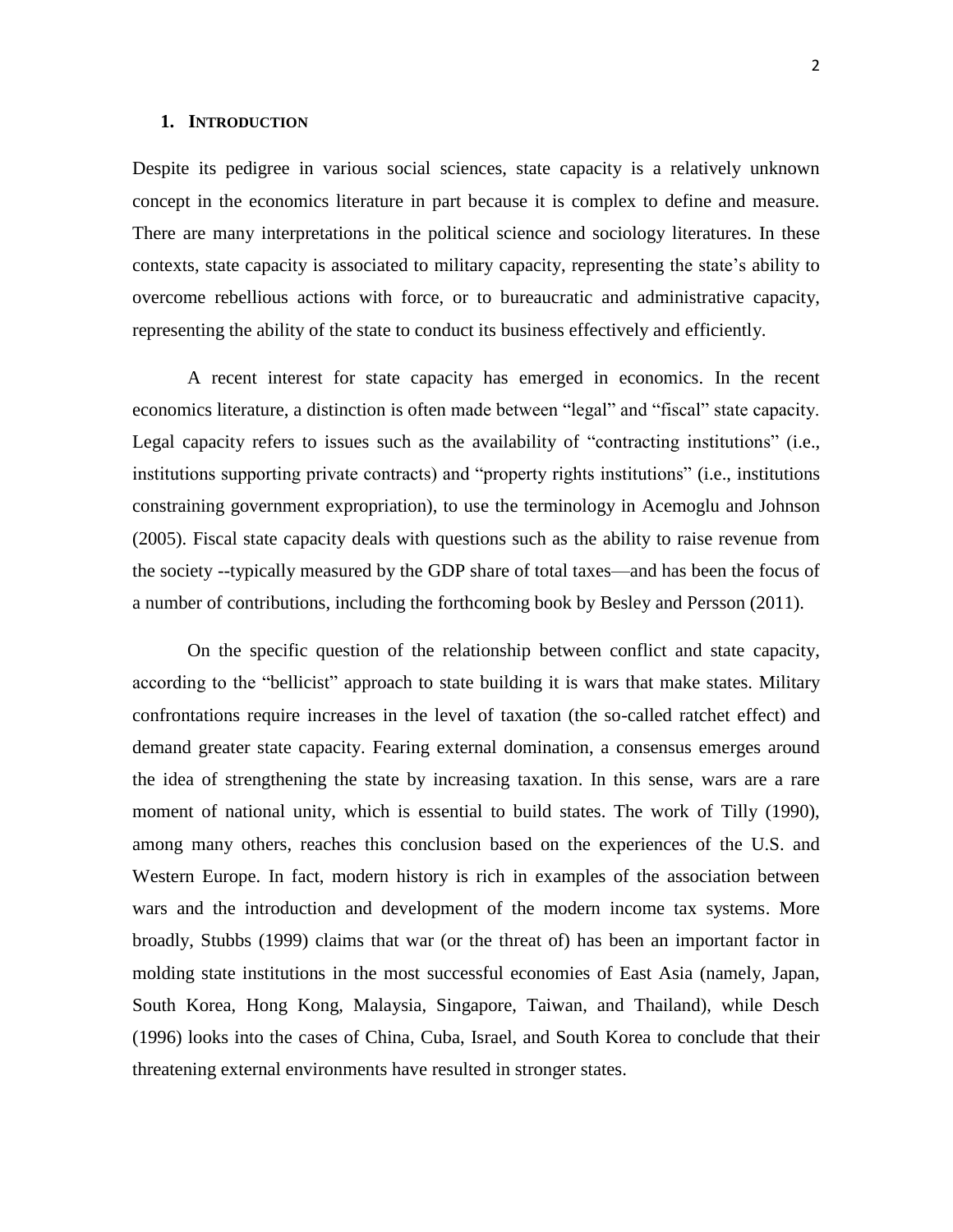Centeno (1997 and 2002) and López-Alves (2000) have explored the role of wars in state formation in Latin America. A major insight in their contributions is that external and internal wars are two distinct types of conflict with potentially opposing effects in the development of state capacity. While external wars are moments of unity and consensus, which facilitate the decision to invest in state capacity, internal wars are by definition divisive and destructive. The testable implication of this proposition is that external and internal have opposite effects on state capacity. In recent work, Besley and Persson (2008, 2009) provide empirical evidence that supports this view. Using cross-sectional data they show that the incidence of external wars is associated with stronger states, while the incidence of internal wars goes in the opposite direction.

These conclusions have been reached using cross-sectional data which has important limitations. Specifically, one of the main features of state capacity is that it persists over time, much like other institutional measures. This means that present state capacity is highly correlated with past state capacity. In addition, past state capacity may have been an important driver of a country's decision to engage in previous conflicts: stronger states may be more likely to fight wars with other states, while internal groups may be more likely to challenge the state if it is weak. This implies that ignoring the persistent nature of state capacity could lead to biased estimates of the effects of earlier conflicts. In other words, concerns about reverse causality arise when the effects of past state capacity are not properly acknowledged in econometric specifications. The nature of the crosssectional data used in earlier work is such that earlier measures of state capacity cannot be taken into account, and so addressing these concerns requires a different empirical strategy.

The goal of this paper is to re-examine the impact of external and internal conflict on state capacity using panel data to overcome the above-mentioned limitations. Two different sets of data are analyzed: a panel covering cross-country information, and a panel of Colombian municipalities. The availability of panel data enables us to control for the persistence of state capacity and country fixed effects (including initial conditions), and use dynamic panel GMM estimation techniques to address concerns about the endogeneity of both conflict and other determinants of state capacity. This methodological approach also allows us to control for the level of development and other determinants of state capacity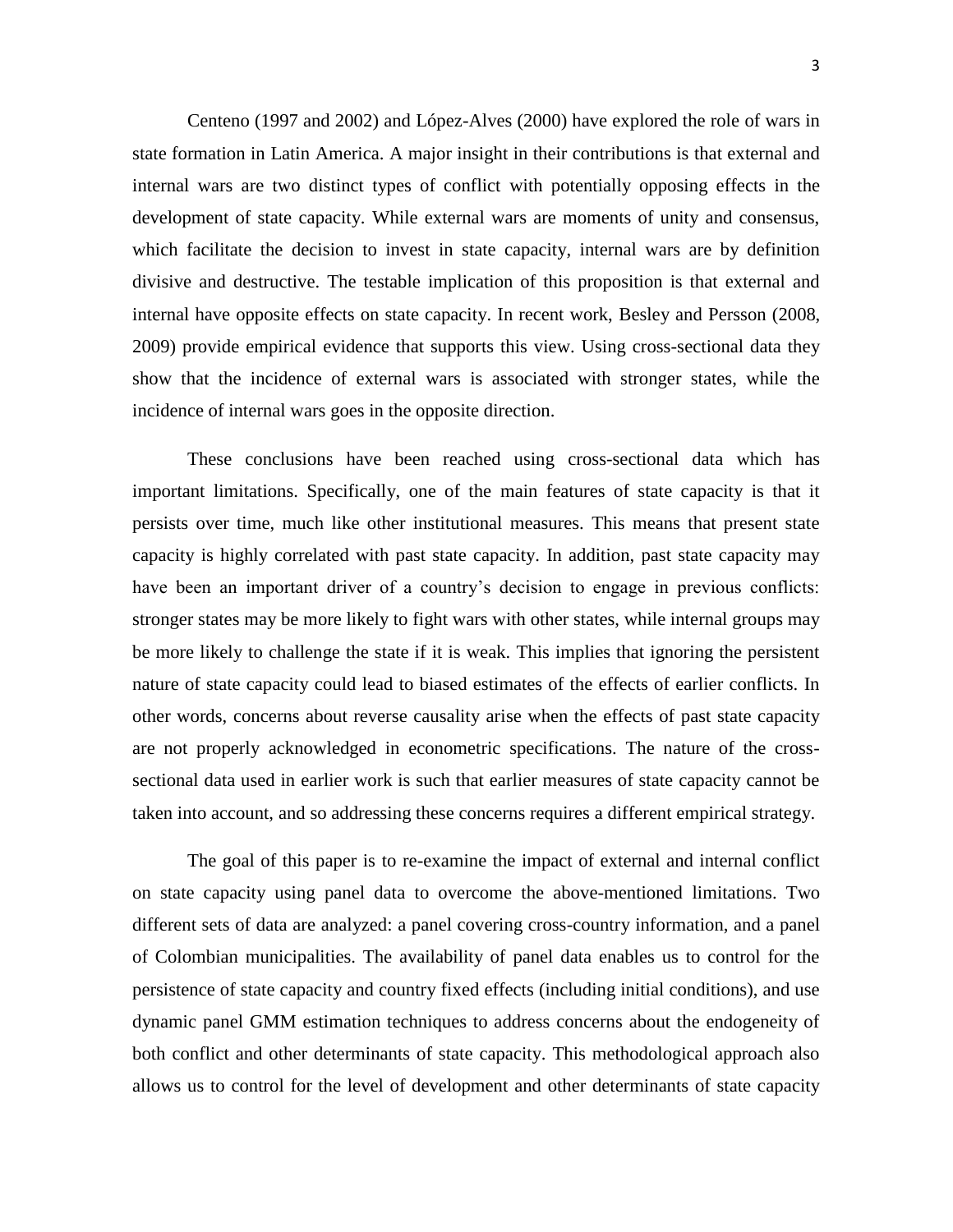that are not included in cross-sectional regressions due to concerns about them responding endogenously to state capacity.

Beyond these differences with respect to previous work, our analysis also contributes by examining how different types of conflicts affect state capacity. In particular, we analyze the effects of different levels of conflict intensity (measured in terms of numbers of casualties). We also take advantage of heterogeneity across Colombian municipalities in terms of conflict-related events to assess their differential impact on state capacity. One limitation of our databases is that they cover only a recent period, so we are unable to identify effects of conflict that may take place over the long horizons (which is the emphasis of the cross-sectional work mentioned above). However, if conflicts affect the incentives to invest in state capacity, then such relationship should show up in the data even in short horizons. Otherwise, the benefits of those investments would only be realized long after the war is over, calling into question the hypothesis that the capacity of the state was made stronger precisely to fight the conflict. Our results show that internal conflicts deteriorate state capacity both at the cross-country and within-country levels, and that more intense conflicts have a stronger negative impact. External conflicts, however, do not seem to have a clear effect on state capacity, once initial conditions and endogeneity issues are taken into account. We also find that some types of conflict-related events are negatively correlated with state capacity across Colombian municipalities. In particular, conflict manifestations that affect targeted civilians affect the state's capacity to collect taxes, while those with more general reach affect the state's capacity to provide public goods.

The paper is structured as follows. The next section presents the evidence related to the panel of countries. It starts by revisiting previous results, using standard cross-country OLS regressions, and then moves on to the dynamic estimations based on a GMM procedure. The following section focuses on the issue of internal conflict by using the panel of municipalities from Colombia. The final section provides a conclusion.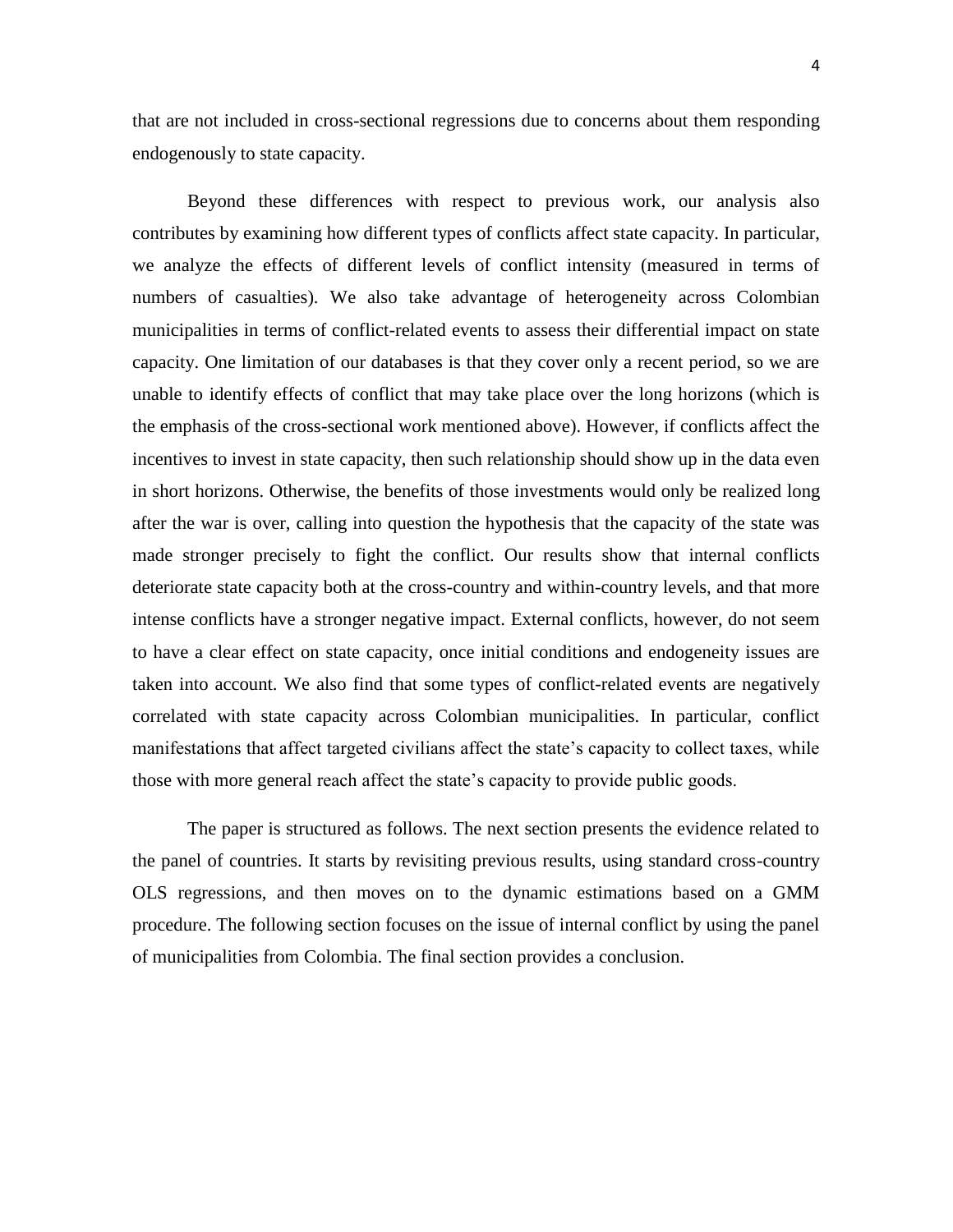#### **2. CROSS-COUNTRY EVIDENCE: THE PANEL DIMENSION**

We begin by examining the relationship between the incidence of conflicts and state capacity for a panel of country-year observations covering the period 1975-2004. We first present the data, and then move on to the detailed empirical strategy and results.

# **Data**

 $\overline{a}$ 

Our state capacity measures for the panel of countries relate to the fiscal and legal dimensions discussed above: we measure fiscal capacity with total tax revenue as a percentage of GDP and income tax revenue as a percentage of GDP (following Besley and Persson, 2009). Data on these variables comes from Baunsgaard and Keen (2010), who take total tax revenue data from the IMF's *Government Financial Statistics* (GFS) between 1975 and 2006 and improve it for countries outside the OECD. They do this with revenue information provided in the context of the IMF's periodic consultations with member countries, thus making the data more reliable.<sup>5</sup> We measure legal capacity through a summary indicator of the quality of government reported by the Quality of Government Institute (QOG), based on the International Country Risk Guide (ICRG).<sup>6</sup> This measure averages individual scores for three dimensions: law and order, corruption, and quality of bureaucracy. It takes values between zero and one, and increases with the assessed quality of government.<sup>7</sup> This variable is available for the period 1984-2008.

Turning to the explanatory variables, we use various measures of conflict from the *UCDP/PRIO Armed Conflict Dataset (version 3-2005),* also available in the QOG panel database. The data provides information on armed conflicts for the period 1946-2004. It records all armed conflicts following the definitions of the Uppsala Conflict Data Program

 $<sup>5</sup>$  Data for income tax as a percentage of GDP is only available until 2000.</sup>

<sup>6</sup> *The Quality of Government Dataset (QOG) from the QOG Institute at the University of Gothenburg* compiles annual information for the period 1946–2008. The datasets can be freely downloaded at [http://www.qog.pol.gu.se/.](http://www.qog.pol.gu.se/) For details see Teorell et al. (2009). Matching the country classifications between the different data sources we use requires additional assumptions that are explained in the appendix. We use current countries only but to get historical data in cases of unification (division) we use the absorbing (original) country.

 $<sup>7</sup>$  The QOG measure is similar to the one constructed by Knack and Keefer (1995), and later used by Hall and</sup> Jones (1999), to quantify the quality of government. Knack and Keefer (1995) average 5 of the original 24 categories created by the ICRG to rank countries. These five categories are "law and order," "bureaucracy quality," "corruption," "risk of expropriation" and "government repudiation of contracts." QOG only uses the first three in its indicator of the quality of government because the latter two were discontinued in 1997.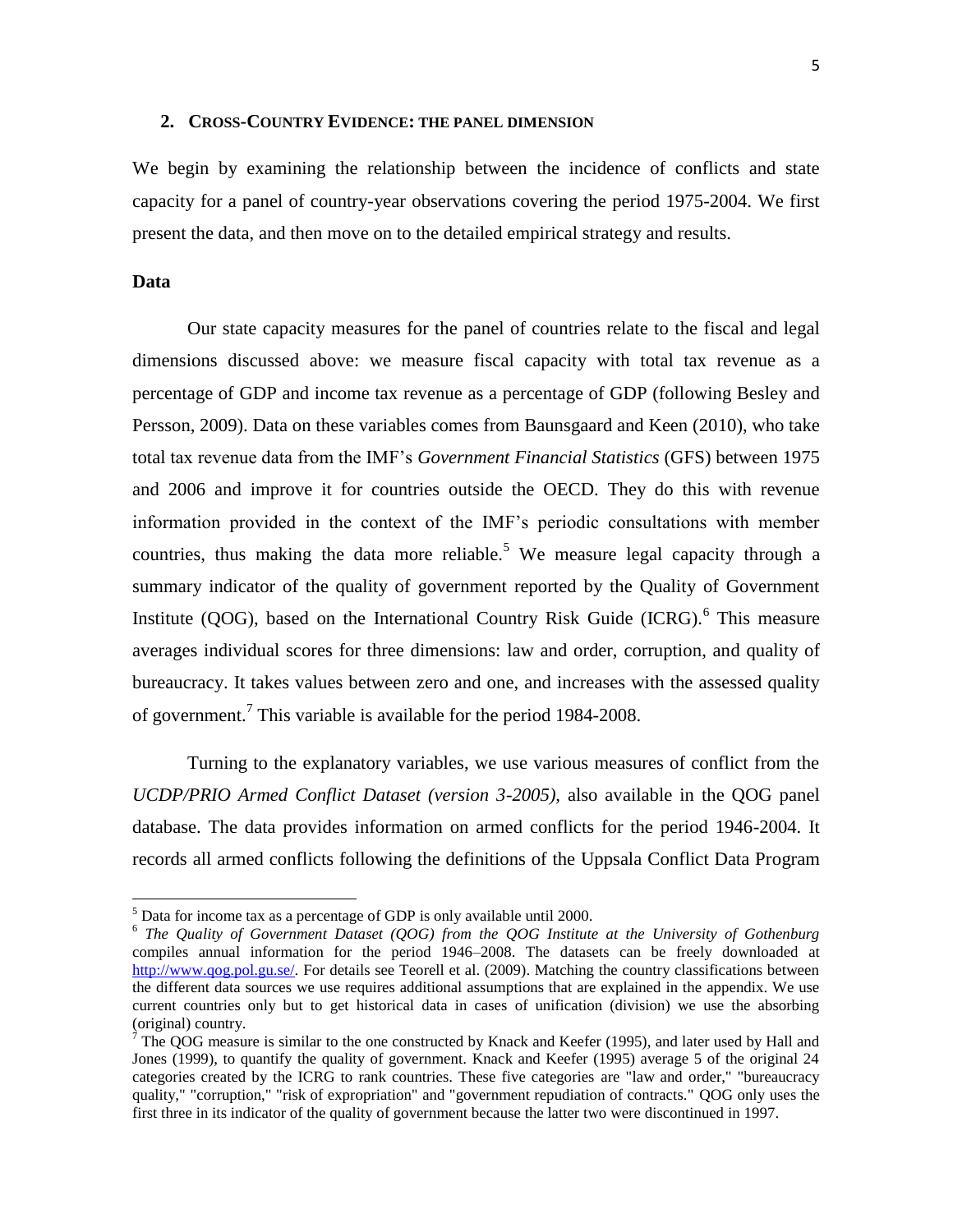(UCDP) at the Department of Peace and Conflict Research, Uppsala University, and the Centre for the Study of Civil War at the International Peace Research Institute in Oslo, Norway (PRIO). Conflicts are defined as such when there are at least 1,000 battle-related deaths over the full span of the episode. Internal conflicts are those that occur between the government of a state and internal opposition groups, without intervention from other states. External conflicts, meanwhile, are defined as those that occur between two or more states.<sup>8</sup>

Our control variables are year effects, real GDP per capita and a measure of democracy. Our dependent variables (in particular the fiscal ones) can be affected by global phenomena, such as economic crises, controlled for by the inclusion of year effects. Moreover, tax collections plausibly depend on income levels. (More generally, state capacity is a function of a country's level of development; we believe this statement applies more in the long run than for within-country variability, and in that sense country fixed effects should be the main way in which some of our regressions capture this specific mechanism). It has also been shown that inclusive political institutions are central to building state capacity (Besley and Persson, 2009; Cárdenas and Tuzemen, 2010). Country effects and lagged dependent variables are added in some of the specifications, in particular our preferred ones.

Real GDP per capita data comes from the QOG database, which in turn takes the information from Gleditch  $(2002)$ .<sup>9</sup> As for democracy, we use a revised version of the Combined Polity Score from the Polity IV Project, named Polity2 (Marshall et al., 2009), which ranges from  $-10$  (complete autocracy) to  $+10$  (complete democracy). The index of democracy we use in our regressions is a dummy variable that takes the value of 1 if the Polity2 score, averaged over the five preceding years, is above 3.<sup>10</sup>

Table 1 reports descriptive statistics for our panel of countries. The sample covers 188 countries, with 140 of them having information on all variables, over 1975-2004. It is

 $\ddot{\phantom{a}}$ 

<sup>&</sup>lt;sup>8</sup> We use the UCDP/PRIO conflict dataset as opposed to the more conventional Correlates of War Dataset (COW) because it provides data up to 2004 while the latter only does so until 1997.

<sup>&</sup>lt;sup>9</sup> Gleditsch (2002) fills gaps in the original data of the Penn World Tables using additional sources and extrapolation techniques.

 $10$  Results are robust to using a cutoff of zero rather than three.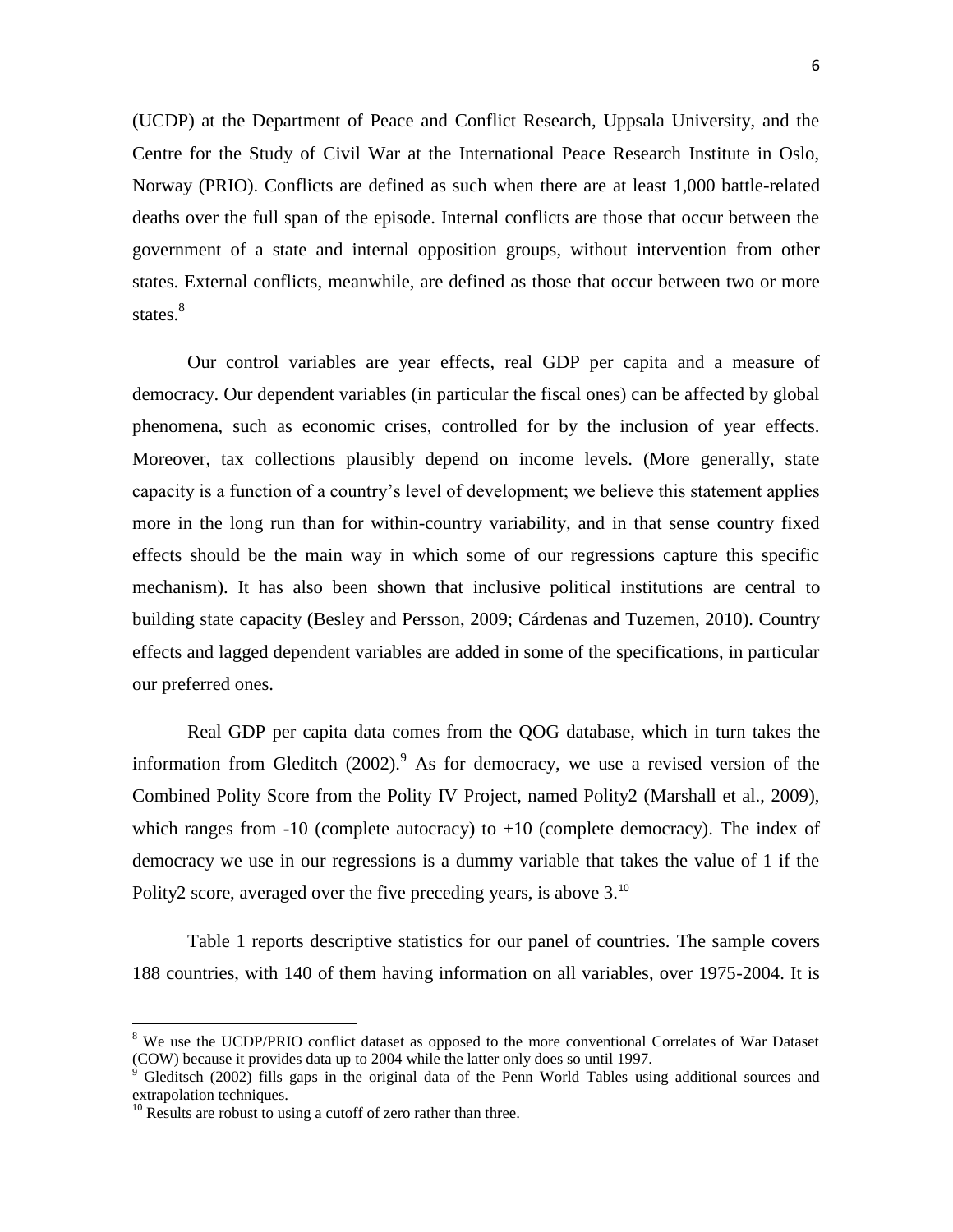worth noting that internal conflicts are much more frequent than external conflicts. In our sample of countries and years, 11 percent of the observations correspond to internal conflicts, while external conflicts represent only 2 percent of the observations. Regarding our state capacity measures, in the case of total tax revenues the sample average is 20.62 percent of GDP and 8.9 percent of GDP for income taxes. The average quality of government score is 0.55, in a 0-1 scale. Countries and years with a Polity2 score above 3 (which we define as democracies) represent 40 percent of the sample.

### **Baseline Estimations**

We begin by revisiting the cross section evidence in Besley and Persson (2008 and 2009), who look at the relation between average state capacity between 1975 and 1997 and the previous occurrence of conflicts (either since 1945 or from the time of independence). Though we look at the effects of conflicts over a much shorter horizon, we take advantage of the time series variability offered by the panel structure of our data. This means that we cannot analyze effects that may take several decades to consolidate, but we can control for initial conditions and other country fixed effects that the pure cross section regressions ignore, and that may potentially bias the estimated coefficients.

As mentioned, if state capacity is persistent over time, the empirical relationship between past conflicts and current state capacity could be significant without there being a true causal relationship from the former to the latter. This would be the case, for instance, if countries with initially higher state capacity were more likely to engage in wars. Reverse causality is a clear possibility: In as much as wars make states it is also true that it is states that make wars. With persistent state capacity, this would show up in the data as a significant correlation between early conflicts and current capacity, unless initial conditions are properly controlled for.

To make our results more easily comparable to those by Besley and Persson, we initially explore a baseline specification that does not control for fixed effects, and does not take persistence into account. In particular, we estimate the following specification (without fixed effects):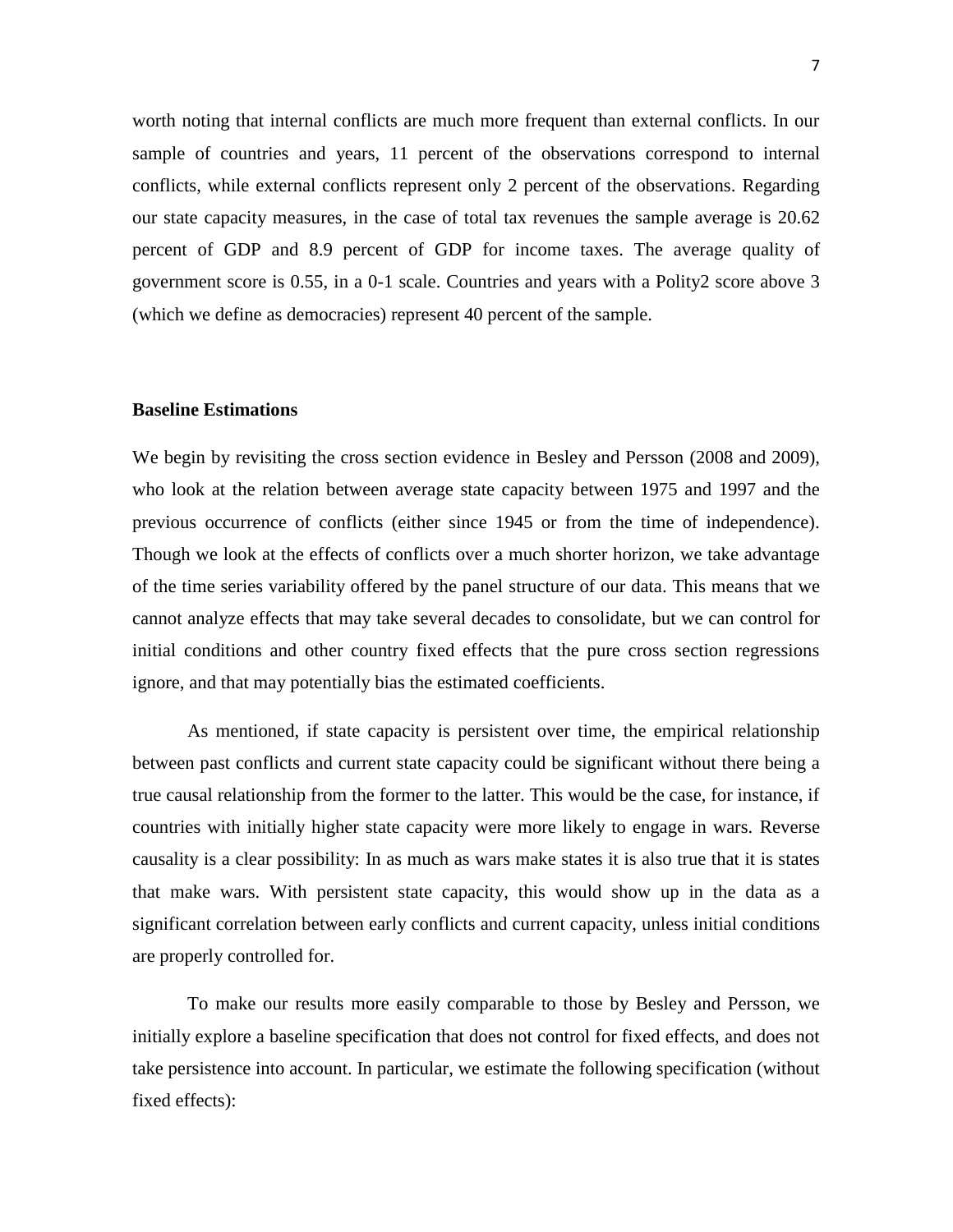$$
SC_{it} = \beta_0 + \beta_1 IC_{it} + \beta_2 EC_{it} + \gamma' X_{it} + \delta' D_t + u_{it}
$$
\n
$$
\tag{1}
$$

where  $SC_{it}$  is a measure of state capacity in country *i* in year *t*;  $IC_{it}$  is 1 if country *i* had an internal conflict in year  $t$ , and 0 otherwise;  $EC_{it}$  is 1 if the country is part of an external conflict in that year, and 0 otherwise;  $X_{it}$  is a vector of controls: GDP per capita (in logs) and our index of democracy; and  $D_t$  is a vector of year dummies to control for global effects. We first estimate equation (1) including internal and external conflicts sequentially, and then include the two jointly.

The results from an OLS estimation of equation (1) using our panel of countries are presented in Table 2. The table shows a strong negative correlation between internal conflict on both fiscal and legal state capacity. Tax revenues as a percentage of GDP are close to 5 percentage points lower in countries and years with internal conflicts (and 2.5 percentage points lower in the case of income taxes). The negative effect on the quality of government is also large (it falls close to one half of a standard deviation during conflict years). These results for the correlation between state capacity and internal conflict hold whether or not we control for external conflicts. hold

The results for the relationship between external conflicts and state capacity are less robust. Besley and Persson (2008) find that total tax revenue (as a percentage of GDP) is higher in countries with greater average incidence of external war. We get the opposite result: countries and years with external conflict are associated with lower tax collection in our OLS regressions. In particular, in columns 2 and 3 we find that tax revenues as a percent of GDP fall in the presence of an external conflict; the drop is between 2 and 3 percentage points, depending on whether the incidence of an internal conflict is controlled for. , There is also a decrease of income taxes in the presence of external conflicts, of a magnitude close to 1.5 percent of GDP (columns 5 and  $6<sup>11</sup>$  In the case of legal state capacity, we find no statistically significant effects of conflicts, except when both types of conflicts are considered simultaneously (column 9). There is a positive correlation in the latter case. Overall, there is no consistent message across dependent variables in these OLS regressions: we find apparent negative relationships between any type of conflict and fiscal

 $\ddot{\phantom{a}}$ 

<sup>&</sup>lt;sup>11</sup> Excluding GDP from our list of controls, to mirror Besley and Persson's specification more closely, does not change the sign of the estimated coefficient measuring the impact of external conflict.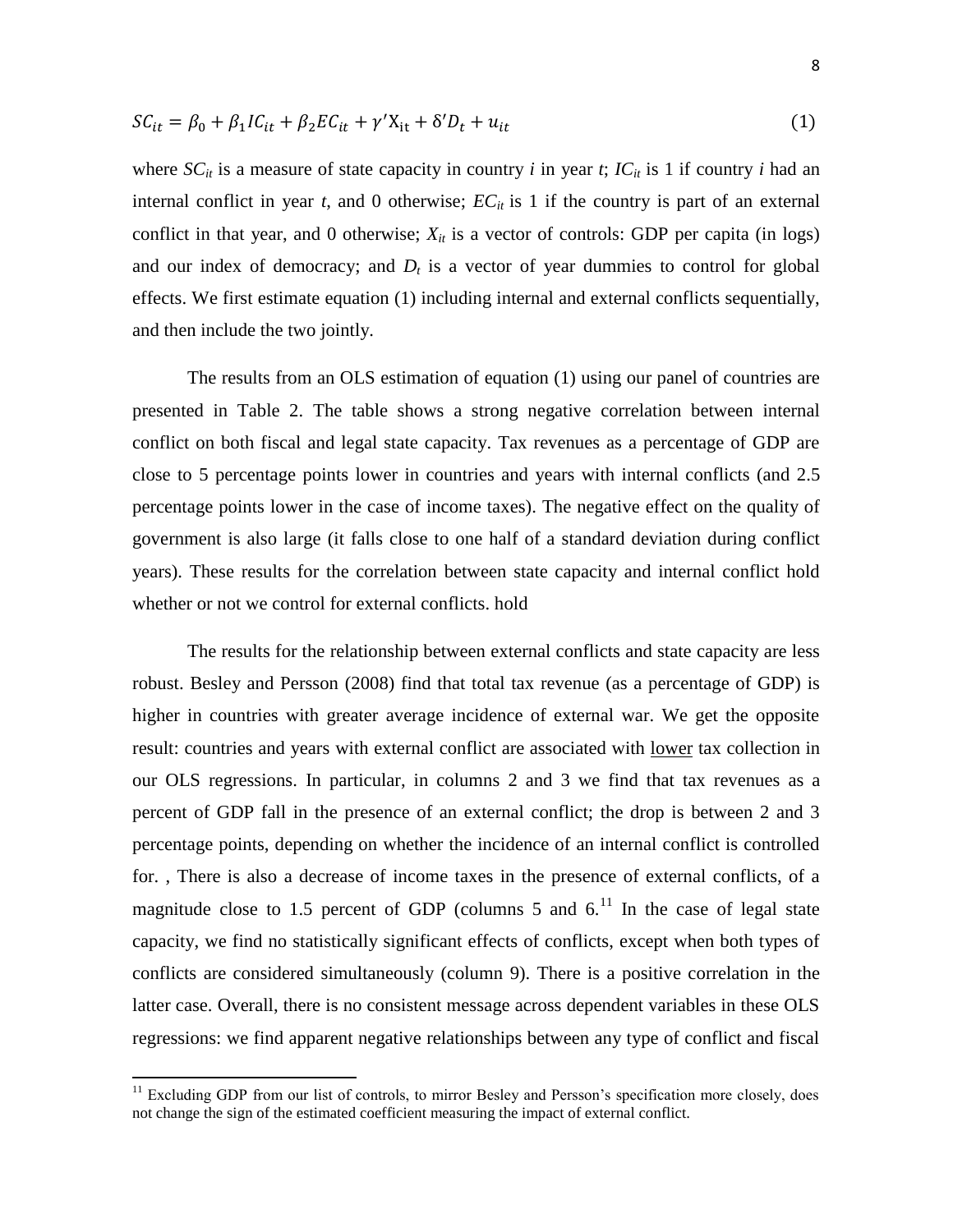capacities, while legal capacity seems negatively correlated with internal conflict and ambiguously related to external conflict.

Both the results we present above and those from previous work should be taken with caution as they may be driven by the omission of initial state capacity conditions. These conditions are potential determinants of both contemporaneous state capacity and the probability that a country initially entered a conflict. To address the limitations of OLS regressions, we estimate the effect of conflicts on state capacity in a specification that takes into account country fixed effects and the potential persistence of state capacity over time. In particular, we use a dynamic panel data model, which allows us to capture the effect of past state capacity and country fixed effects on current state capacity, while addressing endogeneity problems. This approach also implies that we focus on relatively short run effects of conflicts on a state's capacity, as only within-country variability is taken advantage of.

### **Dynamic Panel GMM Estimations**

Our basic dynamic panel model is of the following form:

$$
SC_{it} = \beta_0 + \alpha SC_{it-1} + \beta_1 IC_{it} + \beta_2 EC_{it} + \delta' D_t + \gamma' X_{it} + \varepsilon_{it}
$$
\n(2)

where

$$
\varepsilon_{it} = \mu_i + \nu_{it} \tag{3}
$$

and

$$
E[\mu_i] = E[\nu_{it}] = E[\mu_i \nu_{it}] = 0 \tag{4}
$$

where  $SC_{it-1}$  denotes the lagged state capacity variable to capture the persistent nature of state capacity;  $X_{it}$  is the same vector of controls as in (1);  $\mu_i$  are country fixed effects and  $v_{it}$ are idiosyncratic shocks, which we assume are orthogonal to each other. As before, we introduce the two types of conflict sequentially first, and then simultaneously. We also run an alternative specification including more lags of the dependent variable as regressors. Our central results are robust to this change, but statistical tests show that the inclusion of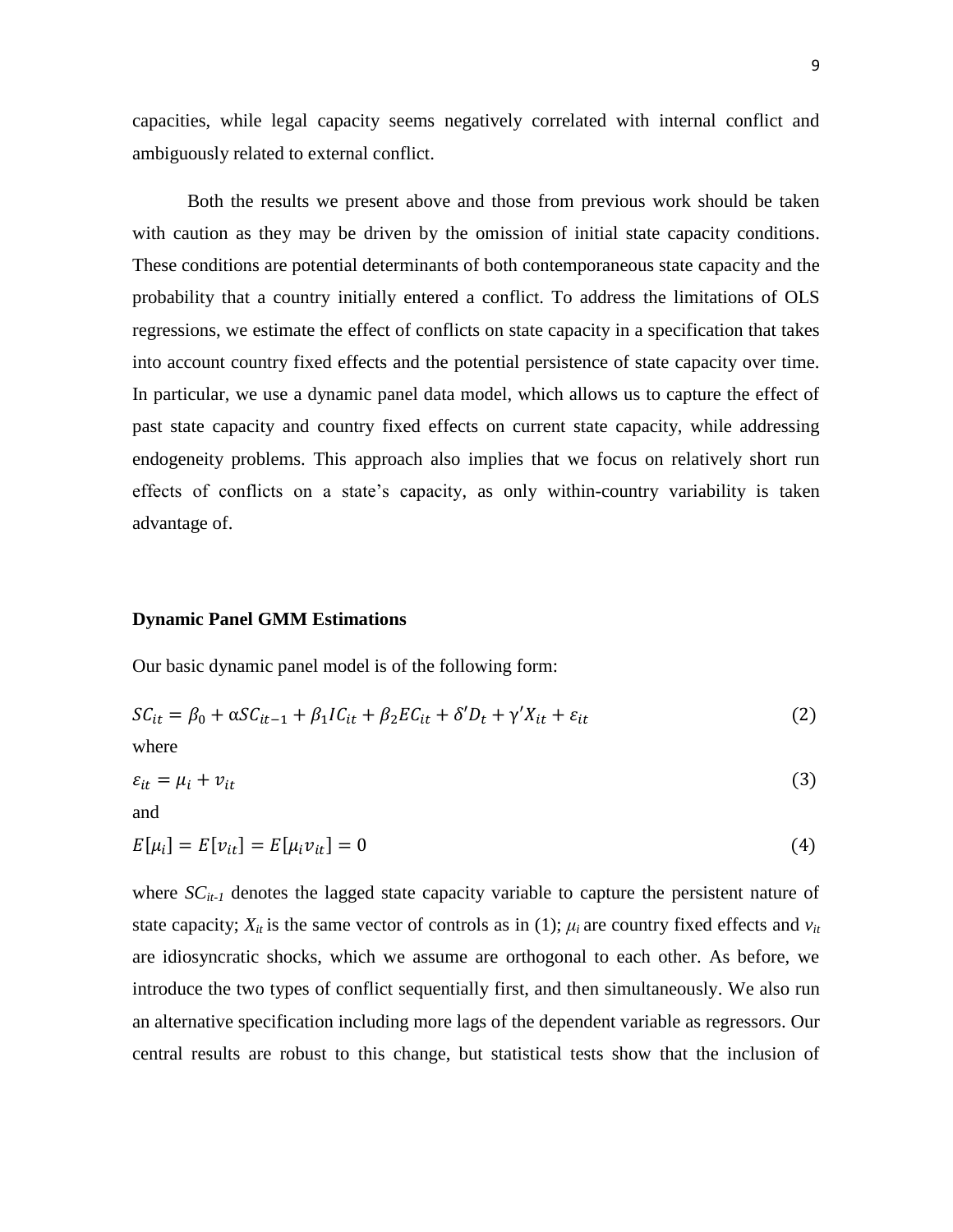additional lags is necessary to support our choice of instruments in the case of legal capacity (not so for fiscal capacity).

By introducing country fixed effects and the lag of the dependent variable in the model, equation (2) takes into account the possible effects of initial conditions, a country's level of development, other sources of unobserved time-invariant heterogeneity, and persistence in state capacity. At the same time, the specification is subject to the problems of endogeneity for the lagged dependent variable that are standard in dynamic panel data models (e.g. Arellano and Bond, 1991; Blundell and Bond, 1998). Also, both state capacity and the probability of facing conflicts may be affected by third shocks that are unobserved by us (e.g. political reform). This would introduce additional endogeneity problems, directly related to our variables of interest. Reverse causality is also possible, since current state capacity may affect the probability that a conflict involving the state occurs.

We address the aforementioned problems by implementing a one-step "System" GMM estimator for equation (2) (Arellano and Bover, 1995; Blundell and Bond, 1998). We consider state capacity as a predetermined regressor in our model, and both of our conflict measures as endogenous variables, given the possibility of both reverse causality and simultaneity bias. Our instrument for the lagged dependent variable is its own first lag, while we instrument all other endogenous variables with their own second lags in the differenced equation.<sup>12</sup> The results we report correspond to a specification where GDP is considered exogenous, but the effect of conflict on state capacity is not altered if we declare GDP as an endogenous variable; however, in the latter case instrument proliferation impedes an appropriate evaluation of the join exogeneity of instruments.<sup>13</sup> It should be noted, in any case, that the causality from state capacity to GDP should materialize mainly in the long run; given that we control for country fixed effects, and thus focus on withincountry variability, declaring GDP as exogenous in the present setting is not implausible.

 $12$  Our results are robust to using the more standard approach of instrumenting all endogenous and predetermined variables with their own first and second lags, but the Hansen test for joint instrument exogeneity has a p-value of 1, suggesting instrument proliferation does not permit judging on their exogeneity. We thus choose the most parsimonious specification supported by specification tests, which is the one we report, but point that our main results are robust to many other choices of instruments.

 $13$  In particular, Hansen tests show p-values of 1 when GDP is declared endogenous, for different designs of the instrument matrix.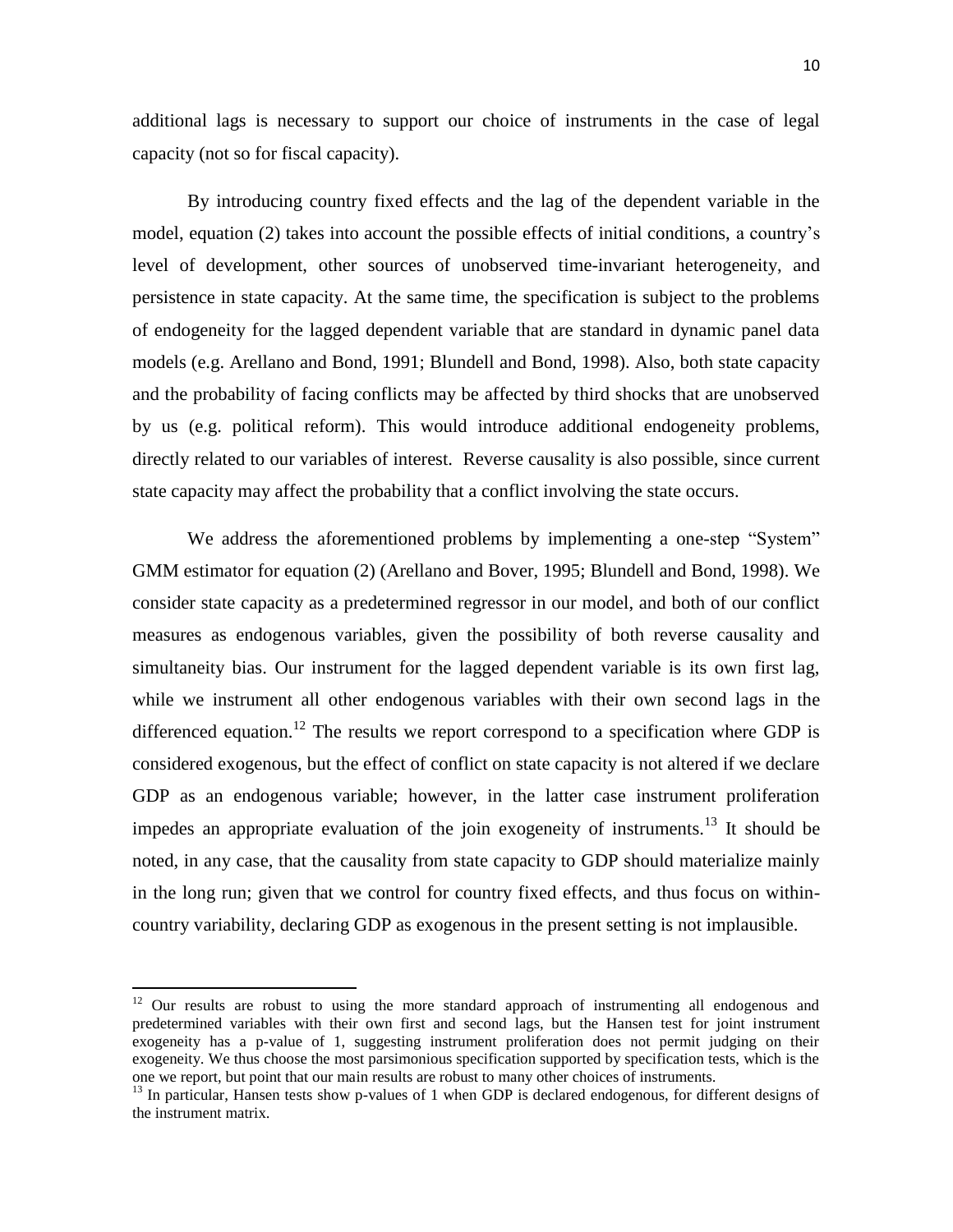In addition to instrumenting our endogenous variables with their own lags, a *physical integrity rights index* is used to instrument internal conflict, while a measure of *political globalization* is used to instrument external conflict.<sup>14</sup> Our physical integrity rights index is taken from the updated Cingranelli and Richards' (1999) Human Rights Dataset, and covers 189 countries and the period 1981-2004. It is an additive index summarizing the *torture*, *extrajudicial killing*, *political imprisonment*, and *disappearance* components of the dataset. It ranges from 0 (no government respect for these four rights) to 8 (full government respect for these four rights).<sup>15</sup> Political globalization, in turn, is measured by the number of embassies and high commissions in a country, the number of international organizations of which the country is a member, the number of U.N. peace missions the country participated in, and the number of international treaties the country has signed since 1945. The information comes from Dreher (2006) and Dreher, Gaston and Martens (2008), and covers 155 countries throughout the period 1970-2006. The index ranges between 0 and 100, where higher values indicate a higher degree of globalization.<sup>16</sup>

The choice of the physical integrity rights index as a relevant instrument for internal conflict is based on the argument that governments tend to be less respectful of human rights when engaged in internal conflicts. Most civil wars show human rights violations that would translate in a deterioration of our index score. Regarding exogeneity, we assume state capacity and the respect for physical integrity rights are only correlated through their respective relationships with the occurrence of internal conflicts, and that there is no additional channel connecting human rights violations and state capacity. While weaker governments may be less respectful of human rights even in absence of conflict, we believe this is true in particular in terms of long run relationships. Since we exploit only the withincountry variation for our GMM estimations, our expectation is that this is a valid instrument. This assessment is indeed supported by the exogeneity tests we carry, except for some of the results on the relationship between conflict and legal capacity.

 $\ddot{\phantom{a}}$ 

 $14$  Our results are similar if we instrument the conflict variables only with their lags, but the Hansen J tests for this alternative specification reject the exogeneity of the matrix of instruments for some of our dependent variables.

<sup>&</sup>lt;sup>15</sup> Further details can be found in Cingranelli and Richards (1999). The data is available in the QOG database.

<sup>&</sup>lt;sup>16</sup> The Political Globalization index is available in the QOG database.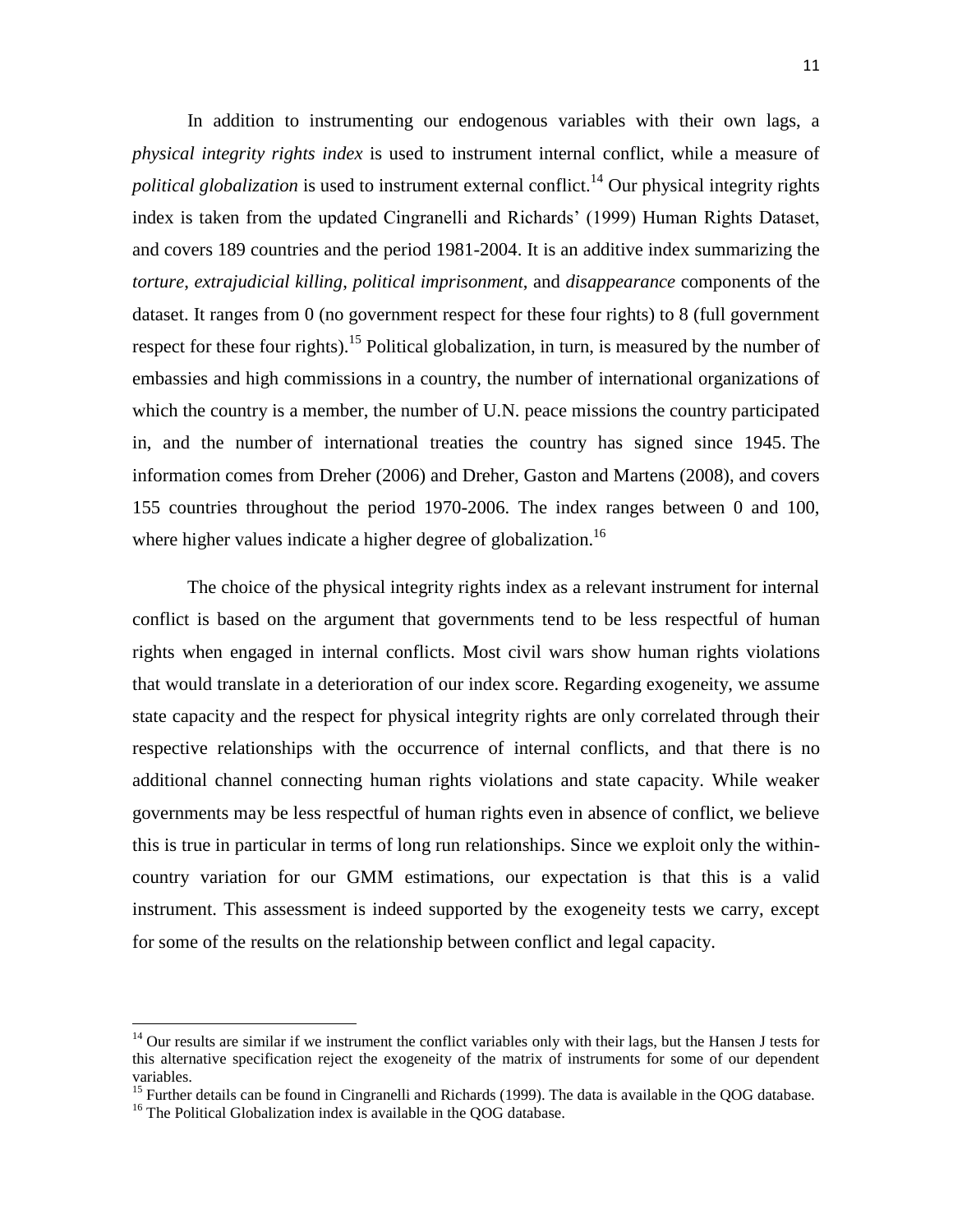As for the second instrument, we expect that more politically globalized countries are less likely to engage in external conflicts.<sup>17</sup> Deeper political globalization would reflect a preference toward the use of diplomatic means to solve disputes. We also expect political globalization to not affect state capacity other than through its effect on external conflict. The possible effects of political globalization on other determinants of state capacity, such as economic and political inequality (Cárdenas and Tuzemen, 2010; Cárdenas, 2010) are more likely to materialize in the long run than to be captured by the annual within country variation we focus on. Recent events of this decade, such as the intervention of the United States in Iraq and Afghanistan, are evidence that political equality (or more democracy) is not easily installed overnight by the international community and it is usually preceded by some form of conflict. Again, results of exogeneity tests support the inclusion of this instrument together with those described above.

It is worth mentioning that the System GMM estimator requires that the firstdifferenced instruments used for the variables in levels be uncorrelated with the unobserved country effects. We make this assumption in all our estimations. That is, we assume that the first differences of both our lagged values of state capacity and contemporaneous values of conflict are uncorrelated with any country-specific characteristics. While the levels of conflict and state capacity must be correlated with country fixed effects, it seems plausible to assume that changes in these dimensions do not reflect fixed characteristics of countries.

Table 3, panel 1, shows our estimates of equation (2) using our preferred specification of the "system" GMM methodology. In panel 1, columns 1-9 show a strong negative effect of internal conflict on state capacity, both fiscal and legal, which is in general statistically significant. The exception is column 6: an effect of internal conflict on income tax revenues as a percent of GDP cannot be identified when external conflicts are controlled for. Most importantly, we are also unable to uncover any effect of external conflicts on state capacity, independent on whether we focus on fiscal or legal capacity, and independent of whether internal conflict is controlled for or not.

 $17$  In fact, the occurrence, the duration and/or the intensity of internal conflict could also be affected by political globalization. International organizations and external countries tend to be involved in conflicts experiencing internal conflicts. In this sense, political globalization is also a relevant instrument for internal conflict.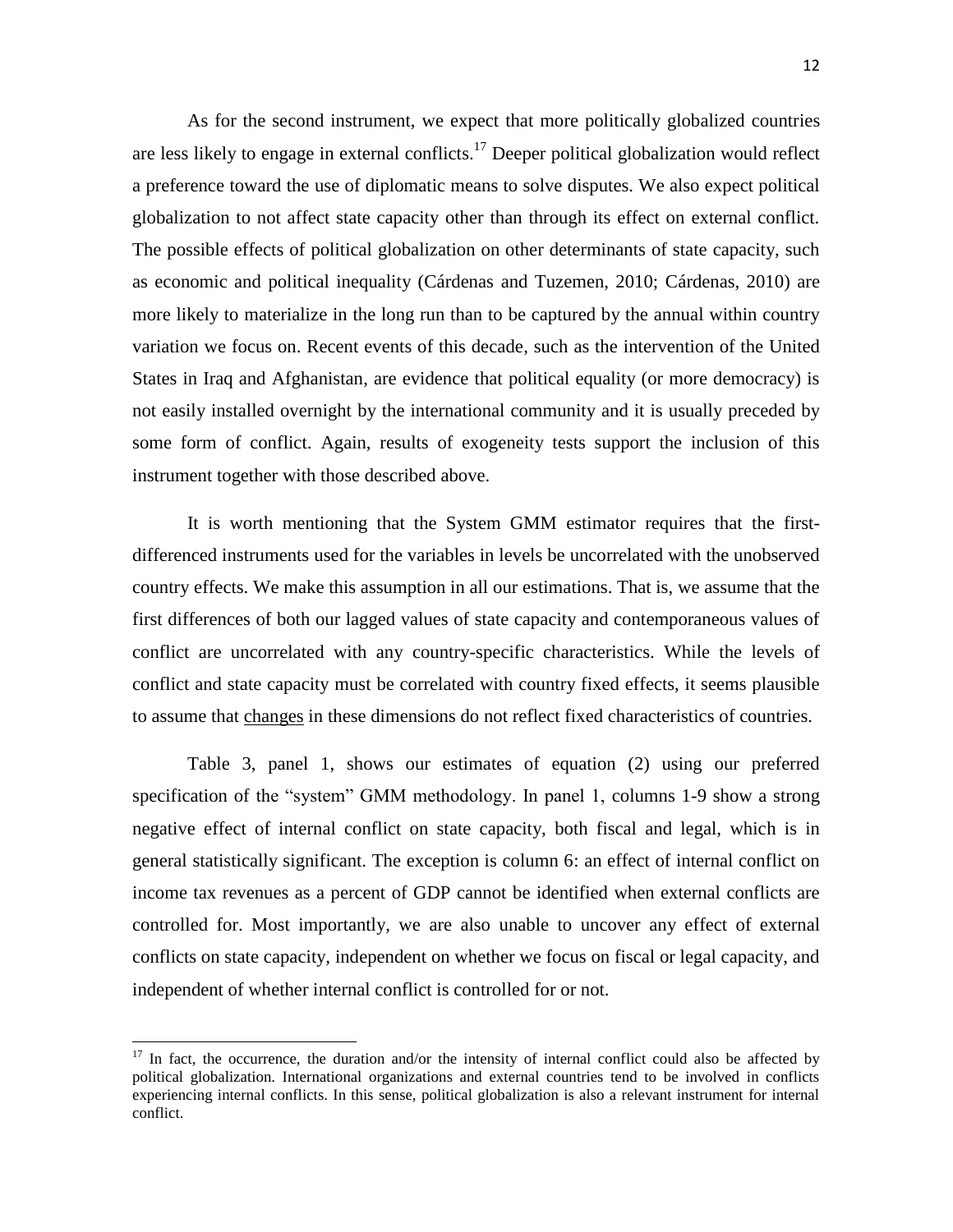Our point estimates show that the existence of an internal conflict in a country in a given year will reduce its total tax revenue and income tax revenue (as percentages of GDP) by 1.4 and 1.0 percentage points, respectively. This relationship holds when we also include external conflict in the equation (columns 3 and 6), although the magnitudes are reduced by close to 0.05 percentage points in each of the two above cases. Meanwhile, columns 7 and 9 show that, on average, if a country is involved in an internal conflict in a particular year, its quality of government score will drop about 0.03 points on a 0-1 scale, or 13 percent of the standard deviation of our legal capacity index.

Specification tests support our choice of instruments for the regressions in which fiscal capacity measures are the dependent variables. However, the same cannot be said about the regressions where effects on legal capacity are examined (columns 7-9.) When legal capacity is the dependent variable, there is second-order autocorrelation of the estimation error, and the set of instruments used are not exogenous as a group, according to the Hansen J test. This suggests that results regarding legal capacity in panel 1 should be taken with caution. We address these problems in Panel 2, by estimating a second version of (2) including additional lags of the dependent variable. Our results regarding the effect of internal conflict on legal state capacity are robust to this change, in terms of both sign and significance, and now the specification in columns 7-9 passes the tests on serial autocorrelation for the errors and on joint exogeneity of the instruments. The magnitude of the effect of internal conflict in columns 7-9, panel 2, is similar to that found in panel 1 and discussed above. That is, while the inclusion of additional lags of the dependent variable addresses concerns regarding the choice of instruments and specification, the central message that internal conflict reduces the state's legal capacity, while external conflict has no effect, remains unchanged. As for columns 1-6, additional lags of the dependent variable are generally not significant, suggesting panel 1 has the correct specification; this is also supported by specification tests, which show second-order autocorrelation and instrument proliferation in panel 2 for fiscal capacity. It is still worth mentioning that the message regarding the effects of internal and external conflicts on the fiscal dimension of state capacity also remains robust to using the specification in panel 2.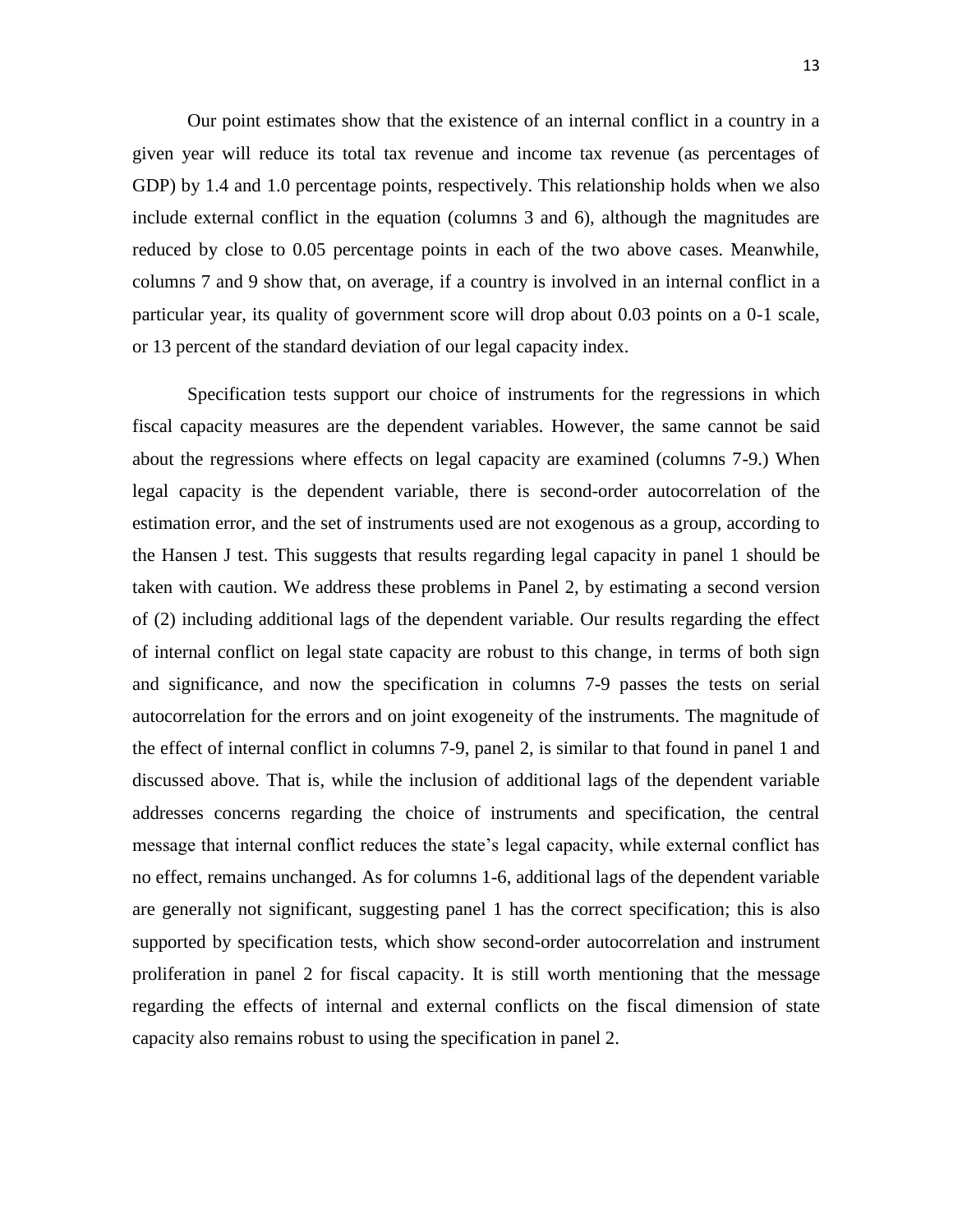Three general points are important when comparing these system GMM results to our original OLS results. First, in terms of the effect of internal conflicts, the magnitude of the coefficients is reduced considerably, albeit the same statistically significant negative sign is observed. The important change in our point estimates suggests that dynamic bias and endogeneity were indeed biasing OLS results. Second, system GMM results show that, in addition to long-run effects identified in previous work (Besley and Persson, 2008 and 2009), there are also shorter-run effects of internal conflict on state capacity, both on the fiscal and legal dimensions. And third, once dynamic bias and endogeneity problems have been corrected, there seems to be neither a negative impact of external conflict on fiscal capacity which was an initial finding with our OLS estimation—nor a positive effect as found by Besley and Persson in their cross-section regressions. Although we are fully aware that the latter regressions possibly capture a long-run relationship not reflected in our regressions, it is also true that they are subject to potential reverse causality (not solved by the long lag introduced in their specification due to the persistence of state capacity).

#### **Conflict Intensity**

 $\overline{a}$ 

One concern with our previous OLS and GMM estimations (as with previous work) is that they neglect the possibility that the level of intensity of a conflict may determine the magnitude and even the sign of its impact on state capacity. It can be argued that internal conflicts also generate incentives for the government to invest in state capacity in order to build-up the ability to defeat opposing groups, so that the effect of internal conflict on state capacity could even be positive. Moreover, these incentives may vary with the level of intensity of the conflict. Conflict-led investments in state capacity, one could argue, are particularly likely if either internal conflict is weak enough that internal division is not important, or if it is intense enough that popular discontent with rebel groups pushes the government to invest in building up its capacity.<sup>18</sup> To test this proposition we look at the possibility that the effects of conflict intensity on state capacity may not be monotonic. Though these hypotheses about the effect of conflict intensity refer more naturally to the

 $18$  In fact, popular wisdom in Colombia is that the recent success of the government in fighting the guerrillas is the result of investments (in particular in strengthening the military) made possible by growing popular discontent around the conflict.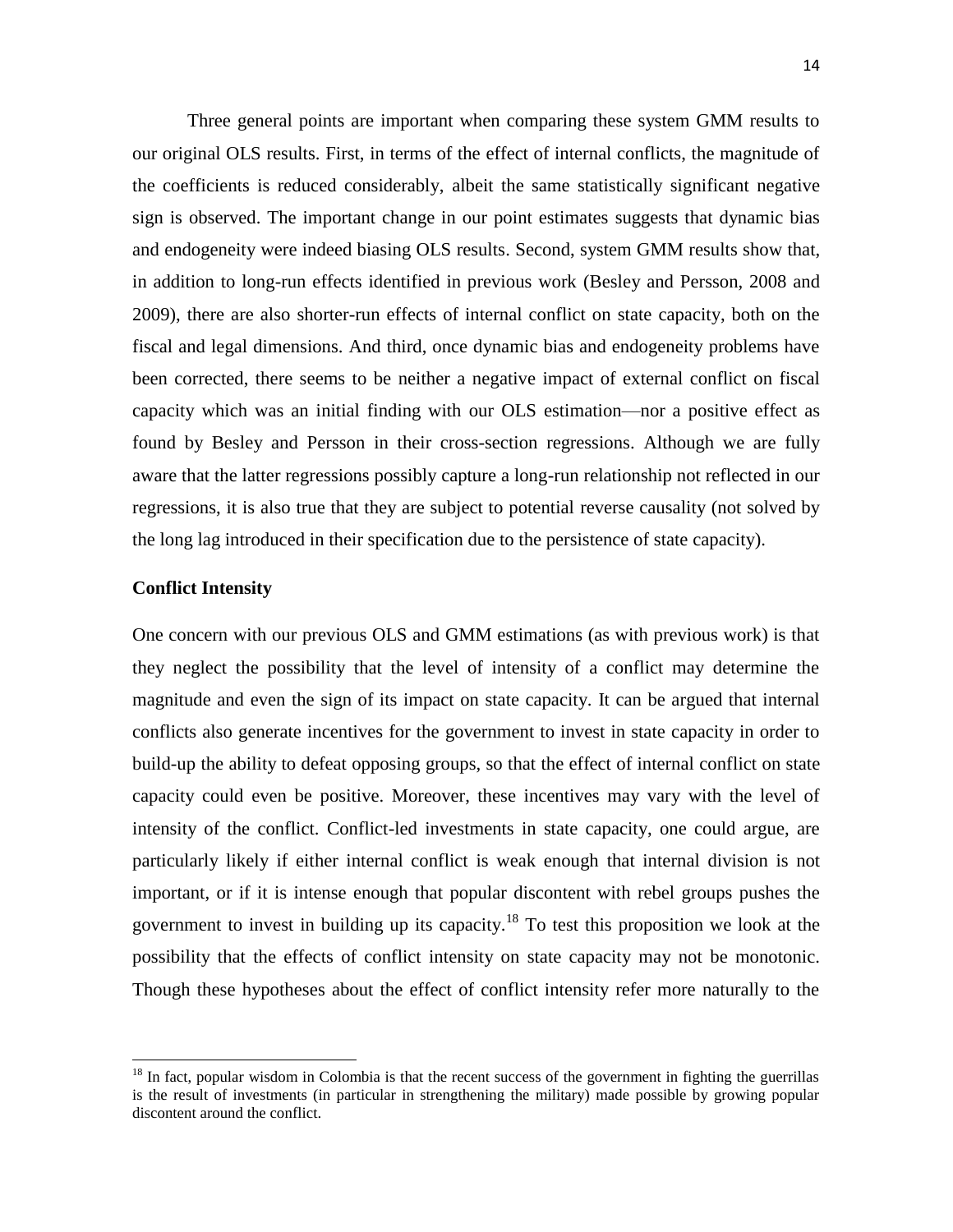effects of internal conflicts, for completeness we also look for effects that are non-linear, with respect to intensity, for external conflicts.

We classify conflicts into minor, intermediate, and war-scale according to the number of battle deaths involved. "Minor" conflicts correspond to those with at least 25 battle-related deaths per year for every year in the period of conflict. "Intermediate" conflicts are those with more than 25 battle-related deaths per year and a total conflict history of more than 1000 battle-related deaths, but fewer than 1000 per year. "Wars" are those conflicts with 1,000 or more battle-related deaths per year.<sup>19</sup> The thresholds that we use to divide these categories follow the ranges reported in the UCDP/PRIO database.

Table 4 shows descriptive statistics for these additional conflict measures. Throughout the period 1975-2004, 5 percent of country-year observations indicate the presence of minor conflict. The corresponding shares for intermediate conflicts and wars are 6 percent and 5 percent, respectively. As for external conflicts, 2% of observations in our sample are external wars, while minor and intermediate conflicts correspond to 1% of our observations each.

Table 5 shows our results when several levels of conflict intensity are used. Panel 1 presents OLS estimates, while panel 2 presents their GMM counterparts. For each dependent variable, the first column looks at internal conflict in isolation, allowing for heterogeneous effects of minor, intermediate, and major conflicts, while the second column does the same for external conflict. The third and final column looks at the heterogeneous effects of internal conflicts of different intensities, while controlling for the occurrence of external conflict (as defined in the previous section). The latter column is our preferred specification, because it explores the central issue of heterogeneity in the effect of internal conflict, keeping the occurrence of external conflicts constant. There are two reasons to not allow for heterogeneity in the effect of external conflict in this specification. First, we want to keep a plausibly parsimonious specification to avoid losing too much precision in the

<sup>&</sup>lt;sup>19</sup> Note that only "intermediate" and "major" conflicts are considered in our dummy of conflict occurrence in Tables 2 and 3. This is for consistency with the more generally used definition of conflict, which considers events involving 1,000 or more casualties.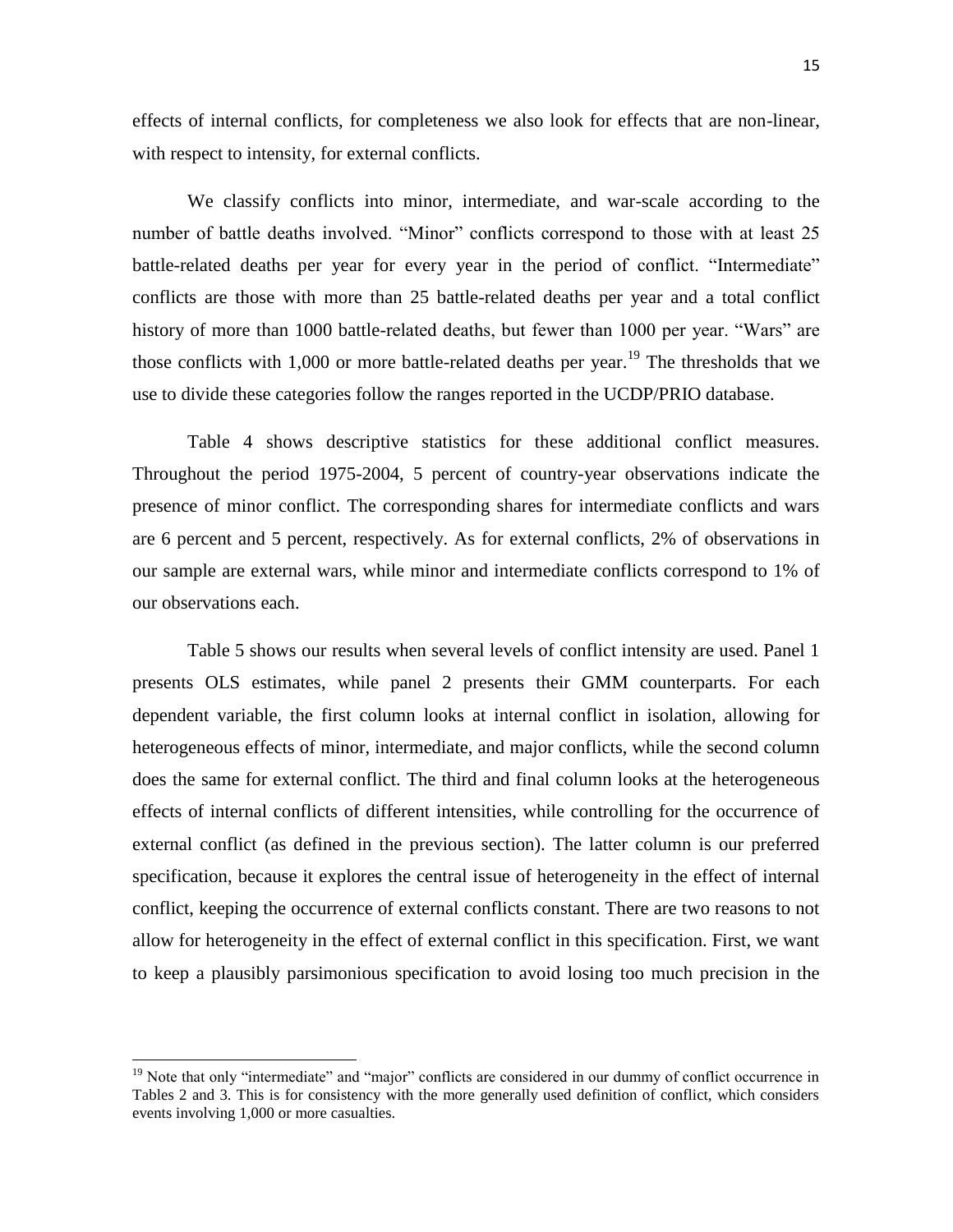estimation of the effects we are most interested on. Second, as we will see, we do not find clear evidence of heterogeneity in the effect of external conflict (in the "middle" columns).

Focusing on our preferred GMM estimates, we do not find clear evidence of nonlinearities in the effects of internal conflict. On the contrary, conflicts of a higher intensity always have a stronger negative effect on state capacity than internal conflicts of a lower intensity. The impact of minor conflicts, although negative, is in general statistically insignificant and of much lower magnitude than that of the other two types of conflict. This evidence runs counter to the idea that very intense internal conflicts can trigger investment in state capacity. If anything, the opposite may actually hold: only when the magnitude of conflict is low investment in state capacity offsets the predatory effects associated with civil unrest. As for potential differential effects of different levels of external conflict, columns 2, 5 and 8 in general show non significant effects of external conflicts, at any level of intensity. It is important to point that second-order autocorrelation tests again reject our choice of instruments for the case of legal capacities. Given the consistent message we get across dependent variables, however, we interpret our results in this section as strongly suggesting that the negative effect of internal conflict on state capacity increases with the intensity of conflict. But, we point out that we have been so far unable to find a combination of instruments that supports our specifications when legal capacity is our dependent variable.

# **3. STATE CAPACITY IN A PANEL OF COLOMBIAN MUNICIPALITIES**

We now delve deeper into the relationship between state capacity and internal conflict, using data regarding the Colombian conflict. We take advantage of the fact that the country has been immerse in a long-lasting internal conflict, with conflict-related events that vary in type and intensity both over time and across regions. This variability offers a unique opportunity to investigate several unexplored dimensions of the relationship between internal conflicts and state capacity. First, potentially differential effects of different types of violent events (homicides, displacement, kidnappings, attacks, military confrontations)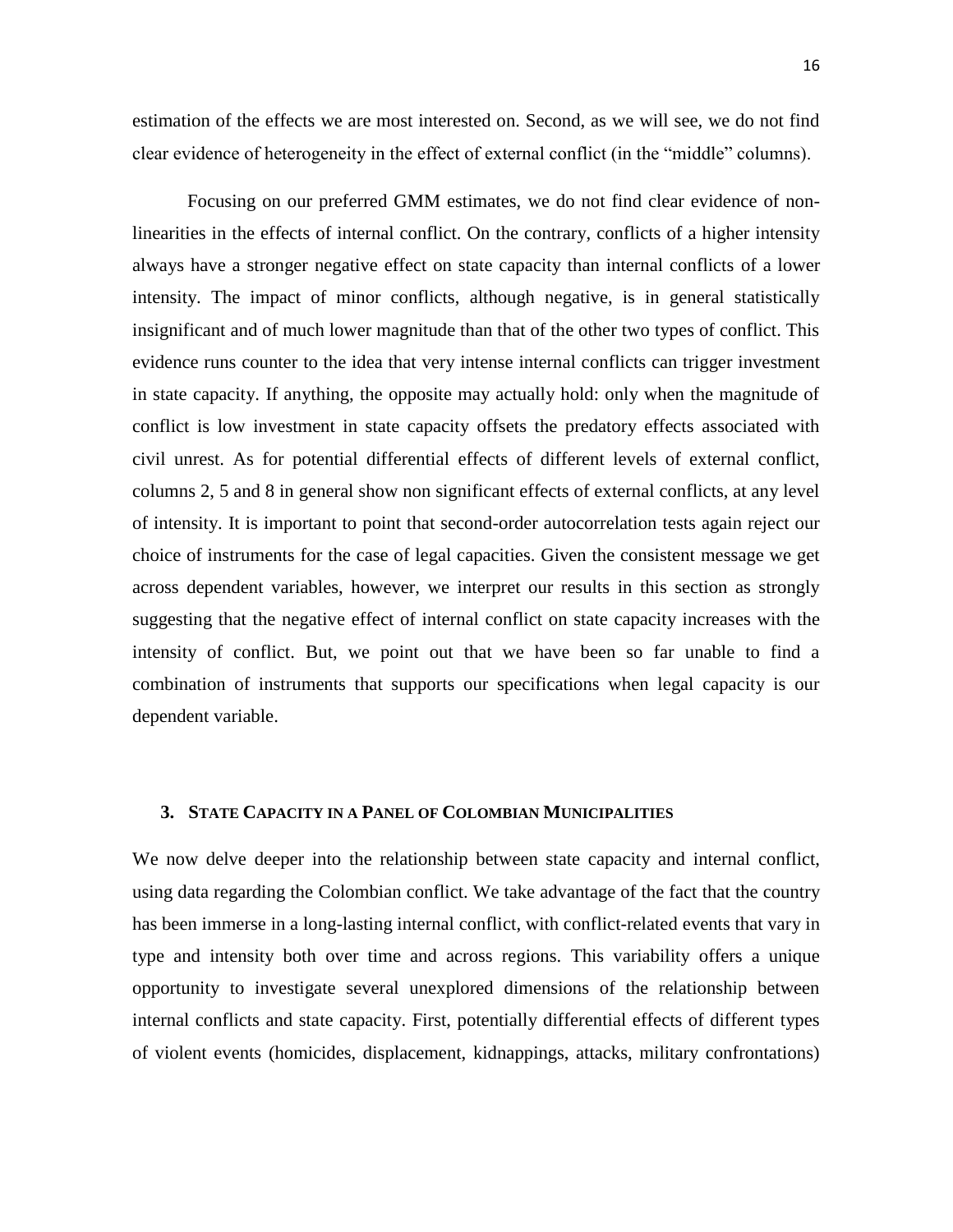can be examined. Second, the effects of the intensity with which these events are observed

Studies that focus on regions within a single country have the advantage of eliminating much of the heterogeneity that cannot be controlled for in cross-country analyses. Colombia is a legally centralized country, so local governments of 1,104 municipalities at least in theory share the same basic legal capacity. In contrast, given the high degree of fiscal decentralization, Colombian municipalities differ greatly in terms of their fiscal abilities. Specifically, there is significant dispersion in terms of the municipalities' ability to raise local taxes or to invest in infrastructure with their own funds. We will refer to state capacity in the sub-national simply as the ability by the local government to collect its own tax revenues and invest in public works. Specifically, we use data on tax revenues and the total expenditure in roads as measures of fiscal capacity, the latter being a proxy for the ability of the government to deliver public goods. Tax revenue is a plausible measure of state capacity at the municipal level to the extent that local governments have legal authority to raise their own taxes, which is the case for municipalities in Colombia. There are some constraints on the type of taxes Colombian municipal governments can adopt. Taxes on production and sales, and on property, are the two major sources of municipal tax revenue.

can also be evaluated. Finally, we can focus on local investments in state capacity.

The second measure of state capacity is public spending on roads, which captures the ability to provide services and promote development. First, the construction and maintenance of roads corresponds closely to the textbook concept of a public good. Second, regional governments decide how much to spend on roads with a high degree of autonomy. This comes in contrast to spending on other types of public services, such as education and health, where regional governments receive earmarked resources from the central government that cover much, if not most, of their spending. This is not the case in the infrastructure sectors.  $20$  Since we are interested in the effect of conflict on state capacity, and the destruction of productive capital is characteristic of internal conflicts (see Blattman and Miguel, 2009), focusing on one type of such capital (public roads) seems natural. In

 $20$  Drazen and Eslava (2010) have found that despite the inflexibilities introduced by earmarked revenues, local governments have some leeway to decide over spending in health and education. However, municipal governments are much less legally constrained in determining what to do with transport infrastructure.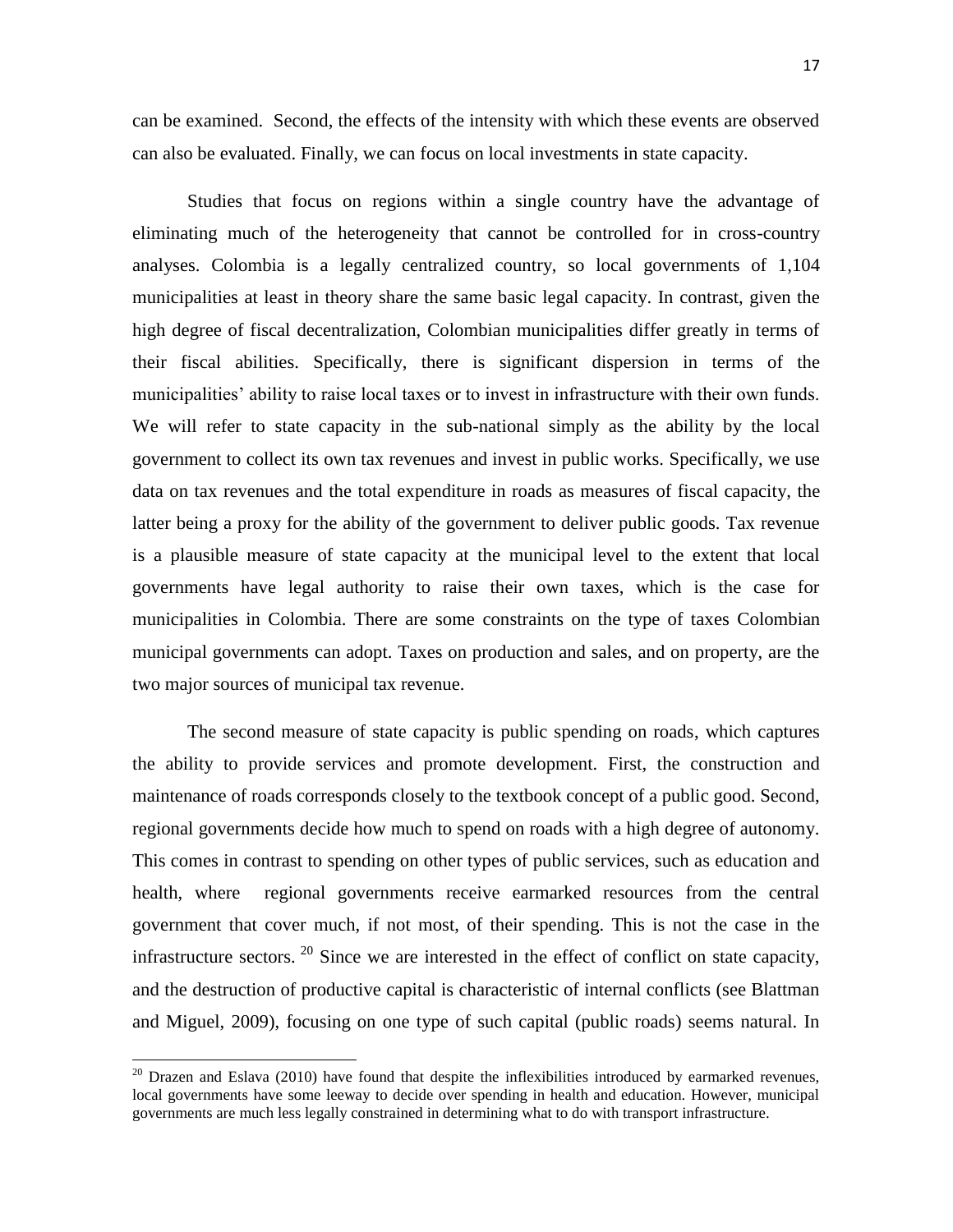particular, we examine whether active governments engage in expanded investments to counteract this effect, or on the contrary the capacity of the state to provide these services is also negatively affected by conflict. Finally, from a measurement standpoint, spending on roads is clearly separated in the municipality fiscal accounts. We must note, however, that even though local expenditures on road construction are decided with a relatively high degree of autonomy, the fraction of total public road funding that comes from local sources is relatively small, compared to national sources.

# **Data**

 $\overline{a}$ 

Data on the two measures of fiscal capacity (tax revenues and expenditure in roads) come from Drazen and Eslava (2010) and are available annually from 1984 until  $2002<sup>21</sup>$  Income revenues and expenditures in roads are measured in constant 1998 pesos deflated with the national CPI. We create two variables, both at the municipal level: tax revenue as a percentage of total fiscal revenue (which includes capital income) and expenditure in roads as a percentage of total expenditure. Expenditure in roads is constructed as the sum of expenses on roads using resources from different possible sources: royalties and co-finance funds, current revenue, and other resources.

Data on internal conflict measures comes from various sources. Because of the intensity and pervasiveness of conflict in Colombia, conflict-related events have been well measured and registered. A key aspect of this is the availability of data at the municipal level for various manifestations of conflict since the 1990s. We use a database constructed by the Human Rights Observatory of the Office of the Vice President of Colombia. It contains data on internal conflict measures per year for 1,104 municipalities throughout the period 1993-2008. We construct our own five conflict intensity measures based on the information available. First, total offensive actions undertaken by the ELN and FARC (guerilla) and AUC (paramilitary) illegal groups. Second, total massacres perpetrated by these groups (a massacre is considered as such if it involves four or more deaths). Third, total confrontations between the three previously mentioned armed groups and Colombia's

<sup>21</sup>Drazen and Eslava (2010), in turn, use data from the office of the Comptroller General (*Contraloría General de la República*). The data corresponds to the figures in the financial report each municipality files annually. Unfortunately, data for years after 2002 is not fully comparable with earlier data, restricting the use of recent years in our sample.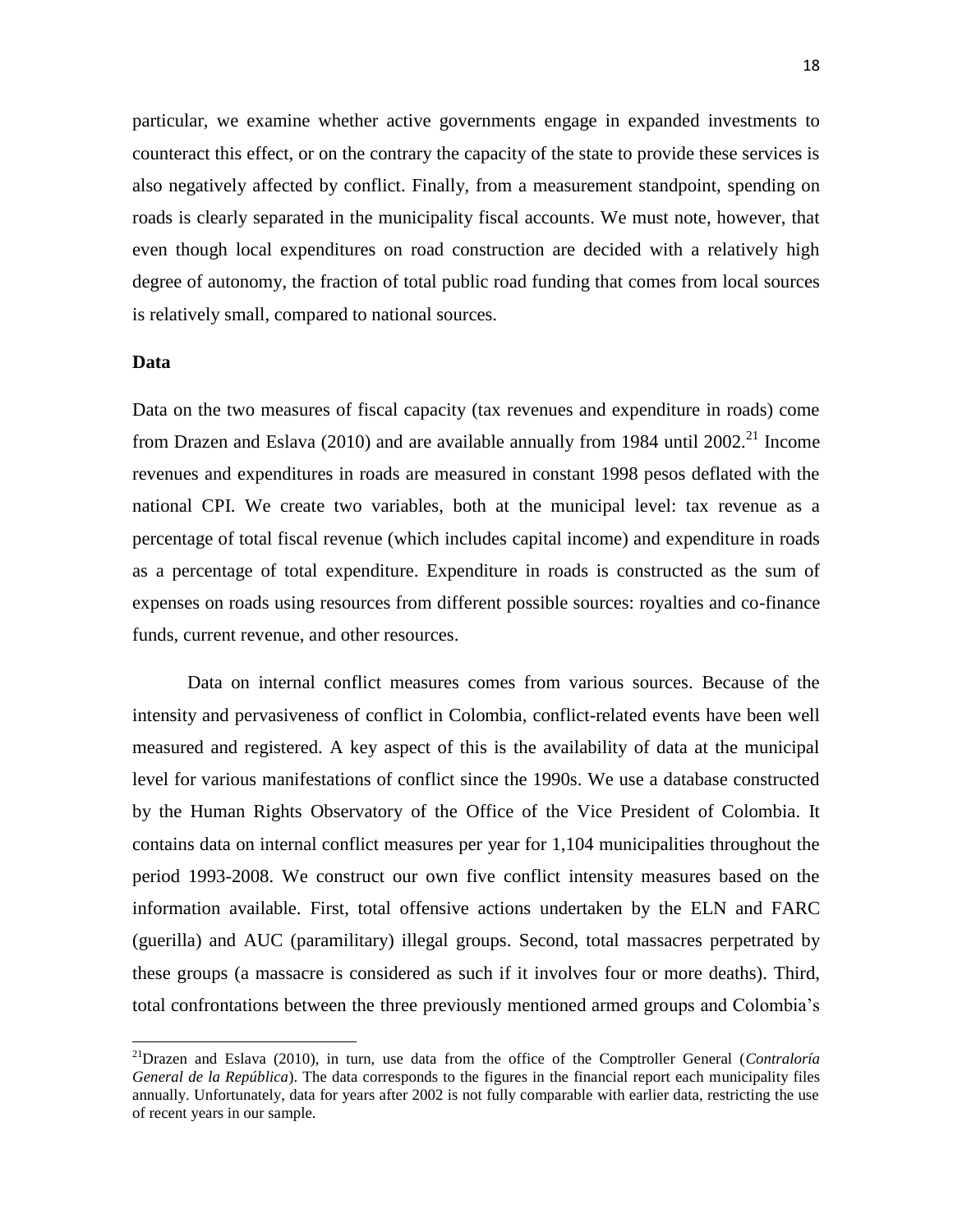Armed Forces. Fourth, total number of kidnappings (civil kidnappings, political kidnappings and kidnappings of members of the army) perpetrated by FARC, ELN or AUC. Finally, total number of deaths in each municipality caused by FARC, ELN and AUC in a given municipality in a specific year. The sources of deaths are civil homicide, political homicide and a homicide of a member of the army. Also, from *Acción Social* (Executive Office of the President of Colombia) we have counts of numbers of people forced into exile from the municipality (expulsion) for the period 1997-2009.

Data on control variables and instruments come from different sources. GDP per capita at the department level (available for the period 1984-2005), and municipal population are taken from DANE data. Royalties and cash transfers paid by the central government to the municipal governments are taken from the National Planning Department-DNP. Finally, we use as instrument in some of our estimations a dummy variable indicating the presence of one or more military bases in a municipality for a given year. This dummy variable takes the value of 1 if there is presence of one or more military bases, and 0 otherwise. We take this variable directly from previous work by Dube and Naidu  $(2010)^{22}$ 

Table 6 shows descriptive statistics of our state-capacity measures. Both tax revenue and expenditure in roads average around one tenth of total revenue and total expenditure, respectively, and show standard deviations of similar magnitude.

#### **Municipality Panel Evidence**

 $\overline{a}$ 

We now present our empirical strategy for analyzing the panel of municipalities.

 $22$  Dube and Naidu (2010) eliminate from their sample three military bases that, according to their source (www.globalsecurity.org), were created during their period of estimation (their choice is a precaution against the possibility of an endogenous response from conflict to military bases). After consultation with the Colombian National Army, Navy and Air Force we correct the date of creation of the Tres Esquinas base and include it and the other two in our database, acknowledging potential endogeneity both in Dube and Naidu's (2010) and in this paper. We address this concern by looking at standard tests on the exogeneity of our vectors of instruments.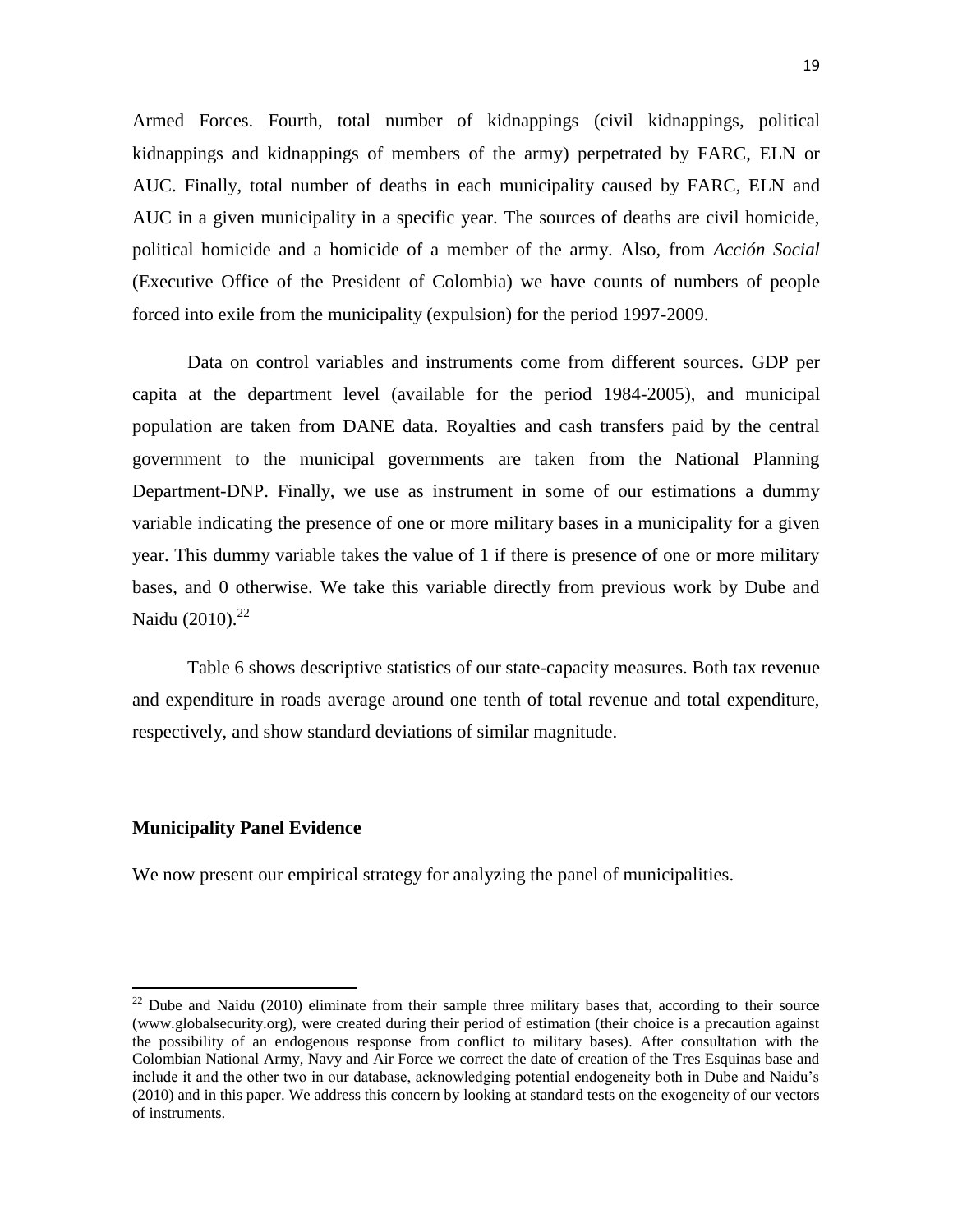As in the case of countries, we start by analyzing the relationship between conflict and state capacity in a model that takes advantage of the cross-sectional variability by not including fixed effects. Our baseline model specification is of the following form:

$$
SC_{it} = \varsigma + \lambda \text{conflict}_{it} + \sigma' X_{it} + k' D_t + \varepsilon_{it}
$$
\n
$$
\tag{5}
$$

where *conflict<sub>it</sub>* can be any of the conflict measures described above for municipality *j* and year  $t$ ,  $X_{it}$  is a vector of controls, and  $D_t$  denotes a vector of time dummies. For controls, we include the log of GDP per capita, the log of population, royalties and transfers from the national to the municipal government. Per capita income and population capture the possibility that larger and more developed municipalities may face greater incentives to organize complex local governments, with the ability to raise taxes and begin large infrastructure projects. In turn royalties and transfers from the national government are two main sources of income for municipal governments. Major recipients of these resources may face lower incentives to raise taxes. There is also some correlation between receipts of royalties and transfers and the presence of conflict-related events, as illegal groups become particularly strong in localities that are major rent recipients, where they seek to appropriate those resources. To that extent, royalty revenue would be an important source of omitted variable bias if not controlled for. It is important to mention that our data on royalties is available only for close to 50% of the municipalities (Table 6), so the inclusion of this control reduces considerably the number of observations in the regression analysis.<sup>23</sup>

OLS estimations of equation (5) are prey to the endogeneity problems discussed above for our cross-country analysis. In particular, a negative correlation picked up by our regressions would have to be interpreted with extreme caution, since both reverse causality and simultaneity are potential problems in this context. It is possible that municipalities with weak local governments attract illegal groups, and that isolation and other initial conditions may jointly determine the intensity of conflict and local state capacity. We address these issues by estimating a dynamic panel model, which controls for fixed effects

<sup>&</sup>lt;sup>23</sup> However, our results about the effects of conflict are robust to excluding royalties from the sample and to using a dummy variable that takes the value of 1 when royalties are above zero and 0 when they are equal to zero.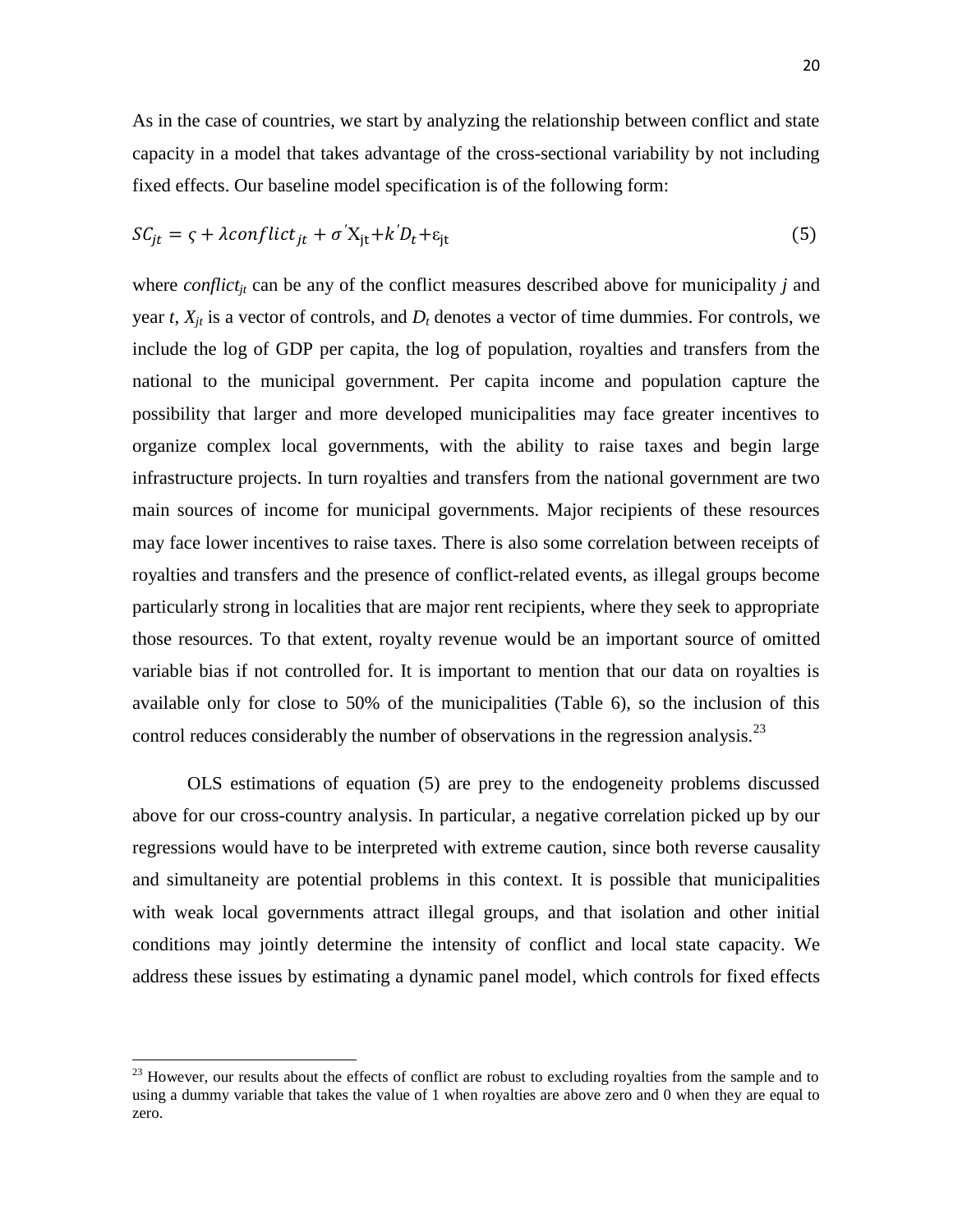and path dependence, and is carried out with the same GMM procedure discussed in the previous section. In particular, we estimate equations of the following form:

$$
SC_{jt} = \zeta + \eta SC_{jt-1} + \theta conflict_{jt} + \sigma' X_{jt} + \tau' D_t + \varepsilon_{jt}
$$
\n
$$
(6)
$$
\nwhere

$$
\varepsilon_{jt} = \mu_j + \nu_{jt} \tag{7}
$$

and

 $\overline{a}$ 

$$
E[\mu_j] = E[\nu_{jt}] = E[\mu_j \nu_{jt}] = 0 \tag{8}
$$

where the same previous assumptions are made regarding the disturbance, *ε*: the fixed effect remains orthogonal to the idiosyncratic component of the error term, as specified by (8). The vector of controls,  $X_{it}$ , is the same as in (5), and by introducing fixed municipality effects, we focus on the within municipality effects of conflict variability. The specification also includes time dummies to control for shocks that are common to all municipalities. Finally, we instrument the lagged state capacity regressors with their first lags in the differenced equation and with their first differences in the levels equation. Our conflict variables are always instrumented with their second lags in the differenced equation and with the first lags of their first differences in the levels equation.<sup>24</sup>

One word of caution is in place before describing our results. The variability of our conflict measures is more limited across Colombian municipalities than across countries. More specifically, at the municipality level, conflict-related events are quite rare even in a country that is typically regarded as violent. As Table 6 shows, the number of events that affect municipalities is typically zero. Out of our six measures of conflict, four of them show that there are no conflict events per municipality per year for over 75 percent of the observations (massacres, military confrontations, kidnappings per 100,000 inhabitants and deaths per 100,000 inhabitants). The two exceptions are not much different: even in the top quartile of total attacks and displacement (forced expulsion), the numbers do not go above one attack per municipality per year and five displaced individuals per 1,000 inhabitants per municipality per year, respectively. The large number of zeroes in our conflict measures

 $24$  This choice of specification mirrors that for our cross-country analysis, and is supported by specification tests.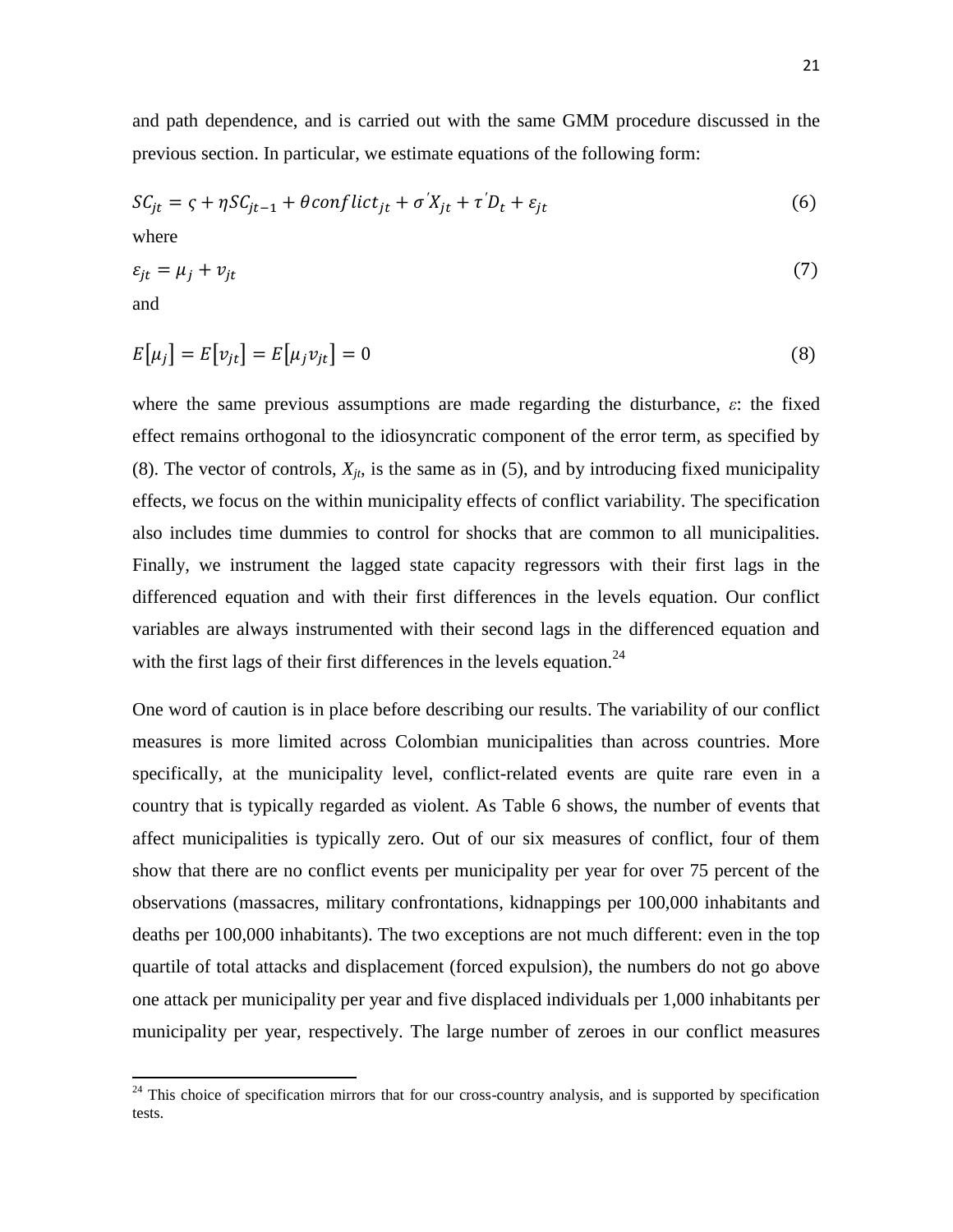makes identification more difficult when using municipal data mainly because we have to rely on the variability across a small fraction of observations, while the rest of municipalities share zero events. In other words, the nature of the data subjects us to attenuation bias. Our narrative thus focuses on the results that are estimated precisely, and avoids inferring that conflict has no effect when we estimate coefficients that are statistically not significant.

Panel 1 of Table 7 shows our OLS estimates of equation (5), while panel 2 shows Blundell and Bond (1998) one-step system GMM baseline estimations of equation (6). One striking feature of the results that becomes immediately evident is that, while OLS regressions show widespread negative and significant correlations between conflict-related events and tax collection, these findings disappear when we focus on within-municipality variation, control for the persistence of state capacity, and instrument endogenous regressors. Moreover, all lagged dependent variables in the GMM estimations have large and statistically significant effects. One possible explanation for these results is that much of what is being picked up by our OLS regressions reflects reverse causation and the simultaneous effects of initial conditions on state capacity and conflict (as suggested by the evidence of high persistence in state capacity). This raises a word of caution about purely cross-sectional approaches that cannot address endogeneity issues in the context of the conflict-state capacity relationship. We must mention, however, that these results may also reflect that good part of the consequences of conflict-related events on state capacity materialize only in the long run, and are thus not identified by our strategy (and with the available data).

Focusing now on the GMM results reported in Table 7, which correspond to our preferred specification, other interesting features appear. First, different conflict-related events seem to affect state capacity differently. Tax revenue is negatively affected by kidnappings and displacement. Interestingly, among our measures of conflict, these capture more directly targeted damage mainly inflicted to civilians than the rest of measures. Meanwhile, we are unable to identify any significant effect of events of a less targeted nature, and that arguably affect members of the military and the illegal armed groups more than civilians: attacks, military confrontations and conflict-related deaths. Though the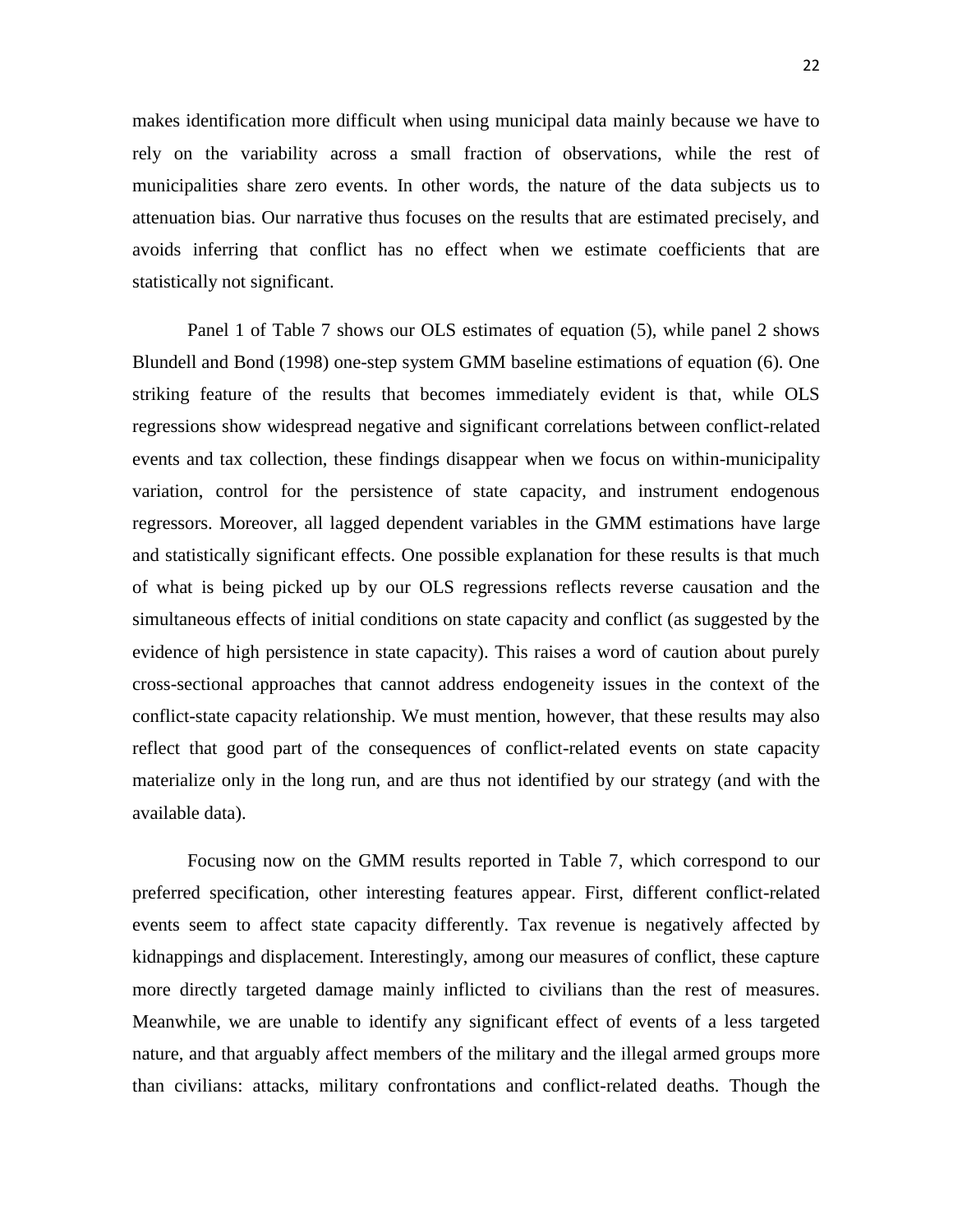coefficients for these types of events are, in general, negative, none is statistically significant. If our estimates, as we expect, are indeed a lower bound to the true effects of conflict, what we can state is that we find that kidnappings and displacement have a stronger negative effect on fiscal capacity than other conflict-related events. These findings seem consistent with the view that the confidence of the population on the state, and thus the willingness to pay taxes, can be undermined in societies where conflict makes civilians perceive the state as unable to protect them. Moreover, government agencies are frequently captured by illegal groups in the Colombian municipalities most affected by the conflict. Civilians perceive this reality and are likely less willing to pay taxes to governments they perceive as illegitimate.

Our point estimates suggest that these effects on tax collections are large. A one standard deviation increase in kidnappings (5.5 kidnappings per 100,000 people) reduces tax revenue as a share of total revenue by 14.4 percent, while one standard deviation increase in the number of displaced individuals per 1,000 inhabitants (34.5) is associated with a reduction in tax revenues (as a share of total revenues) by 27.6 percent.

Moving to our estimations of the effect of conflict on the provision of public goods (roads, in particular), we find a negative and significant impact of one specific type of event: attacks by illegal armed groups. Column 4 of Table 7 shows that a one standard deviation increase in the number of attacks by illegal armed groups (3.60) would reduce this public spending on roads by 13 percent in a typical municipality. It is possible that these events, or rather a perceived high probability of their occurrence, reduce incentives to invest in public infrastructure. This is a plausible implication of the fact that infrastructure is directly damaged by attacks (in fact, it is frequently the target of such attacks). It is also possible that the role of attacks by armed groups is acting here as a proxy for the role of a strong presence of illegal groups: attacks are most likely in regions where the illegal organizations have gained enough strength to mobilize large groups of their members to attack towns, military posts, and mobile military groups, and to destroy infrastructure. One possible interpretation of the finding that attacks affect governmental capacity to provide public goods is, thus, that it is the reflection of the link between local politics and conflict in regions where armed illegal groups are particularly strong. These groups traditionally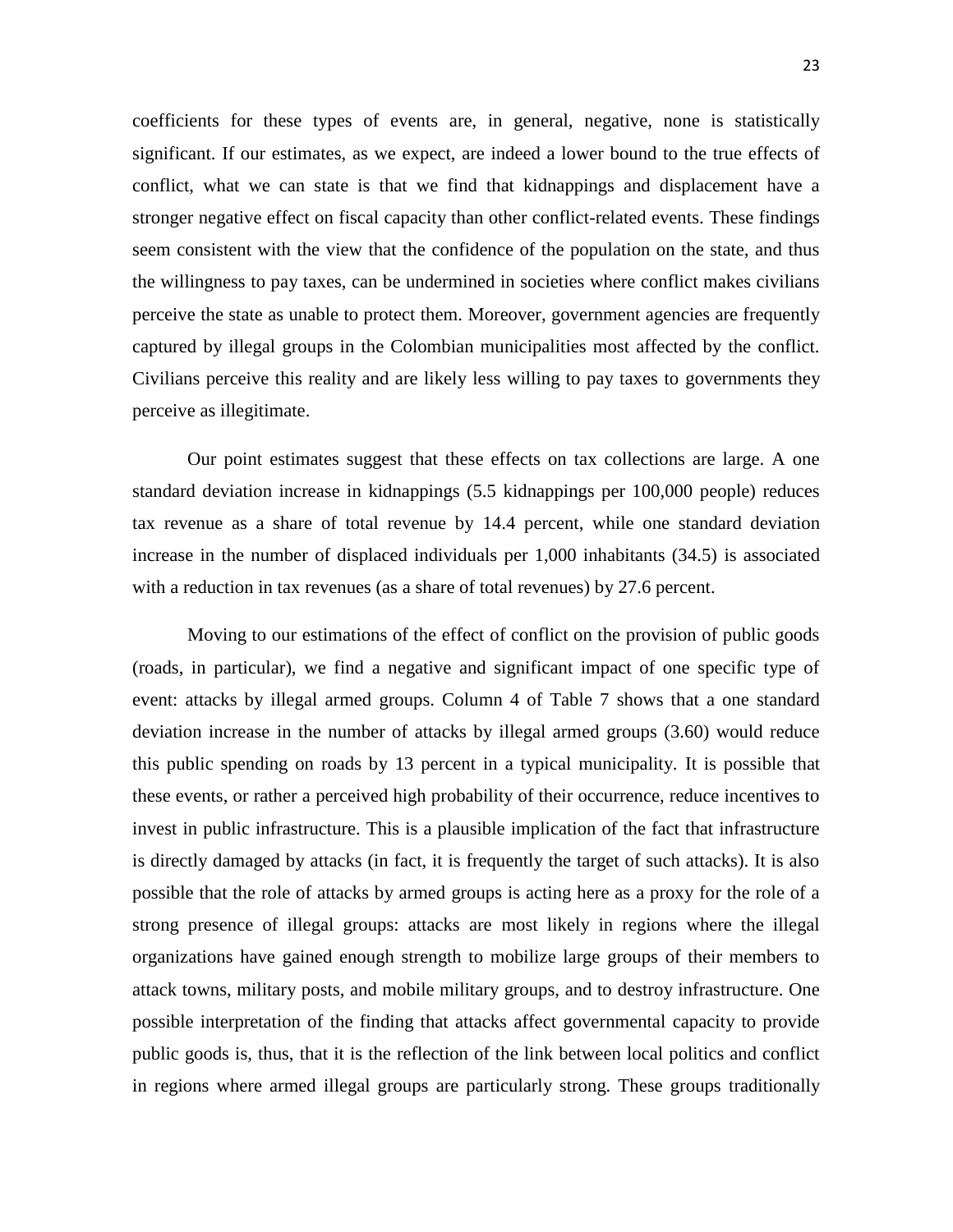intervene in local politics in the regions where they exert most influence, frequently capturing the local elites. In many cases, these groups have been able to deviate local public resources to their own pockets, for instance by becoming part in consortia that then are designated to provide a given public service or construct infrastructure works.<sup>25</sup> Again, given our expectation that we are measuring lower bounds for the effects of conflict on state capacity, our ability to identify significant effects for only attacks by illegal groups should be interpreted as signaling a particularly acute role for this type of event, rather than showing that other events play no role.

Table 8 shows that the findings discussed above are robust to different specifications of the instruments matrix. Panel 1 shows estimates of equation (6) when we include military bases as an external instrument in our system GMM model, while panel 2 excludes military bases but includes additional lags of the endogenous and dependent variables as instruments for the differenced equation. More specifically, in panel 2 the lagged regressors of state capacity are instrumented with their own first and second lags in the differenced equation and with their first differences in the levels equation, whereas the conflict variables are instrumented with their second and third lags in the differenced equation and with the first lags of their first differences in the levels equation.

Our results for the effects of conflict are robust to the modifications introduced in Table 8, not only in terms of sign and significance, but also in terms of magnitudes. There is one interesting exception. In panel 1 of Table 8 not only kidnappings and displacement reduce tax revenue, but also massacres and conflict-related deaths have a negative and significant effect. Taking this at face-value would reinforce our interpretation that the capacity to collect taxes is most affected by phenomena that touch the population directly, as civilian deaths and massacres could also be included in this category. Using the presence of military bases as an additional instrument allows us to uncover other conflict-state

<sup>&</sup>lt;sup>25</sup> One strategy used by illegal groups to control public resources is to promote the creation of associations that are apparently legal providers of services (in health, public works, etc), and that then underwrite contracts with local governments. The ability illegal armed groups have to pressure or capture governments makes them much more likely to win those contracts, at higher costs than normal. One of many interesting examples took place in Sucre, in the eastern coastal region. A well known paramilitary leader, Edgar Cobo, launched a cooperative that provided health services, and then promoted a partnership with several municipalities (Tolú, Coveñas, San Onofre, Palmito and Sincé). This partnership, gave the cooperative a large advantage in getting public contracts in those municipalities, which were in turn recipients of very large amounts of royalties from oil production activities.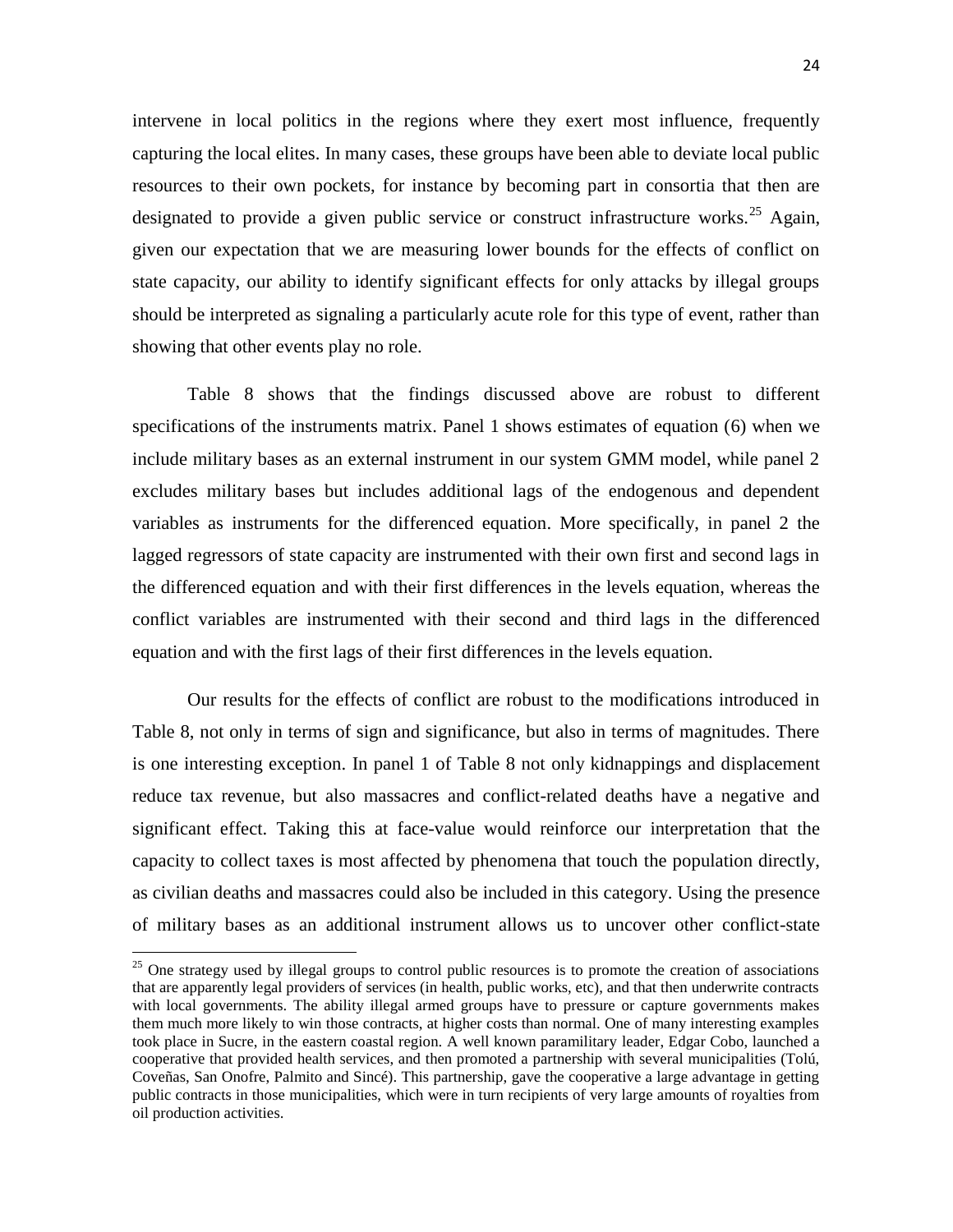capacity relationships that are not evident in Table 7. We do not use this as our baseline specification given doubts about the precision and coverage of data on existing military bases, and the fact that the exogeneity of the presence of military bases may be controversial ex-ante (though joint the exogeneity Hansen test supports the set of instruments). We still find the results of this specification reassuring about the interpretation that events with direct effects on civilians undermine the confidence they place on the state, and thus their willingness to pay taxes.

#### **CONCLUSIONS**

The main message of this paper is that internal conflicts are a source of destruction of state capacity, even after controlling for initial state capacity conditions and addressing potential endogeneity. However, the effect is smaller than previously estimated in the cross-country literature, mainly because the persistence of state capacity over time and the probable reverse causality between state capacity and conflict had not been properly considered. Although there is evidence of high persistence in fiscal and legal capacity measures, our estimates also show that the effect of internal conflict on state capacity is strong even in the short run. Conversely, once controlling for such persistence and endogeneity, our estimates suggest that the presence of an external conflict does not raise state capacity within countries. This last result contrasts with much of the existing literature on the relation between external war and state capacity, underscoring the role that major international wars played in the construction of the modern state. External conflict can have a positive effect on state capacity across countries, but it would be over a much longer time horizon than the one considered in the present work. In other words, wars are not a shortcut to development in modern times, at least based on the experience of a large number of countries during the last three decades or so.

Both our cross-country OLS and our within-country System GMM estimations are consistent with the hypothesis that internal conflict does matter greatly for state capacity. On average, countries and years involved in an internal conflict have less capacity to collect taxes and govern efficiently than countries and years not involved. The relationship remains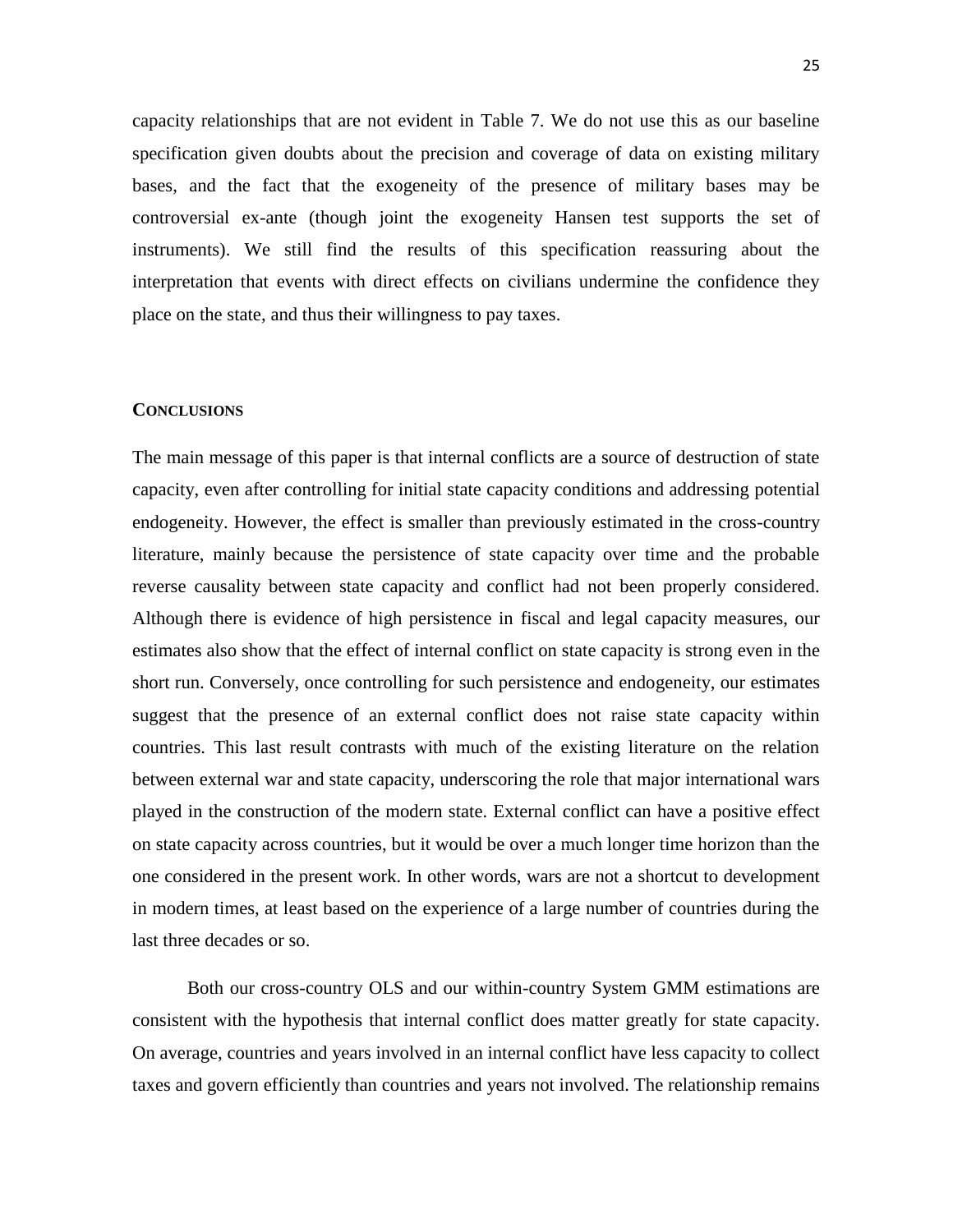strong when analyzed within countries and across time: a country in the midst of an internal conflict will be less capable of collecting taxes and governing efficiently compared to a situation where there is no conflict. When searching for the manifestations of conflict that matter most , we find that in the particular case of Colombia conflict-related events that affects the civilian population (kidnappings and forced displacement) reduce the state's capacity to collect taxes. Probable factors behind this relationship include the deterioration of the tax administration system, the impediment to tax collectors to go about their business, and a reduction in the willingness to pay taxes of a citizenry that does not feel protected or feels that the local government has been captured by illegal groups. In turn, attacks perpetrated by illegal armed groups undermine the governments provision of public goods (in particular expenditure in roads). It is likely that in municipalities where such armed groups are present, governments are either unable or unwilling to spend in public goods.

Finally, we find that the more intense the internal conflict is, the larger in magnitude is its negative impact on state capacity. This empirical fact goes in line with the hypothesis that internal conflicts divide societies and make it more difficult for it to reach a consensus to invest in state capacity. In turn, weaker state capacity likely exacerbates conflict, generating a negative spiral. Breaking that vicious circle early on is a fundamental policy implication of this paper.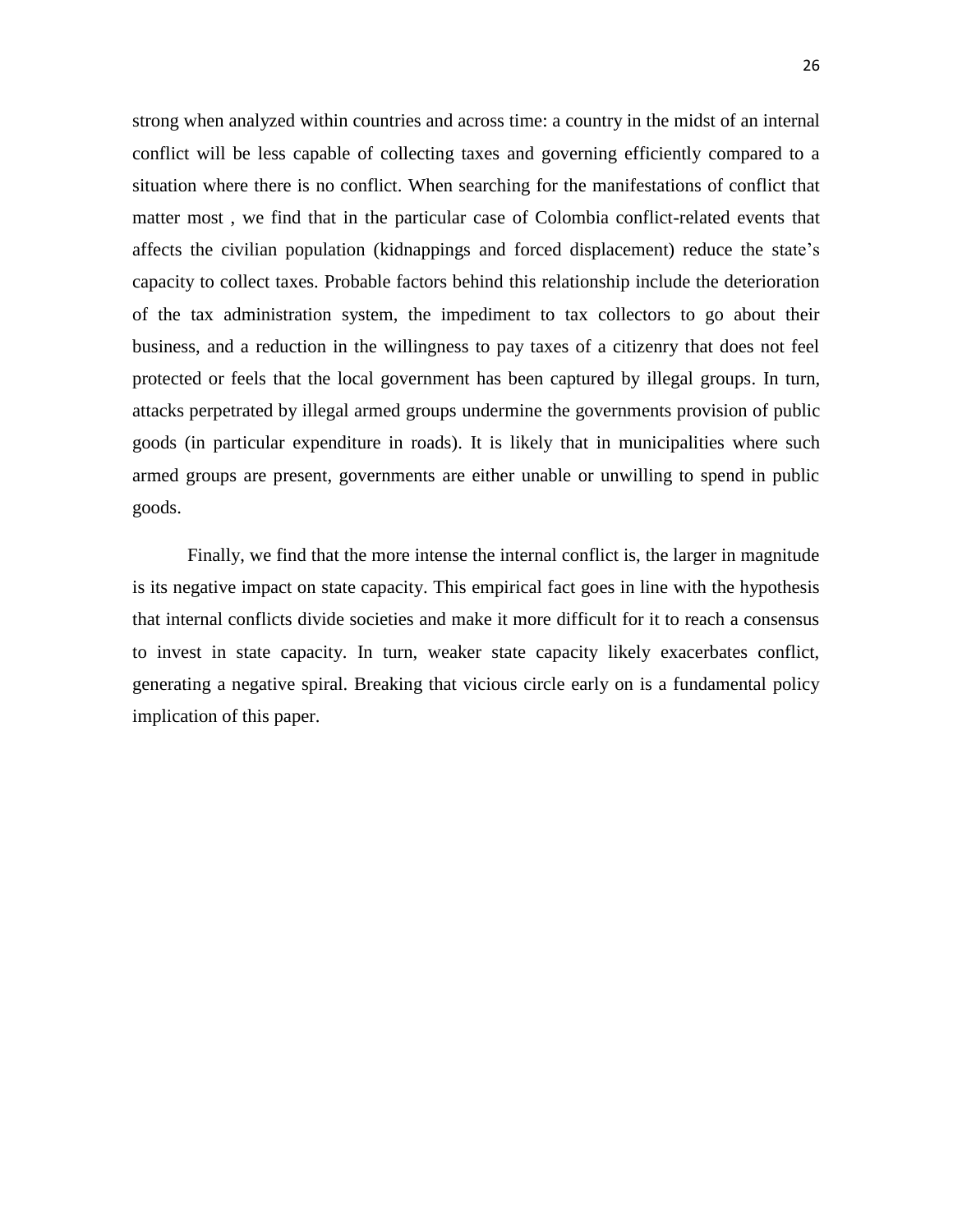### **REFERENCES**

Acemoglu, D., and Johnson, S. (2005). Unbundling Institutions. *Journal of Political Economy , 113* (5), 949-95.

Arellano, M., and Bond, S. (1991). Some Tests of Specification for Panel Data: Monte Carlo Evidence and an Application to Employment Equations. *Review of Economic Studies , 58*, 277-297.

Arellano, M., and Bover, O. (1995). Another Look at the Instrumental variables Estimation of Error Components Models. *Journal of Econometrics , 68*, 29-51.

Baunsgaard, T., and Keen, M. (2010). Tax Revenue and (or?) Trade Liberalization. *Journal of Public Economics , 94* (9-10), 563-577.

Beseley, T., and Persson, T. (2011). *Pillars of Prosperity: The Political Economics of Development Clusters.* mimeo.

Beseley, T., and Persson, T. (2009). The Origins of State Capacity: Property Rights, Taxation, and Politics. *American Economic Review , 99* (4), 1218-44.

Beseley, T., and Persson, T. (2008). Wars and State Capacity. *Journal of the European Economic Association , 6* (2-3), 522-30.

Blattman, C., and Miguel, E. (2009). Civil War. *Journal of Economic Literature* , forthcoming.

Blundell, R., and Bond, S. (1998). Initial Conditions and Moment Restrictions in Dynamic Panel Data Models. *Journal of Econometrics , 87*, 11-143.

Cárdenas, M. (2010). State Capacity in Latin America. *Economía , 10* (2).

Cárdenas, M., and Tuzemen, D. (2010). Why do Governments Under-Invest in State Capacity? *Working Paper, Brookings Institution* , Washington D.C.

Centeno, M. A. (1997). Blood and Debt: War and Taxation in Nineteenth-Century Latin America. *American Journal of Sociology , 102* (6), 1565-605.

Centeno, M. A. (2002). *Blood and Debt: War and the Nation-State in Latin America.* University Park: Pennsylvania State University Press.

Cingranelli, D., and Richards, D. (1999). Measuring the Level, Pattern, and Sequence of Government Respect for Physical Integrity Rights. *International Studies Quarterly , 43* (2), 407-418.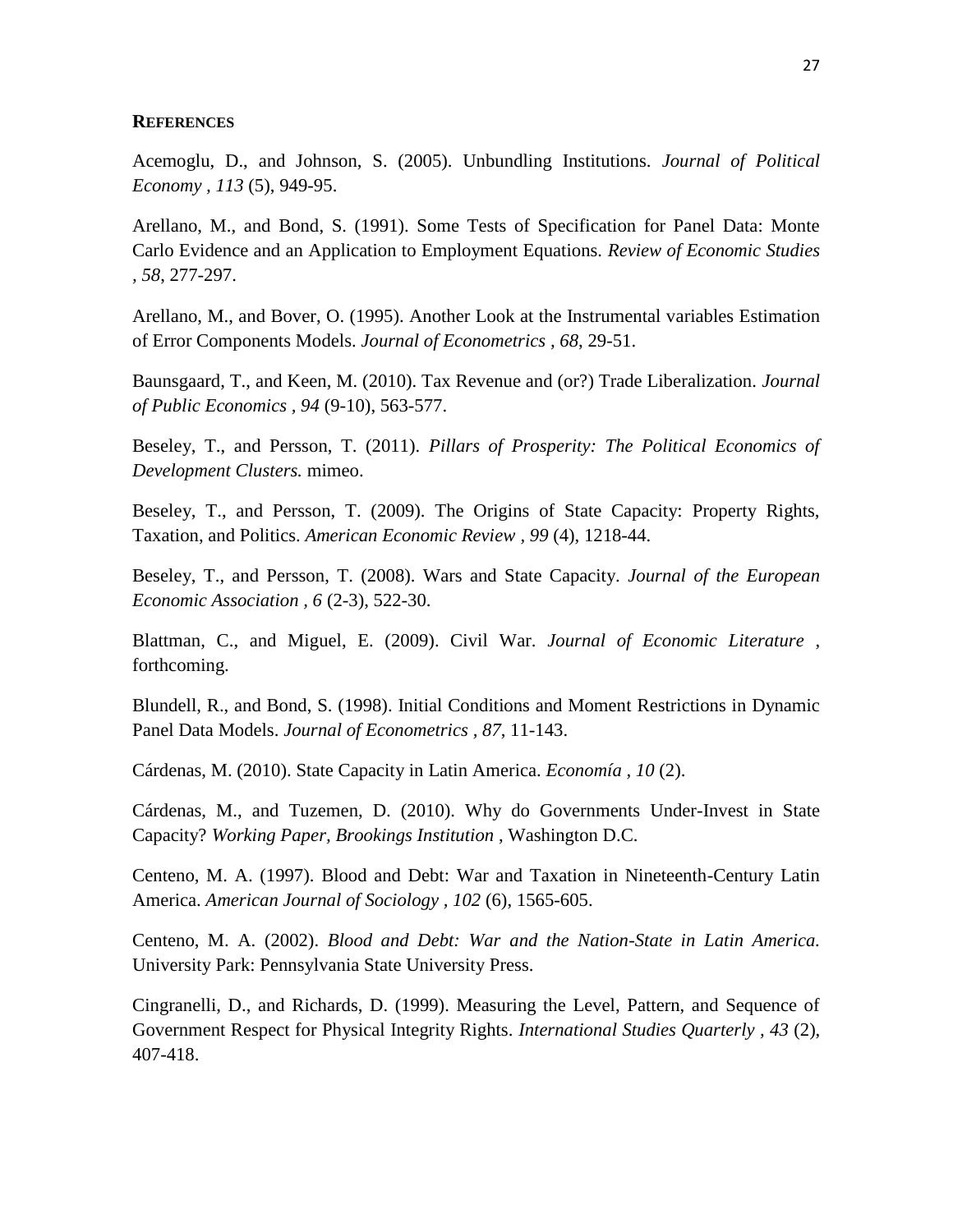Desch, M. (1996). War and Strong States, Peace and Weak States? *International Organization , 50* (2), 237-68.

Drazen, A., and Eslava, M. (2010). Electoral Manipulation via Voter-Friendly Spending: Theory and Evidence. *Journal of Development Economics , 92*, 39-52.

Dreher, A. (2006). Does Globalization Affect Growth? Evidence from a New Index of Globalization. *Applied Economics , 38* (10), 1091-1110.

Dreher, A., Gaston, N., and Martens, P. (2008). *Measuring Globalisation-Gauging its Consequences.* New York: Springer.

Dube, O., and Naidu, S. (2010). Bases, Bullets and Ballots: The Effect of U.S. Military Aid on Political Conflict in Colombia. *Working Paper 197* , Center for Global Development.

Gleditsch, K. (2002). Expanded Trade and GDP Data. *Journal of Conflict Resolution , 46*, 712-724.

Hall, R. E., and Jones, C. I. (1999). Why Do Some Countries Produce so Much More Output per Worker than Others? *Quarterly Journal of Economics , 114* (1), 83-116.

Knack, S., and Keefer, P. (1995). Institutions and Economic Performance: Cross-Country Tests using Alternative Institutional Measures. *Economics and Politics , VII*, 207-227.

López-Alves, F. (2000). *State Formation and Democracy in Latin America 1810-1900.* Durham: Duke University Press.

Marshall, M. G., Gurr, T. R., and Jaggers, K. (2009). Polity IV Project, Political Regime Characteristics and Transitions: Data Users' Manual. *Center for Systemic Peace* .

Stubbs, R. (1999). War and Economic Development: Expert-Oriented Industrialization in East and South East Asia. *Comparative Politics , 31* (3), 337-55.

Teorrell, J., Charron, N., Samanni, M., Soren, H., and Rothstein, B. (2009). The Quality of Government Dataset, version 17June09. University of Gothenburg: The Quality of Government Institute, http://www.qog.pol.gu.se.

Tilly, C. (1990). *Coercion, Capital and European States, AD 990-1990.* Cambridge, MA: Blackwell.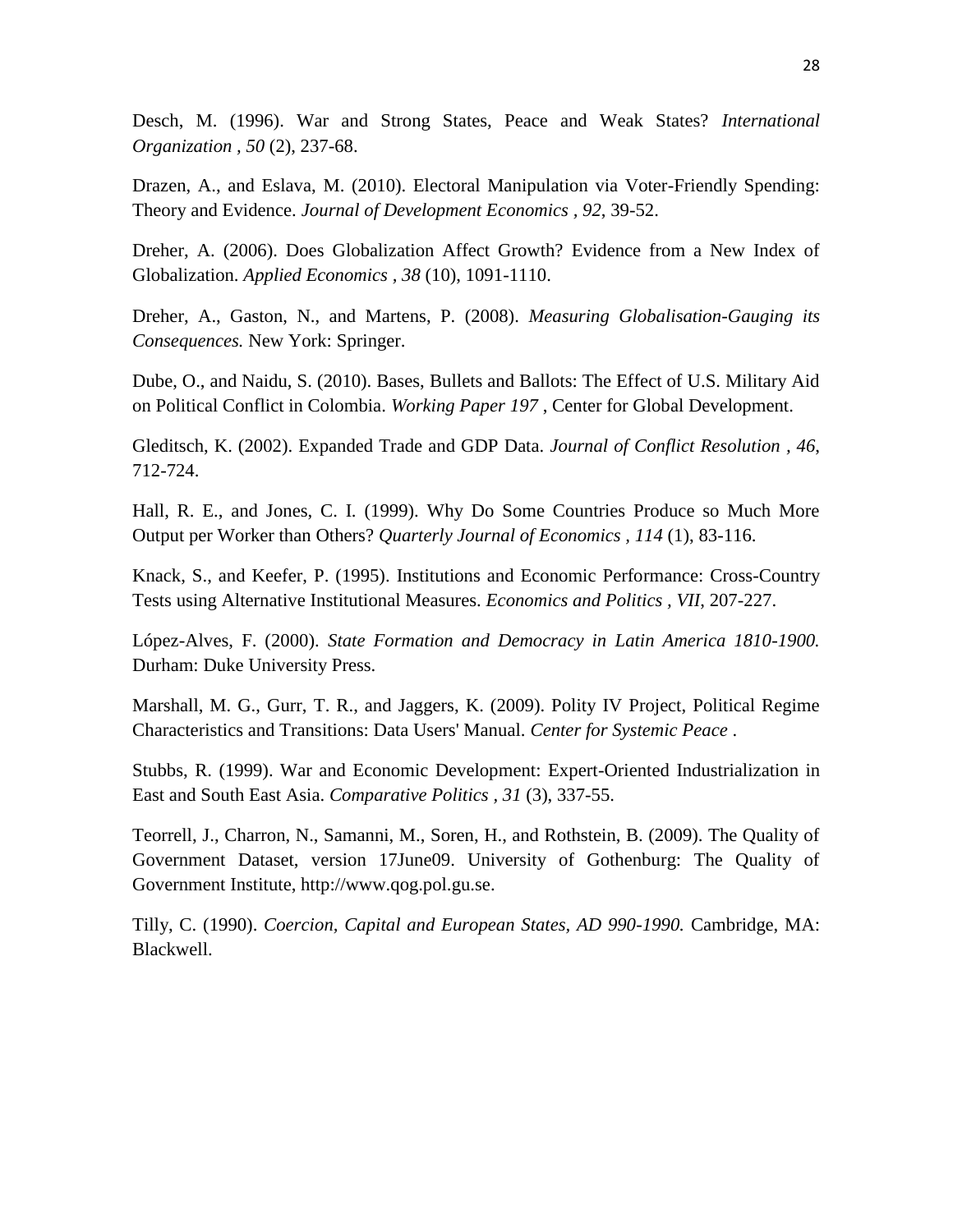#### **Appendix**

### **Countries**

 $\overline{a}$ 

*GDP per capita:* Gleditsch (2002) fills in gaps in the Penn World Tables' mark 5.6 and 6.2, by imputing missing data through the use of an alternative source (the CIA *World Fact Book*), and through extrapolation beyond available time-series. Based on this imputation technique, he first estimates GDP per capita in U.S. dollars at current year international prices and then in constant U.S. dollars at base year 2000. This last version is our measure of real GDP per capita. The data is originally available for 205 countries throughout the period 1950-2004.

*Democracy score:* The Polity2 version (Marshall et al., 2009) applies a simple treatment to the original Polity measure, converting instances of "standardized authority scores" (i.e.,  $-$ 66,  $-77$ , and  $-88$ ) to conventional polity scores (i.e., within the range,  $-10$  to  $+10$ ). The change is made to facilitate time series analyses. The values have been converted according to the following rule set: -66 (cases of foreign interruption) are treated as "system missing";  $-77$  (cases of interregnum or anarchy) are converted to a neutral Polity score of "0"; and  $-88$ (cases of transition) are prorated across the span of the transition. For example, if country X has a Polity score of -7 in 1957, followed by three years of -88 and, finally, a score of +5 in 1961, the change (+12) would be prorated over the intervening three years at a rate of 3 per year, so that the converted scores would be as follows: 1957 -7; 1958 -4; 1959 -1; 1960 +2; and 1961 +5. The Polity2 score thus captures the nature of the political regime on a scale ranging from  $-10$  (hereditary monarchy) to  $+10$  (consolidated democracy) after modifying standardized authority scores<sup>26</sup>.

*Country codes:* As explained in the text, we re-codify countries in the QOG and Polity IV databases to take maximum advantage of existing historical information regarding the countries that currently exist. We explain here how we proceeded regarding these changes

 $26$  The original Combined Polity score is computed by subtracting the autocracy score from the democracy score. The Democracy score uses a 0-10 scale and combines measures of competitiveness of executive recruitment, openness of executive recruitment, constraints on the executive, and competitiveness of political participation. The Autocracy score also uses a 0-10 scale to measure the degree of restriction or suppression of competitive political participation. Its components are competitiveness of executive recruitment, openness of the executive recruitment, constraints on the executive, regulation of participation and competitiveness of political participation. For more details see Marshall et al. (2009).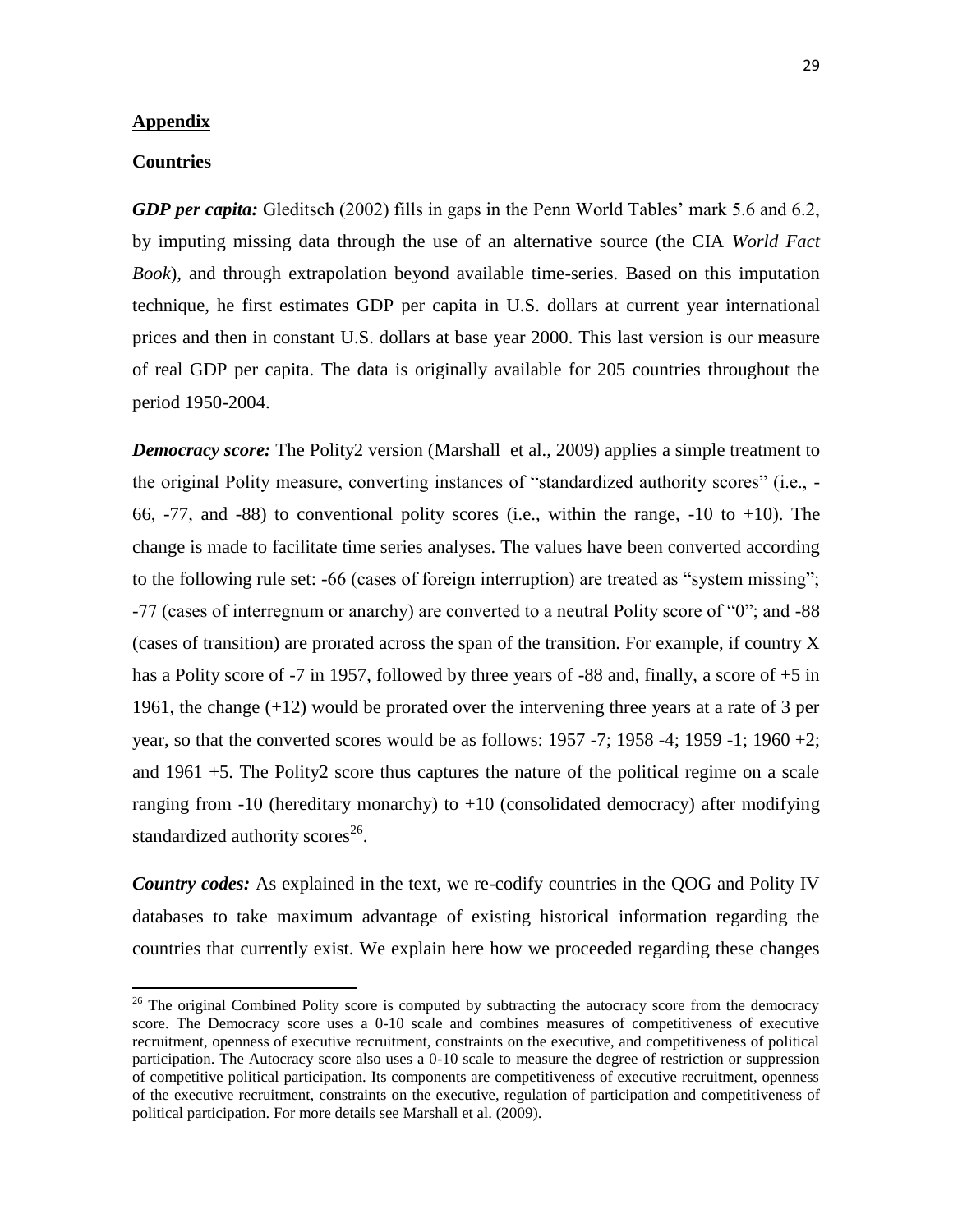in country codes, and note that they refer solely to information obtained from the QOG and Polity IV databases. The fiscal information we use in fact exists only for the countries that exist today, and in general only for the years in which those countries existed.

For data from QOG and Polity IV, when the current country is the result of the unification of several countries, the data that is used prior to the unification corresponds to the absorbing country (e.g., West Germany in the case of today's Germany or North Vietnam in the case of today's Vietnam). If the current country is the result of a division, then the historical data from the original country is used (prior to the date of creation of a new country). For example, Czech Republic and Slovakia are both assigned the value of Czechoslovakia up to 1992. Following Teorrell et al. (2009), to determine where to put the data for the year of the merger/split, we have relied on the "July 1st-principle". If the merger or split occurred *after* July 1st, the data for this year will belong to the historical country. This applies to Pakistan in 1971, Vietnam in 1975, Germany in 1990, and the USSR in 1991. For mergers/splits *before* July 1st, the data for this year is recorded as belonging to the new country. This applies to Yemen in 1990, Yugoslavia in 1992, Ethiopia in 1993, and Czechoslovakia in 1993. The only exception to this rule occurs if there are missing values on the year of the merge/split for the countries being modified. For example, there is a missing value for the USSR in the year 1991 for real GDP per capita but nonmissing for Russia in the same year. In this case we keep the 1991 observation that belongs to Russia and not the USSR, even when the split between the two took place after July 1st. The motive behind this exception is to retain as much information as possible in the process of rearranging countries. Below we show a detailed description of the changes made for each individual country that was either the result of unification or of a division.

#### Countries that resulted from unification:

Germany: Data corresponds to West Germany up to and including the year 1990. East Germany is not considered in our dataset.

Yemen: We only have data for Yemen after unification (since 1990), and only for the case in which our legal capacity measure is the dependent variable.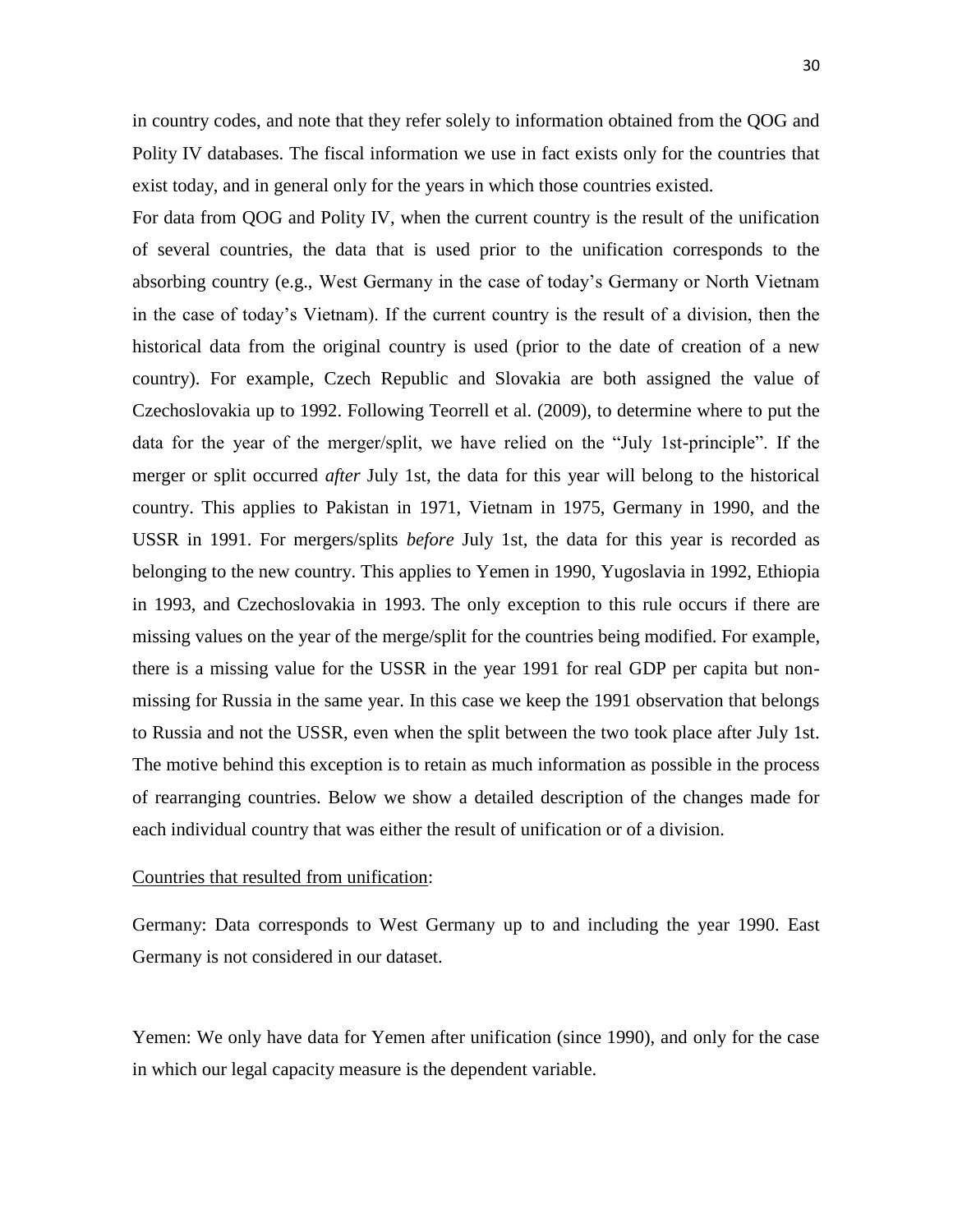#### Countries that resulted from a division:

 $\overline{a}$ 

Czech Republic and Slovakia: For both of these countries, data corresponds to Czechoslovakia up to and including the year 1992. For the measure of globalization we have no data for Czechoslovakia, so no pre-92 information is included regarding this variable. There is no data on fiscal capacity for Czechoslovakia, the Czech Republic or Slovakia.

Ethiopia and Eritrea: For both of these countries, data corresponds to Ethiopia up to and including the year 1992. No change was made with respect to the measure of globalization because there was no data for Ethiopia for the pre 1992 period. There is no data on fiscal capacity for Eritrea.

Fifteen ex-soviet nations (Armenia, Azerbaijan, Belarus, Estonia, Georgia, Kazakhstan, Kyrgyzstan, Latvia, Moldova, Lithuania, Russia, Tajikistan, Turkmenistan, Ukraine and Uzbekistan)<sup>27</sup>: For these 15 nations, data on QOG variables (conflict measures, the ICRG indicator of quality of government, real GDP per capita and the physical integrity index) corresponds to the USSR up to and including the year 1991. With respect to the measure of political globalization, there is individual information for ten of these countries for the pre-1991 period: Armenia, Azerbaijan, Belarus, Georgia, Kazakhstan, Kyrgyzstan, Moldova, Tajikistan, Turkmenistan and Uzbekistan. We use this information for these countries. For the remaining five countries we have missing values on political globalization for the pre-1991 period, because there is no data for either them or the USSR.<sup>28</sup> For the polity2 variable, information up to and including 1991 corresponds to the USSR for all fifteen nations. There is no data on fiscal capacity for any of the latter.

Five ex-Yugoslavian nations (Bosnia and Herzegovina, Croatia, Macedonia, Serbia and Montenegro, and Slovenia): For Bosnia and Herzegovina, Serbia and Montenegro, and Macedonia, the "July  $1<sup>st</sup>$  principle" applies with no exception to all but one of the variables

 $27$  We consider the USSR's final dissolution date as the general date in which all 15 Republic acquired independence. This facilitates the treatment of this large group of countries. The independence date is December 26, 1991.

<sup>&</sup>lt;sup>28</sup> Although this implies considering these ten countries as independent from the USSR before the year of the division, the data on political globalization is different across them throughout the pre-division period. This treatment constitutes an exception to the July 1st principle and allows us to retain more information on these countries.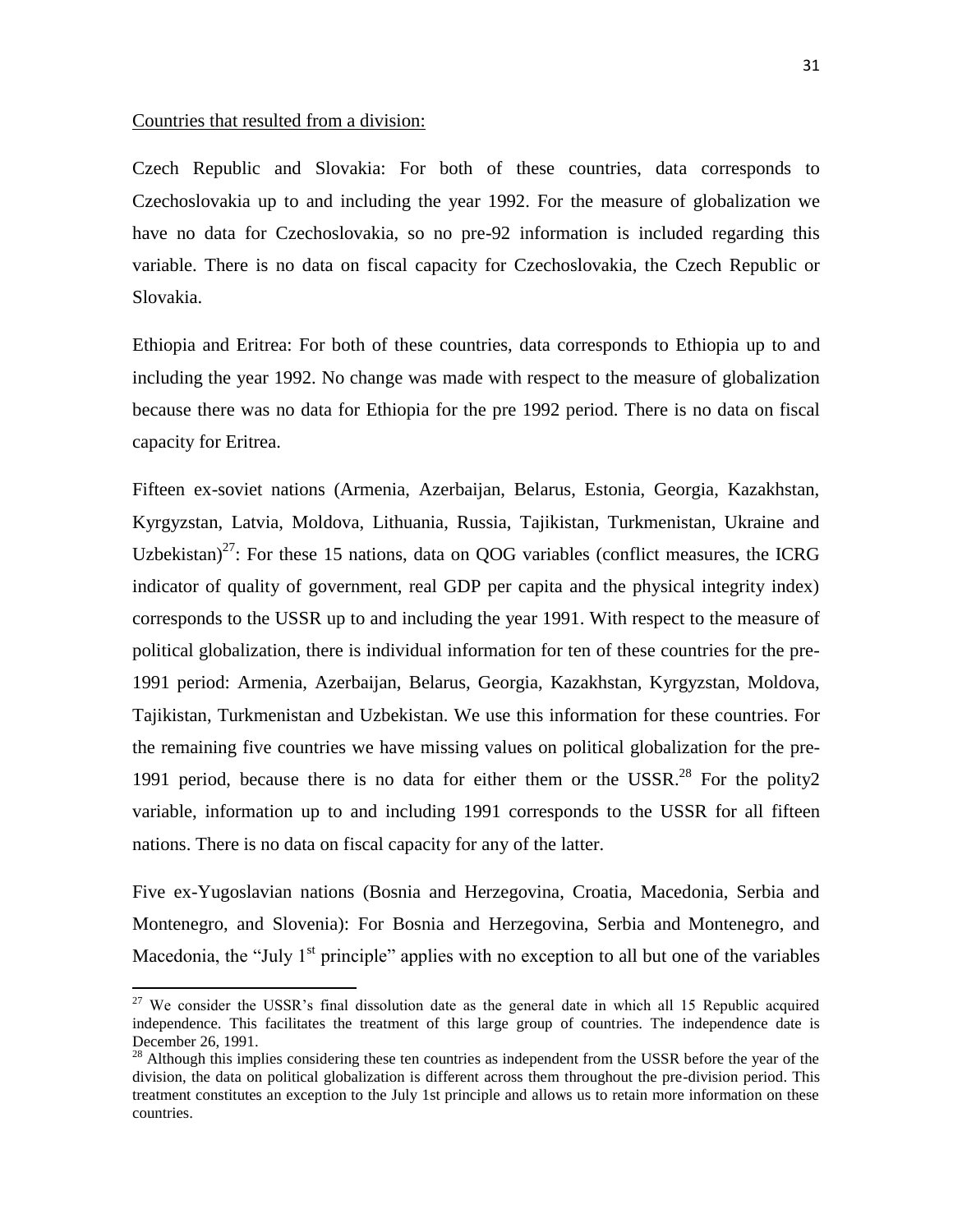from the QOG dataset (the ICRG indicator of quality of government, real GDP per capita, the conflict measures and the physical integrity index). For the first two countries, independence occurred between June, 1991 and March 1992 (*before* July 1st, 1992) and thus information corresponds to Yugoslavia until 1991. The same is true for Macedonia, which acquired independence on 8 September, 1991 (*after July 1<sup>st</sup>*). However, the exception does apply to Croatia and Slovenia regarding the variables of the ICRG indicator of quality of government and the physical integrity index because there are missing values for both countries in 1991, whereas Yugoslavia has non-missing values on this year. Considering that both countries acquired independence on June 25, 1991 (*before* July 1<sup>st</sup>), the exception implies that their information corresponds to Yugoslavia until1991. Having said this, the "July  $1<sup>st</sup>$  principle" applies to all other available QOG variables for Slovenia and Croatia (the conflict variables and GDP per capita), which means information from Yugoslavia is only used for them up to and including 1990.

Regarding the measure of political globalization, there is individual information before1991 for Bosnia and Herzegovina, Serbia and Montenegro, and Macedonia. We use this information for these countries.<sup>29</sup> For the remaining two countries (Croatia and Slovenia) we have missing values on political globalization before-1991, because there is no information either for them or for Yugoslavia. In the case of the Polity IV dataset, we treat Bosnia and Herzegovina, Serbia and Montenegro, and Macedonia in exactly the same way as described above in the case of the QOG dataset. However, for Croatia and Slovenia the exception does no longer apply as before because there is no polity2 information missing for these two countries in 1991. Thus, information on polity2 for these countries corresponds to Yugoslavia only up to and including 1990.

Although the Polity IV dataset treats Serbia and Montenegro as two separate countries since 2006, it assigns the same values of the polity score to both countries, so we simply take this same value for Serbia and Montenegro, which we treat as a single country throughout.

<sup>&</sup>lt;sup>29</sup> Information on political globalization varies across these three nations prior the separation of former Yugoslavia.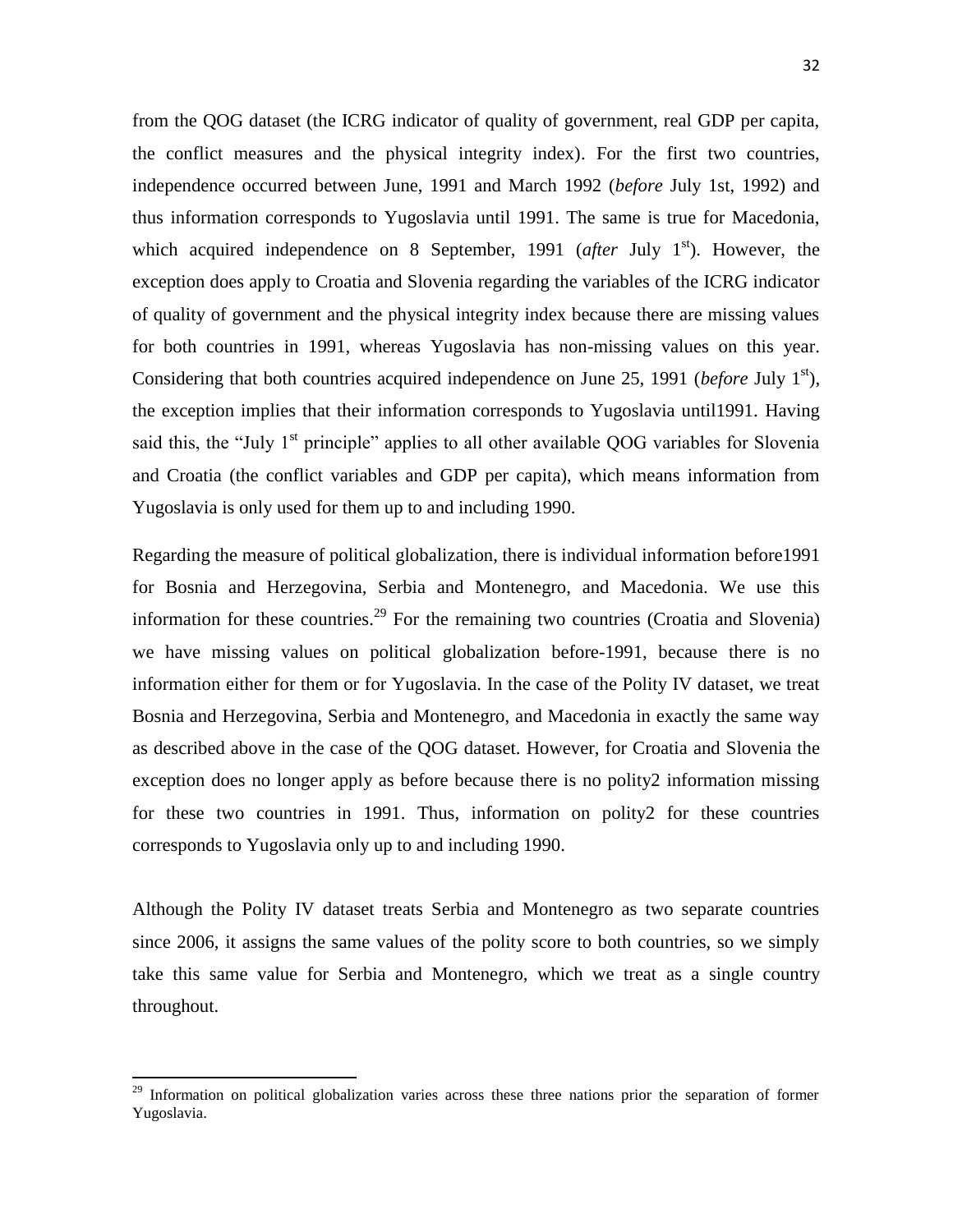| <b>Table 1. Country Panel Descriptive Statistics</b> |       |                  |                 |           |         |                |            |       |        |              |
|------------------------------------------------------|-------|------------------|-----------------|-----------|---------|----------------|------------|-------|--------|--------------|
|                                                      |       | Number of        | <b>Standard</b> |           |         |                | Percentile |       |        | <b>Years</b> |
|                                                      | Obs.  | <b>Countries</b> | Mean            | deviation | Minimum | <b>Maximum</b> | 25         | 50    | 75     | Covered      |
| <b>State Capacity</b>                                |       |                  |                 |           |         |                |            |       |        |              |
| Total Tax Revenue (% of GDP)                         | 3,552 | 125              | 20.62           | 10.64     | 0.09    | 53.38          | 12.35      | 18.43 | 26.89  | 1975-2006    |
| Income Tax Revenue (% of GDP)                        | 2,997 | 125              | 8.85            | 8.82      | 0.00    | 40.07          | 2.50       | 5.18  | 12.25  | 1975-2000    |
| ICRG Indicator of Quality of Government (0-1)        | 3,425 | 147              | 0.55            | 0.23      | 0.04    | 1.00           | 0.39       | 0.53  | 0.67   | 1984-2008    |
| Conflict                                             |       |                  |                 |           |         |                |            |       |        |              |
| <b>Internal Conflict</b>                             | 5,068 | 171              | 0.11            | 0.31      | 0.00    | 1.00           | 0.00       | 0.00  | 0.00   | 1975-2004    |
| <b>External Conflict</b>                             | 5,068 | 171              | 0.02            | 0.15      | 0.00    | 1.00           | 0.00       | 0.00  | 0.00   | 1975-2004    |
| <b>Controls and Instruments</b>                      |       |                  |                 |           |         |                |            |       |        |              |
| Dummy of average polity2>3 in previous five years    | 5.079 | 161              | 0.40            | 0.49      | 0.00    | 1.00           | 0.00       | 0.00  | 1.00   | 1975-2007    |
| Real GDP per capita                                  | 5,521 | 188              | 7.822           | 8,085     | 170.55  | 67.188         | 1,768      | 4.767 | 10.600 | 1975-2004    |
| Physical Integrity Index                             | 3,783 | 188              | 4.79            | 2.36      | 0.00    | 8.00           | 3.00       | 5.00  | 7.00   | 1981-2004    |
| <b>Political Globalization</b>                       | 5.823 | 187              | 50.20           | 24.28     | 1.56    | 98.78          | 31.90      | 48.18 | 68.81  | 1975-2006    |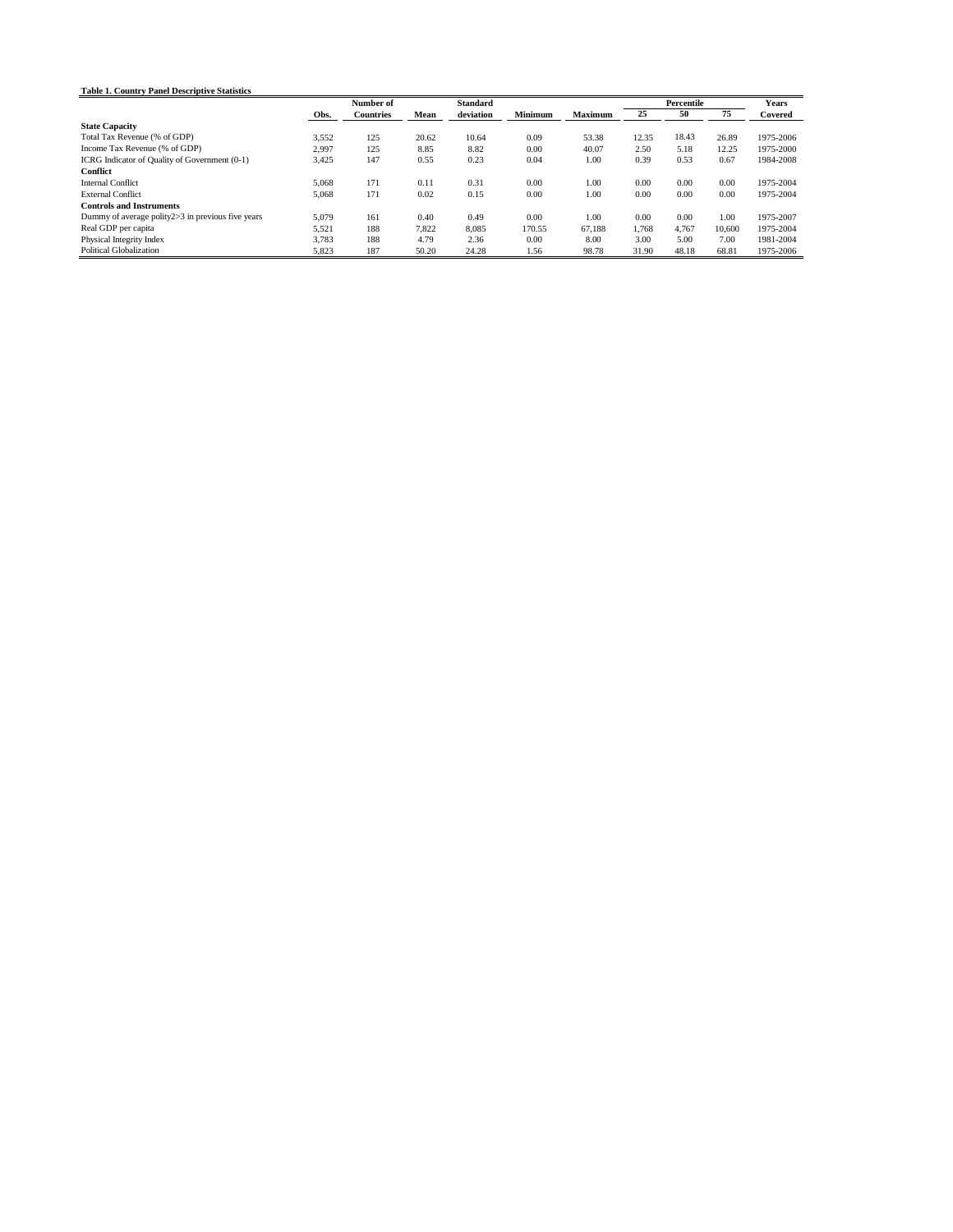#### **Table 2- State capacitiy and conflict : Baseline OLS estimations**

| <b>Dependent Variable</b>                                                                                                                                                          | Total Tax Revenue as a % of GDP (t) |                 |                 | Income Tax Revenue as a % of GDP (t) |                 |                 | ICRG Indicator of Quality of Government (t) |                 |                 |  |
|------------------------------------------------------------------------------------------------------------------------------------------------------------------------------------|-------------------------------------|-----------------|-----------------|--------------------------------------|-----------------|-----------------|---------------------------------------------|-----------------|-----------------|--|
|                                                                                                                                                                                    | $(1975 - 2004)$                     | $(1975 - 2004)$ | $(1975 - 2004)$ | $(1975 - 2000)$                      | $(1975 - 2000)$ | $(1975 - 2000)$ | $(1984 - 2004)$                             | $(1984 - 2004)$ | $(1984 - 2004)$ |  |
|                                                                                                                                                                                    |                                     |                 |                 |                                      |                 |                 |                                             | 8               | 9               |  |
| Internal Conflict (t)                                                                                                                                                              | $-5.049***$                         |                 | $-4.939***$     | $-2.570***$                          |                 | $-2.505***$     | $-0.091***$                                 |                 | $-0.093***$     |  |
|                                                                                                                                                                                    | (0.378)                             |                 | (0.377)         | (0.319)                              |                 | (0.321)         | (0.009)                                     |                 | (0.009)         |  |
| External Conflict (t)                                                                                                                                                              |                                     | $-3.068***$     | $-2.034***$     |                                      | $-1.763***$     | $-1.254**$      |                                             | 0.021           | $0.038**$       |  |
|                                                                                                                                                                                    |                                     | (0.844)         | (0.747)         |                                      | (0.649)         | (0.613)         |                                             | (0.016)         | (0.016)         |  |
| Dummy of average polity2>3 in previous five years                                                                                                                                  | $5.100***$                          | $5.065***$      | $5.116***$      | 4.581***                             | 4.566***        | 4.592***        | $0.096***$                                  | $0.090***$      | $0.096***$      |  |
|                                                                                                                                                                                    | (0.425)                             | (0.431)         | (0.425)         | (0.324)                              | (0.326)         | (0.324)         | (0.007)                                     | (0.007)         | (0.007)         |  |
| $log of GDP$ per capita $(t)$                                                                                                                                                      | 4.284***                            | 4.492***        | 4.283***        | 4.090***                             | 4.193***        | 4.089***        | $0.115***$                                  | $0.121***$      | $0.115***$      |  |
|                                                                                                                                                                                    | (0.189)                             | (0.188)         | (0.188)         | (0.143)                              | (0.143)         | (0.142)         | (0.003)                                     | (0.003)         | (0.003)         |  |
| <b>Observations</b>                                                                                                                                                                | 2882                                | 2882            | 2882            | 2515                                 | 2515            | 2515            | 2706                                        | 2706            | 2706            |  |
| R-squared                                                                                                                                                                          | 0.426                               | 0.407           | 0.427           | 0.515                                | 0.507           | 0.515           | 0.569                                       | 0.551           | 0.570           |  |
| Note: The regressions in these tables include year dummies. All equations are estimated by OLS. Robust standard errors in parentheses.<br>*** $p<0.01$ , ** $p<0.05$ , * $p<0.1$ . |                                     |                 |                 |                                      |                 |                 |                                             |                 |                 |  |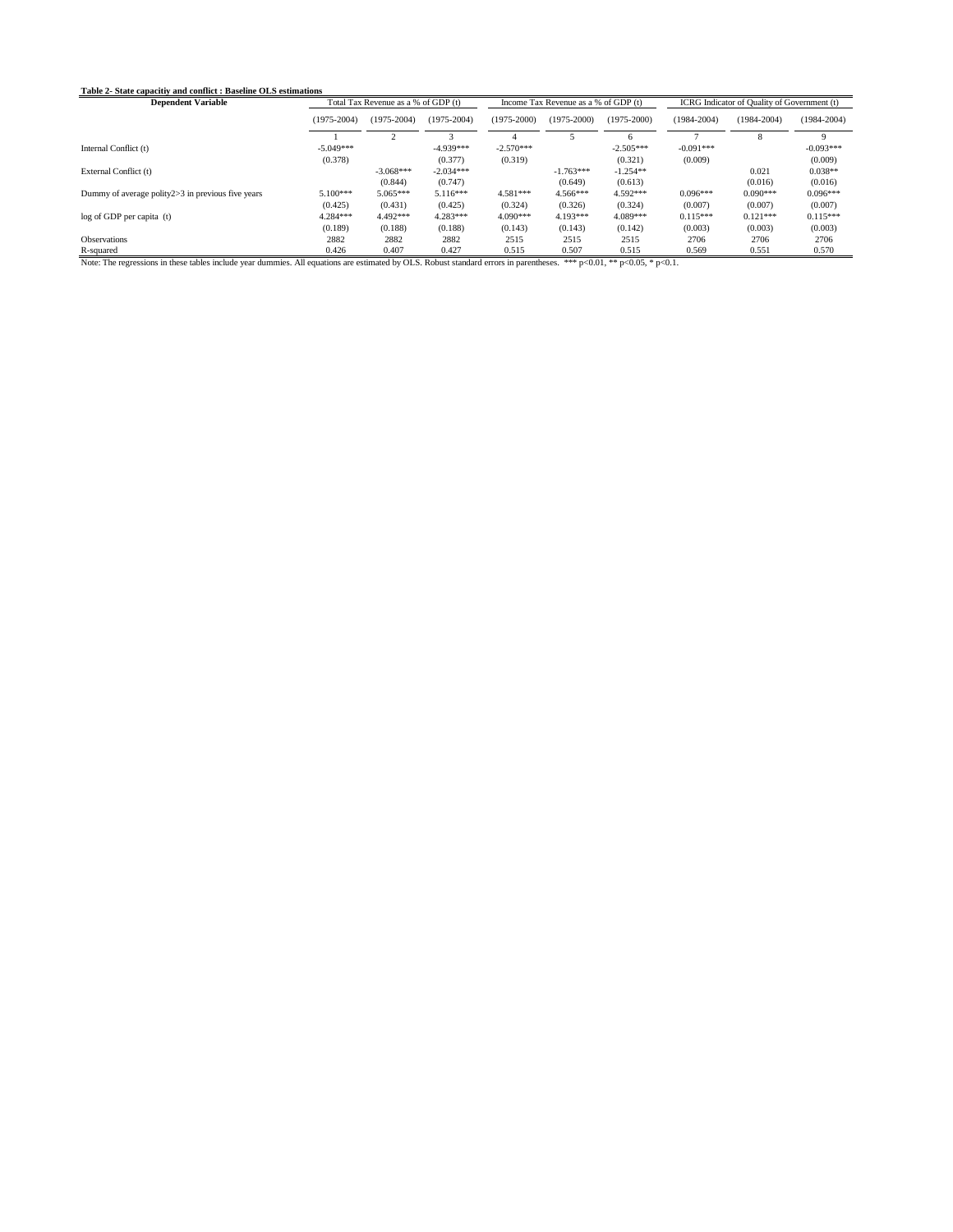#### **Table 3- State capacitiy and conflict: GMM estimations**

|                                                   | <b>Panel 1: Baseline estimations</b> |                                     |                 |                                      |                                      |                                             |                 |                                             |                 |
|---------------------------------------------------|--------------------------------------|-------------------------------------|-----------------|--------------------------------------|--------------------------------------|---------------------------------------------|-----------------|---------------------------------------------|-----------------|
| <b>Dependent Variable</b>                         | Total Tax Revenue as a % of GDP (t)  |                                     |                 | Income Tax Revenue as a % of GDP (t) |                                      | ICRG Indicator of Quality of Government (t) |                 |                                             |                 |
|                                                   | $(1981 - 2004)$                      | $(1976 - 2004)$                     | $(1981 - 2004)$ | $(1981 - 2000)$                      | $(1976 - 2000)$                      | $(1981 - 2000)$                             | $(1985 - 2004)$ | $(1985 - 2004)$                             | $(1985 - 2004)$ |
|                                                   |                                      | 2                                   | 3               | $\overline{4}$                       | 5                                    | 6                                           | $\tau$          | 8                                           | 9               |
| Internal Conflict (t)                             | $-1.454**$                           |                                     | $-0.924**$      | $-0.985**$                           |                                      | $-0.527$                                    | $-0.032***$     |                                             | $-0.029***$     |
|                                                   | (0.614)                              |                                     | (0.455)         | (0.436)                              |                                      | (0.345)                                     | (0.010)         |                                             | (0.009)         |
| External Conflict (t)                             |                                      | $-0.144$                            | 0.042           |                                      | 0.128                                | 0.276                                       |                 | 0.007                                       | 0.011           |
|                                                   |                                      | (0.293)                             | (0.305)         |                                      | (0.128)                              | (0.188)                                     |                 | (0.005)                                     | (0.009)         |
| Dependent variable (t-1)                          | $0.912***$                           | $0.940***$                          | $0.958***$      | $0.913***$                           | $0.973***$                           | $0.966***$                                  | $0.918***$      | $0.924***$                                  | $0.923***$      |
|                                                   | (0.032)                              | (0.023)                             | (0.019)         | (0.035)                              | (0.019)                              | (0.021)                                     | (0.027)         | (0.024)                                     | (0.023)         |
| Dummy of average polity2>3 in previous five years | $0.550***$                           | $0.461***$                          | $0.358***$      | $0.355**$                            | $0.194**$                            | 0.167                                       | $-0.000$        | $-0.001$                                    | $-0.000$        |
|                                                   | (0.206)                              | (0.133)                             | (0.116)         | (0.164)                              | (0.097)                              | (0.108)                                     | (0.004)         | (0.003)                                     | (0.003)         |
| log of GDP per capita (t)                         | $0.336**$                            | $0.243**$                           | 0.137           | $0.357**$                            | 0.118                                | 0.141                                       | $0.009***$      | $0.010***$                                  | $0.009***$      |
|                                                   | (0.157)                              | (0.123)                             | (0.091)         | (0.158)                              | (0.086)                              | (0.088)                                     | (0.003)         | (0.003)                                     | (0.003)         |
| $AR(2)$ test                                      | [0.202]                              | [0.178]                             | [0.206]         | [0.282]                              | [0.174]                              | [0.285]                                     | [0.000]         | [0.000]                                     | [0.000]         |
| Hansen J test                                     | [0.657]                              | [0.836]                             | [1.000]         | [0.911]                              | [0.679]                              | [0.988]                                     | [0.002]         | [0.003]                                     | [0.223]         |
| Observations                                      | 2329                                 | 2777                                | 2329            | 1964                                 | 2412                                 | 1964                                        | 2487            | 2481                                        | 2410            |
|                                                   |                                      |                                     |                 |                                      | <b>Panel 2: Robustness exercises</b> |                                             |                 |                                             |                 |
| <b>Dependent Variable</b>                         |                                      | Total Tax Revenue as a % of GDP (t) |                 |                                      | Income Tax Revenue as a % of GDP (t) |                                             |                 | ICRG Indicator of Quality of Government (t) |                 |
|                                                   | $(1981 - 2004)$                      | $(1977 - 2004)$                     | $(1981 - 2004)$ | $(1981 - 2000)$                      | $(1977-2004)$                        | $(1981 - 2000)$                             | $(1987 - 2004)$ | $(1987 - 2004)$                             | $(1987 - 2004)$ |
|                                                   |                                      | 2                                   | 3               | 4                                    | 5                                    | 6                                           | 7               | 8                                           | 9               |
| Internal Conflict (t)                             | $-0.883***$                          |                                     | $-0.739**$      | $-0.562**$                           |                                      | $-0.354$                                    | $-0.029***$     |                                             | $-0.027***$     |
|                                                   | (0.319)                              |                                     | (0.292)         | (0.271)                              |                                      | (0.235)                                     | (0.009)         |                                             | (0.008)         |
| External Conflict (t)                             |                                      | $-0.032$                            | 0.152           |                                      | 0.006                                | 0.103                                       |                 | 0.007                                       | 0.012           |
|                                                   |                                      | (0.269)                             | (0.304)         |                                      | (0.176)                              | (0.150)                                     |                 | (0.006)                                     | (0.010)         |
| Dependent variable (t-1)                          | $0.894***$                           | $0.944***$                          | $0.907***$      | $0.965***$                           | $1.006***$                           | $0.981***$                                  | $1.210***$      | $1.222***$                                  | 1.190***        |
|                                                   | (0.056)                              | (0.062)                             | (0.048)         | (0.072)                              | (0.061)                              | (0.066)                                     | (0.068)         | (0.069)                                     | (0.064)         |
| Dependent variable (t-2)                          | 0.005                                | $-0.029$                            | $-0.000$        | $-0.012$                             | $-0.042$                             | $-0.017$                                    | $-0.338***$     | $-0.334***$                                 | $-0.316***$     |
|                                                   | (0.060)                              | (0.068)                             | (0.056)         | (0.070)                              | (0.068)                              | (0.069)                                     | (0.078)         | (0.080)                                     | (0.073)         |
| Dependent variable (t-3)                          | $0.060*$                             | $0.057**$                           | $0.065**$       | $-0.011$                             | 0.003                                | 0.003                                       | $0.051**$       | $0.050**$                                   | $0.049**$       |
|                                                   | (0.032)                              | (0.029)                             | (0.032)         | (0.044)                              | (0.044)                              | (0.046)                                     | (0.024)         | (0.023)                                     | (0.022)         |
| Dummy of average polity2>3 in previous five years | $0.370***$                           | $0.277***$                          | $0.311***$      | $0.265**$                            | 0.183                                | 0.173                                       | 0.001           | $-0.001$                                    | 0.000           |
|                                                   | (0.124)                              | (0.099)                             | (0.104)         | (0.121)                              | (0.131)                              | (0.114)                                     | (0.003)         | (0.002)                                     | (0.003)         |
| log of GDP per capita (t)                         | 0.130                                | 0.123                               | 0.076           | $0.240***$                           | 0.157                                | 0.137                                       | $0.009***$      | $0.009***$                                  | $0.009***$      |
|                                                   | (0.102)                              | (0.080)                             | (0.081)         | (0.093)                              | (0.106)                              | (0.089)                                     | (0.002)         | (0.002)                                     | (0.002)         |
| $AR(2)$ test                                      | [0.017]                              | [0.010]                             | [0.005]         | [0.172]                              | [0.013]                              | [0.101]                                     | [0.341]         | [0.525]                                     | [0.284]         |
| Hansen J test                                     | [1.000]                              | [1.000]                             | [1.000]         | [0.999]                              | [1.000]                              | [1.000]                                     | [0.196]         | [0.278]                                     | [0.730]         |
| $\sim$ $\sim$                                     | 0.000                                | $20 - 20$                           | 0.000           | $\cdots$                             | $\sim \sim \sim$                     | 100 <sup>2</sup>                            | $\sim$          |                                             | $\sim$ $\sim$   |

Observations 2298 2568 2298 1936 2205 1936 2199 2203 2142 Note: All equations are estimated using the Arellano & Bover (1995)/Blundell & Bond (1998) one step system GMM estimator. In panel 1, the lagged state capacity variables are always instrumented with their own first lags in the differenced equation and with their first differences in the levels equation; in panel 2, they are always instrumented with their own second lags in the differenced equation and with lag 1 of their first differences in the levels equation. In panels 1 and 2, the conflict variables are always instrumented with their own second lags in the differenced equation and with the first lags of their first differences in the levels equation; a physical integrity index and a measure of political globalization are always used as additional instruments for internal and external conflict, respectively; the polity2 and log of GDP per capita variables are always considered exogenous. Columns 1, 3, 4 and 6 are restricted to a period beginning in 1981 because the physical integrity index used as an additional instrument for internal conflict shows data from that year on. All regressions includ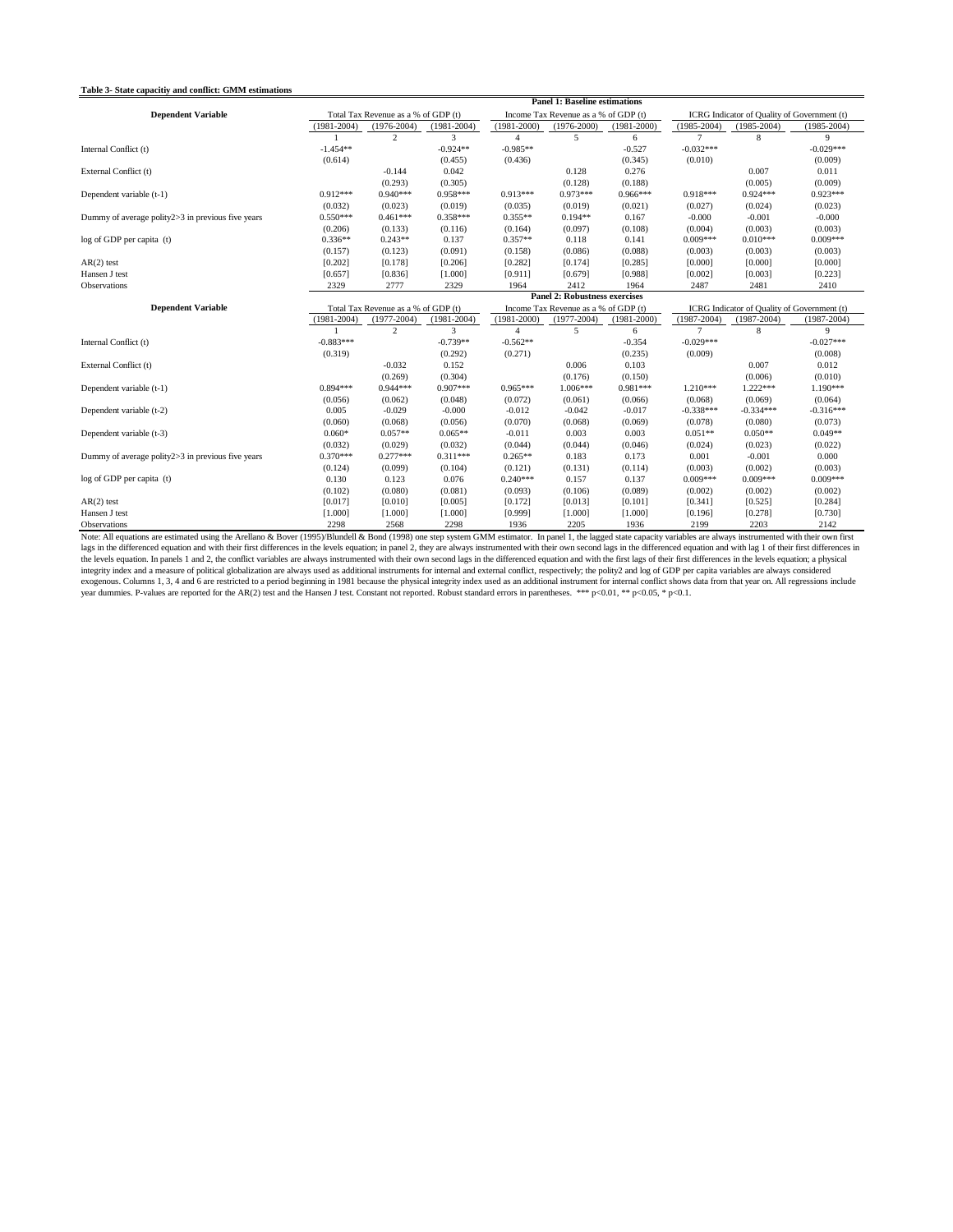|                             |       |                  | <b>Standard</b> |           |                |                | Percentile | <b>Years</b> |      |           |
|-----------------------------|-------|------------------|-----------------|-----------|----------------|----------------|------------|--------------|------|-----------|
|                             | Obs.  | <b>Countries</b> | Mean            | deviation | <b>Minimum</b> | <b>Maximum</b> | 25         | 50           | 75   | Covered   |
| <b>Internal Conflict</b>    |       |                  |                 |           |                |                |            |              |      |           |
| Minor Armed Conflict        | 5.068 | 171              | 0.05            | 0.21      | 0.00           | 1.00           | 0.00       | 0.00         | 0.00 | 1975-2004 |
| Intermediate Armed Conflict | 5.068 | 171              | 0.06            | 0.23      | 0.00           | 1.00           | 0.00       | 0.00         | 0.00 | 1975-2004 |
| War                         | 5.068 | 171              | 0.05            | 0.22      | 0.00           | 1.00           | 0.00       | 0.00         | 0.00 | 1975-2004 |
| <b>Exernal Conflict</b>     |       |                  |                 |           |                |                |            |              |      |           |
| Minor Armed Conflict        | 5.068 | 171              | 0.01            | 0.09      | 0.00           | 1.00           | 0.00       | 0.00         | 0.00 | 1975-2004 |
| Intermediate Armed Conflict | 5.068 | 171              | 0.01            | 0.09      | 0.00           | 1.00           | 0.00       | 0.00         | 0.00 | 1975-2004 |
| War                         | 5.068 | 171              | 0.02            | 0.12      | 0.00           | 1.00           | 0.00       | 0.00         | 0.00 | 1975-2004 |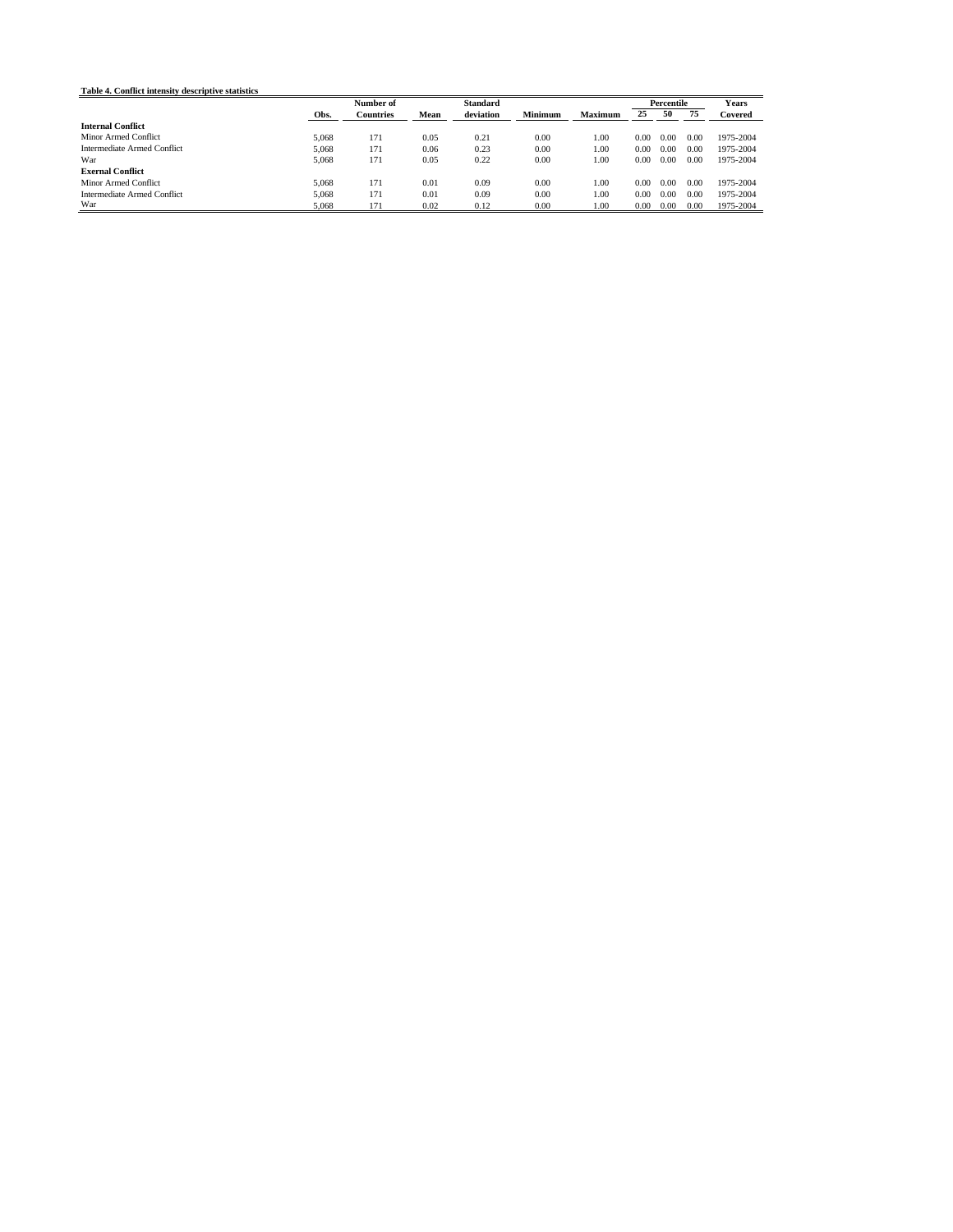| Table 5- State capacitiy and conflict intensity   |                          |                                     |                                          |                          | Panel 1: OLS estimations                 |                                          |                          |                                             |                                          |
|---------------------------------------------------|--------------------------|-------------------------------------|------------------------------------------|--------------------------|------------------------------------------|------------------------------------------|--------------------------|---------------------------------------------|------------------------------------------|
| <b>Dependent Variable</b>                         |                          | Total Tax Revenue as a % of GDP (t) |                                          |                          | Income Tax Revenue as a % of GDP (t)     |                                          |                          | ICRG Indicator of Quality of Government (t) |                                          |
|                                                   | <b>Internal Conflict</b> | External<br>Conflict                | Internal and<br><b>External Conflict</b> | <b>Internal Conflict</b> | External<br>Conflict                     | Internal and<br><b>External Conflict</b> | <b>Internal Conflict</b> | External<br>Conflict                        | Internal and<br><b>External Conflict</b> |
|                                                   | $(1975 - 2004)$          | $(1975 - 2004)$                     | $(1975 - 2004)$                          | $(1975 - 2000)$          | $(1975 - 2000)$                          | $(1975 - 2000)$                          | $(1984 - 2004)$          | $(1984 - 2004)$                             | $(1984 - 2004)$                          |
|                                                   |                          | $\gamma$                            | 3                                        | Δ                        | $\overline{\phantom{0}}$                 | 6                                        |                          | $\mathbf{\hat{x}}$                          | 9                                        |
| Minor-level Internal Conflict (t)                 | $-2.961***$              |                                     | $-2.914***$                              | $-1.031***$              |                                          | $-0.997**$                               | $-0.008$                 |                                             | $-0.009$                                 |
|                                                   | (0.528)                  |                                     | (0.532)                                  | (0.390)                  |                                          | (0.391)                                  | (0.013)                  |                                             | (0.013)                                  |
| Intermediate-level Internal Conflict (t)          | $-4.776***$              |                                     | $-4.669***$                              | $-2.120***$              |                                          | $-2.040***$                              | $-0.077***$              |                                             | $-0.079***$                              |
|                                                   | (0.501)                  |                                     | (0.501)                                  | (0.400)                  |                                          | (0.401)                                  | (0.011)                  |                                             | (0.011)                                  |
| War-level Internal Conflict (t)                   | $-5.835***$              |                                     | $-5.731***$                              | $-3.273***$              |                                          | $-3.223***$                              | $-0.112***$              |                                             | $-0.113***$                              |
|                                                   | (0.521)                  | $-3.111**$                          | (0.516)                                  | (0.478)                  |                                          | (0.477)                                  | (0.013)                  |                                             | (0.012)                                  |
| Minor-level External Conflict (t)                 |                          | (1.361)                             |                                          |                          | $-0.665$<br>(1.109)                      |                                          |                          | 0.062<br>(0.048)                            |                                          |
| Intermediate-level External Conflict (t)          |                          | $-4.396***$                         |                                          |                          | $-3.193***$                              |                                          |                          | $0.049***$                                  |                                          |
|                                                   |                          | (0.991)                             |                                          |                          | (0.684)                                  |                                          |                          | (0.017)                                     |                                          |
| War-level External Conflict (t)                   |                          | $-2.142*$                           |                                          |                          | $-0.882$                                 |                                          |                          | 0.001                                       |                                          |
|                                                   |                          | (1.253)                             |                                          |                          | (0.945)                                  |                                          |                          | (0.025)                                     |                                          |
| External Conflict (Intermediate + War) (t)        |                          |                                     | $-1.908**$                               |                          |                                          | $-1.237**$                               |                          |                                             | $0.037**$                                |
|                                                   |                          |                                     | (0.756)                                  |                          |                                          | (0.616)                                  |                          |                                             | (0.016)                                  |
| Dummy of average polity2>3 in previous five years | 5.158***                 | $5.080***$                          | $5.172***$                               | $4.629***$               | 4.594***                                 | 4.639***                                 | $0.096***$               | $0.090***$                                  | $0.096***$                               |
|                                                   | (0.425)                  | (0.432)                             | (0.425)                                  | (0.324)                  | (0.328)                                  | (0.324)                                  | (0.007)                  | (0.007)                                     | (0.007)                                  |
| log of GDP per capita (t)                         | 4.182***                 | $4.466***$                          | 4.183***                                 | $4.046***$               | 4.171***                                 | $4.045***$                               | $0.114***$               | $0.121***$                                  | $0.114***$                               |
|                                                   | (0.189)                  | (0.189)                             | (0.188)                                  | (0.142)                  | (0.144)                                  | (0.142)                                  | (0.003)                  | (0.003)                                     | (0.003)                                  |
| Observations                                      | 2882                     | 2882                                | 2882                                     | 2515                     | 2515                                     | 2515                                     | 2706                     | 2706                                        | 2706                                     |
| R-squared                                         | 0.429                    | 0.408                               | 0.430                                    | 0.516                    | 0.508<br><b>Panel 2: GMM estimations</b> | 0.516                                    | 0.570                    | 0.552                                       | 0.570                                    |
| <b>Dependent Variable</b>                         |                          | Total Tax Revenue as a % of GDP (t) |                                          |                          | Income Tax Revenue as a % of GDP (t)     |                                          |                          | ICRG Indicator of Quality of Government (t) |                                          |
|                                                   |                          | External                            | Internal and                             |                          | External                                 | Internal and                             |                          | External                                    | Internal and                             |
|                                                   | <b>Internal Conflict</b> | Conflict                            | <b>External Conflict</b>                 | <b>Internal Conflict</b> | Conflict                                 | <b>External Conflict</b>                 | <b>Internal Conflict</b> | Conflict                                    | <b>External Conflict</b>                 |
|                                                   | $(1981 - 2004)$          | $(1976 - 2004)$                     | $(1981 - 2004)$                          | $(1981 - 2000)$          | $(1976 - 2000)$                          | $(1981 - 2000)$                          | $(1985 - 2004)$          | $(1985 - 2004)$                             | $(1985 - 2004)$                          |
|                                                   |                          | $\overline{2}$                      | 3                                        | $\Delta$                 | 5                                        | 6                                        | $\tau$                   | 8                                           | 9                                        |
| Minor-level Internal Conflict (t)                 | $-0.821**$               |                                     | $-0.414*$                                | $-0.355$                 |                                          | $-0.116$                                 | $-0.007$                 |                                             | $-0.009$                                 |
|                                                   | (0.329)<br>$-0.837***$   |                                     | (0.235)<br>$-0.602**$                    | (0.220)<br>$-0.473**$    |                                          | (0.152)                                  | (0.007)                  |                                             | (0.007)<br>$-0.014**$                    |
| Intermediate-level Internal Conflict (t)          | (0.320)                  |                                     | (0.237)                                  | (0.191)                  |                                          | $-0.271*$<br>(0.160)                     | $-0.013$<br>(0.008)      |                                             | (0.007)                                  |
| War-level Internal Conflict (t)                   | $-1.054**$               |                                     | $-0.629*$                                | $-0.870**$               |                                          | $-0.464$                                 | $-0.041***$              |                                             | $-0.034***$                              |
|                                                   | (0.497)                  |                                     | (0.367)                                  | (0.383)                  |                                          | (0.287)                                  | (0.014)                  |                                             | (0.012)                                  |
| Minor-level External Conflict (t)                 |                          | 0.849                               |                                          |                          | 0.167                                    |                                          |                          | 0.014                                       |                                          |
|                                                   |                          | (0.572)                             |                                          |                          | (0.368)                                  |                                          |                          | (0.024)                                     |                                          |
| Intermediate-level External Conflict (t)          |                          | $-0.563***$                         |                                          |                          | $-0.160$                                 |                                          |                          | 0.004                                       |                                          |
|                                                   |                          | (0.154)                             |                                          |                          | (0.109)                                  |                                          |                          | (0.004)                                     |                                          |
| War-level External Conflict (t)                   |                          | 0.111                               |                                          |                          | 0.257                                    |                                          |                          | $-0.004$                                    |                                          |
|                                                   |                          | (0.432)                             |                                          |                          | (0.197)                                  |                                          |                          | (0.010)                                     |                                          |
| External Conflict (Intermediate + War) (t)        |                          |                                     | 0.016                                    |                          |                                          | 0.194                                    |                          |                                             | 0.011                                    |
|                                                   | $0.917***$               | $0.944***$                          | (0.259)                                  |                          |                                          | (0.144)                                  | $0.937***$               | $0.927***$                                  | (0.009)                                  |
| Dependent variable (t-1)                          | (0.025)                  | (0.022)                             | $0.957***$<br>(0.015)                    | $0.915***$<br>(0.028)    | $0.975***$<br>(0.018)                    | $0.963***$<br>(0.018)                    | (0.023)                  | (0.021)                                     | $0.930***$<br>(0.020)                    |
| Dummy of average polity2>3 in previous five years | $0.528***$               | $0.458***$                          | $0.362***$                               | $0.351**$                | $0.193**$                                | $0.183*$                                 | $-0.002$                 | $-0.001$                                    | $-0.002$                                 |
|                                                   | (0.174)                  | (0.123)                             | (0.103)                                  | (0.139)                  | (0.093)                                  | (0.098)                                  | (0.003)                  | (0.003)                                     | (0.003)                                  |
| log of GDP per capita (t)                         | $0.307**$                | $0.222*$                            | $0.138*$                                 | $0.346***$               | 0.106                                    | $0.158**$                                | $0.007***$               | $0.010***$                                  | $0.008***$                               |
|                                                   | (0.125)                  | (0.114)                             | (0.075)                                  | (0.127)                  | (0.080)                                  | (0.076)                                  | (0.003)                  | (0.003)                                     | (0.003)                                  |
| $AR(2)$ test                                      | [0.217]                  | [0.170]                             | [0.215]                                  | [0.279]                  | [0.172]                                  | [0.282]                                  | [0.000]                  | [0.000]                                     | [0.000]                                  |
| Hansen J test                                     | [1.000]                  | [0.998]                             | [1.000]                                  | [1.000]                  | [0.992]                                  | [1.000]                                  | [0.955]                  | [0.196]                                     | [1.000]                                  |
| Observations                                      | 2329                     | 2777                                | 2329                                     | 1964                     | 2412                                     | 1964                                     | 2487                     | 2481                                        | 2410                                     |

2329 2777 2329 2777 2329 2777 2329 2777 2329 2777 2329 2777 2329 2777 2329 2777 2329 2777 2329 2777 2329 2777 2329 27412 2410<br>Note: All equations are estimated using the Arellano & Bover (1995)/Slundell & Bond (1998) one s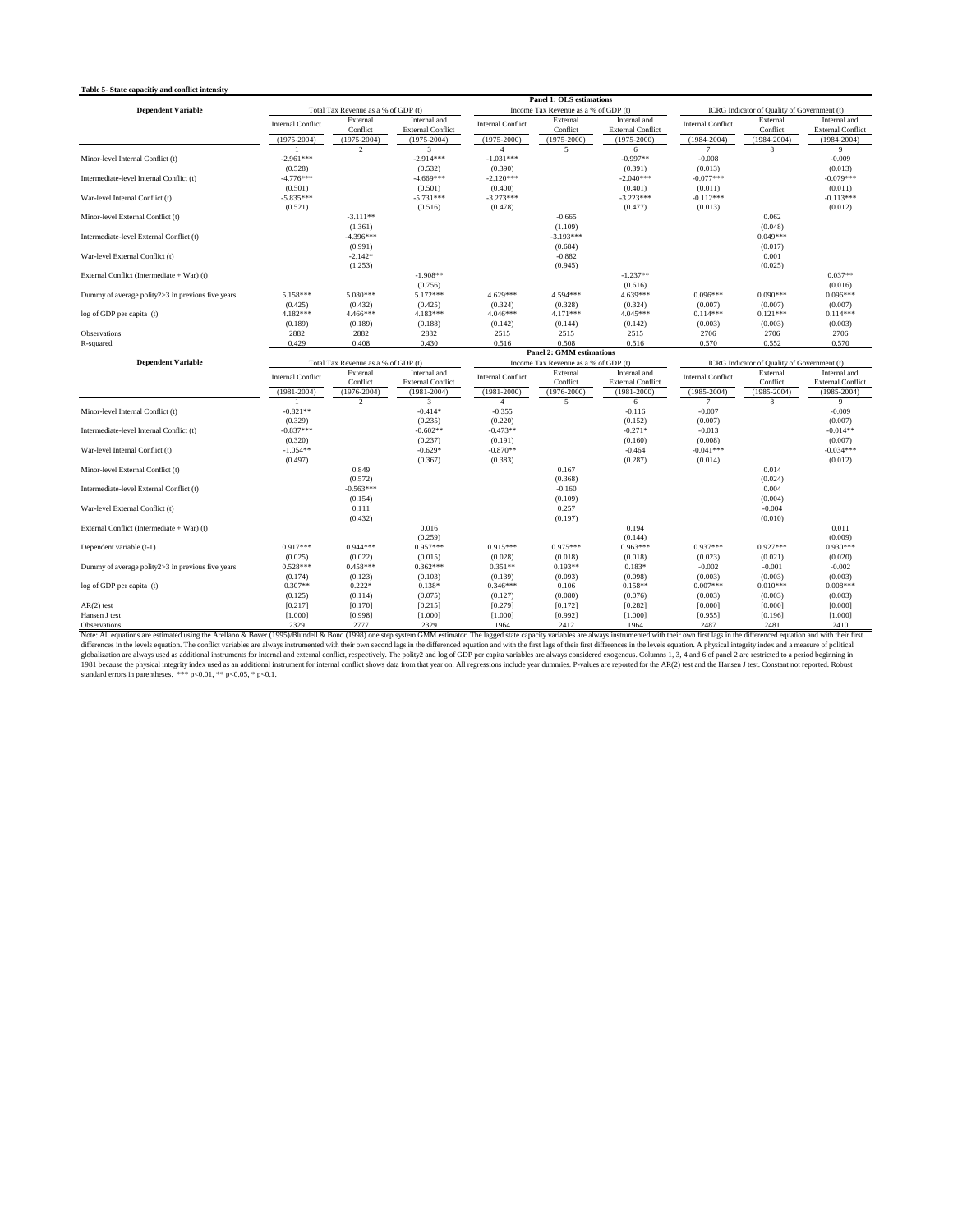#### **Table 6. Municipal Panel Descriptive Statistics**

|                                                       | Number of |                | <b>Standard</b> |            |         | Percentile     |           |           | <b>Years</b> |           |
|-------------------------------------------------------|-----------|----------------|-----------------|------------|---------|----------------|-----------|-----------|--------------|-----------|
|                                                       | Obs.      | municipalities | Mean            | deviation  | Minimum | <b>Maximum</b> | 25        | 50        | 75           | Covered   |
| <b>State Capacity</b>                                 |           |                |                 |            |         |                |           |           |              |           |
| Tax revenue as a % of total revenue                   | 15,937    | 1,074          | 12.02           | 11.88      | 0.00    | 100            | 3.87      | 8.09      | 16.20        | 1984-2002 |
| Expenditure in roads as a % of total expenditure      | 8,147     | 1,069          | 10.17           | 7.48       | 0.00    | 82.21          | 4.95      | 8.47      | 13.42        | 1990-2002 |
| <b>Conflict</b>                                       |           |                |                 |            |         |                |           |           |              |           |
| Attacks by guerrilla and paramilitaries               | 17,627    | 1,104          | 1.13            | 3.60       | 0.00    | 76.00          | 0.00      | 0.00      | 1.00         | 1993-2008 |
| Massacres                                             | 17,627    | 1,104          | 0.03            | 0.24       | 0.00    | 8.00           | 0.00      | 0.00      | 0.00         | 1993-2008 |
| Confrontations                                        | 17.627    | 1.104          | 0.07            | 0.55       | 0.00    | 20.00          | 0.00      | 0.00      | 0.00         | 1993-2008 |
| Kidnappings per 100,000 inhabitants                   | 9.986     | 1,071          | 1.39            | 5.54       | 0.00    | 139.86         | 0.00      | 0.00      | 0.00         | 1993-2002 |
| Deaths per 100,000 inhabitants                        | 9.986     | 1.071          | 1.25            | 4.53       | 0.00    | 62.46          | 0.00      | 0.00      | 0.00         | 1993-2002 |
| Forced displacement (expulsion) per 1,000 inhabitants | 5,552     | 1,030          | 8.61            | 34.52      | 0.00    | 896.20         | 0.00      | 0.69      | 4.04         | 1997-2009 |
| <b>Controls and Instruments</b>                       |           |                |                 |            |         |                |           |           |              |           |
| GDP per capita in constant 1994 pesos (department)*   | 23,623    | 1,101          | 1.506.641       | 632.529    | 445,014 | 7.482.864      | 1,079,564 | 1.443.580 | 1.864.334    | 1984-2005 |
| Population                                            | 19.350    | 1.071          | 35,362          | 201.288    | 576.00  | 6.712.247      | 7.201     | 12.696    | 23.753       | 1984-2002 |
| Royalties in constant 1998 thousand pesos             | 6,639     | 511            | 611,910         | 2,465,434  | 0.00    | 39,454,256     | 0.00      | 332.23    | 82,880       | 1994-2006 |
| Cash transfers in constant 1998 thousand pesos        | 12,938    | 1,098          | 3.407.081       | 20,594.548 | 4.817   | 806.538.752    | 1.067.259 | 1.596.347 | 2.447.068    | 1994-2005 |
| Presence of military bases                            | 28,921    | 1,126          | 0.02            | 0.15       | 0.00    | 1.00           | 0.00      | 0.00      | 0.00         | 1984-2009 |
|                                                       |           |                |                 |            |         |                |           |           |              |           |

\*Common to all municipalities in the same department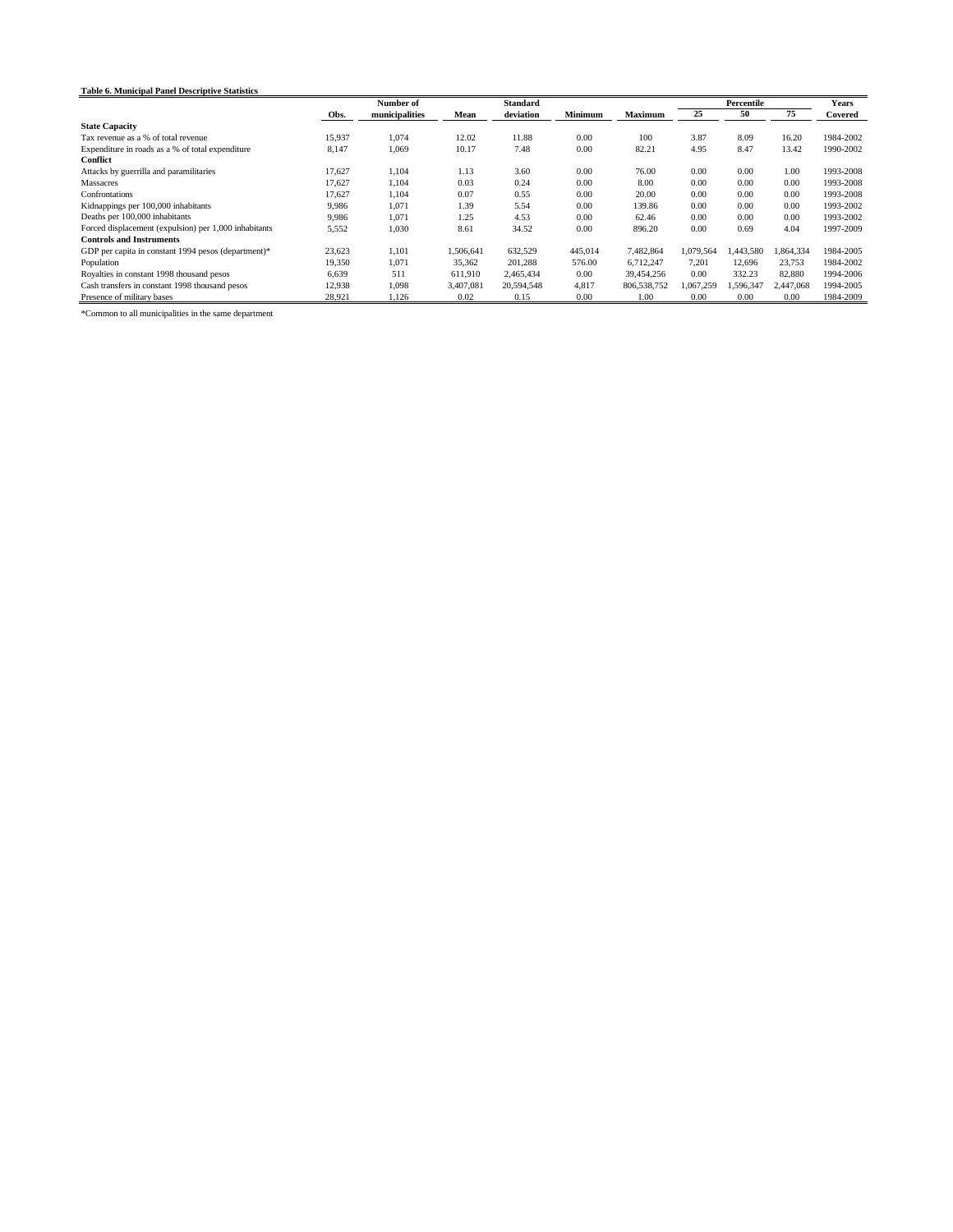#### **Table 7- State capacity and conflict : municipality panel estimations, annual data 1994-2002**

|                                               |                                 | Panel 1: OLS                       | Panel 2: GMM                    |                                    |  |  |
|-----------------------------------------------|---------------------------------|------------------------------------|---------------------------------|------------------------------------|--|--|
|                                               | $\mathbf{1}$                    | $\overline{a}$                     | $\overline{3}$                  | $\overline{\mathbf{4}}$            |  |  |
| <b>Dependent Variable</b>                     | log(Tax revenue as a % of total | log(Expenditure in roads as a % of | log(Tax revenue as a % of total | log(Expenditure in roads as a % of |  |  |
|                                               | revenue)                        | total expenditure)                 | revenue)                        | total expenditure)                 |  |  |
| Total attacks (guerrilla and paramilitary)    | $-0.020***$                     | $-0.003$                           | 0.006                           | $-0.037***$                        |  |  |
|                                               | (0.006)                         | (0.005)                            | (0.006)                         | (0.014)                            |  |  |
| Dependent variable (t-1)                      | ä,                              | ä,                                 | $0.329***$                      | $0.150***$                         |  |  |
|                                               |                                 |                                    | (0.088)                         | (0.044)                            |  |  |
| $AR(2)$ test                                  | $\overline{\phantom{a}}$        |                                    | [0.612]                         | [0.620]                            |  |  |
| Hansen J test                                 | ÷,                              | $\overline{\phantom{a}}$           | [0.792]                         | [0.711]                            |  |  |
| Observations                                  | 3072                            | 2709                               | 2579                            | 2013                               |  |  |
| R-squared                                     | 0.306                           | 0.045                              | ÷                               | $\sim$                             |  |  |
| Massacres                                     | $-0.090**$                      | $-0.075$                           | $-0.131$                        | $-0.249$                           |  |  |
|                                               | (0.042)                         | (0.062)                            | (0.116)                         | (0.202)                            |  |  |
| Dependent variable (t-1)                      |                                 | ÷,                                 | 0.329***                        | $0.154***$                         |  |  |
|                                               |                                 |                                    | (0.086)                         | (0.044)                            |  |  |
| $AR(2)$ test                                  |                                 |                                    | [0.675]                         | [0.622]                            |  |  |
| Hansen J test                                 |                                 |                                    | [0.856]                         | [0.460]                            |  |  |
| Observations                                  | 3072                            | 2709                               | 2579                            | 2013                               |  |  |
| R-squared                                     | 0.303                           | 0.045                              | $\sim$                          | $\sim$                             |  |  |
| Military confrontations                       | $-0.054**$                      | $-0.042$                           | $-0.007$                        | $-0.171$                           |  |  |
|                                               |                                 |                                    |                                 | (0.114)                            |  |  |
|                                               | (0.022)                         | (0.032)                            | (0.019)                         |                                    |  |  |
| Dependent variable (t-1)                      | ÷,                              | ÷,                                 | $0.323***$                      | $0.154***$                         |  |  |
|                                               |                                 |                                    | (0.087)                         | (0.044)                            |  |  |
| $AR(2)$ test                                  |                                 |                                    | [0.642]                         | [0.684]                            |  |  |
| Hansen J test                                 | $\overline{\phantom{a}}$        | $\overline{\phantom{a}}$           | [0.555]                         | [0.596]                            |  |  |
| Observations                                  | 3072                            | 2709                               | 2579                            | 2013                               |  |  |
| R-squared                                     | 0.304                           | 0.043                              | ÷,                              | $\sim$                             |  |  |
| Kidnappings per 100,000 inhabitants           | $-0.012***$                     | $-0.010**$                         | $-0.026**$                      | $-0.018$                           |  |  |
|                                               | (0.004)                         | (0.005)                            | (0.013)                         | (0.015)                            |  |  |
| Dependent variable (t-1)                      | ÷,                              | ٠                                  | $0.315***$                      | $0.148***$                         |  |  |
|                                               |                                 |                                    | (0.088)                         | (0.044)                            |  |  |
| $AR(2)$ test                                  |                                 |                                    | [0.571]                         | [0.561]                            |  |  |
| Hansen J test                                 | $\overline{\phantom{a}}$        |                                    | [0.421]                         | [0.641]                            |  |  |
| Observations                                  | 3072                            | 2709                               | 2579                            | 2013                               |  |  |
| R-squared                                     | 0.305                           | 0.048                              | L.                              | ÷.                                 |  |  |
| Deaths per 100,000 inhabitants                | $-0.024***$                     | $-0.001$                           | $-0.016$                        | $-0.037$                           |  |  |
|                                               | (0.004)                         | (0.003)                            | (0.011)                         | (0.027)                            |  |  |
| Dependent variable (t-1)                      |                                 | $\overline{\phantom{a}}$           | $0.342***$                      | $0.146***$                         |  |  |
|                                               |                                 |                                    | (0.086)                         | (0.045)                            |  |  |
| $AR(2)$ test                                  | $\overline{\phantom{a}}$        | ٠                                  | [0.570]                         | [0.566]                            |  |  |
| Hansen J test                                 |                                 |                                    | [0.365]                         | [0.085]                            |  |  |
| Observations                                  | 3072                            | 2709                               | 2579                            | 2013                               |  |  |
| R-squared                                     | 0.312                           | 0.045                              |                                 | $\overline{\phantom{a}}$           |  |  |
| Expulsion per 1,000 inhabitants $\frac{1}{2}$ | $-0.003***$                     | $-0.001**$                         | $-0.008***$                     | $-0.003$                           |  |  |
|                                               | (0.001)                         | (0.000)                            | (0.003)                         | (0.004)                            |  |  |
| Dependent variable (t-1)                      | $\overline{a}$                  | $\overline{a}$                     | 0.227                           | $0.122**$                          |  |  |
|                                               |                                 |                                    | (0.147)                         | (0.056)                            |  |  |
| $AR(2)$ test                                  |                                 |                                    | [0.142]                         | [0.951]                            |  |  |
| Hansen J test                                 |                                 |                                    | [0.675]                         | [0.466]                            |  |  |
| Observations                                  | 1777                            | 1644                               | 1355                            | 1190                               |  |  |
| R-squared                                     | 0.341                           | 0.044                              |                                 |                                    |  |  |

0.341<br>Note: This table reports regnances of state capacity on individual measures of conflict, the log of the department's real GDP per capita to which the corresponding municipality belongs, the log of<br>population, the lev instrumented with their own second lags in the differenced equation and with the first lags of their first differences in the levels equation. The log of GDP per capita, the log of population, the level of<br>royalties and th